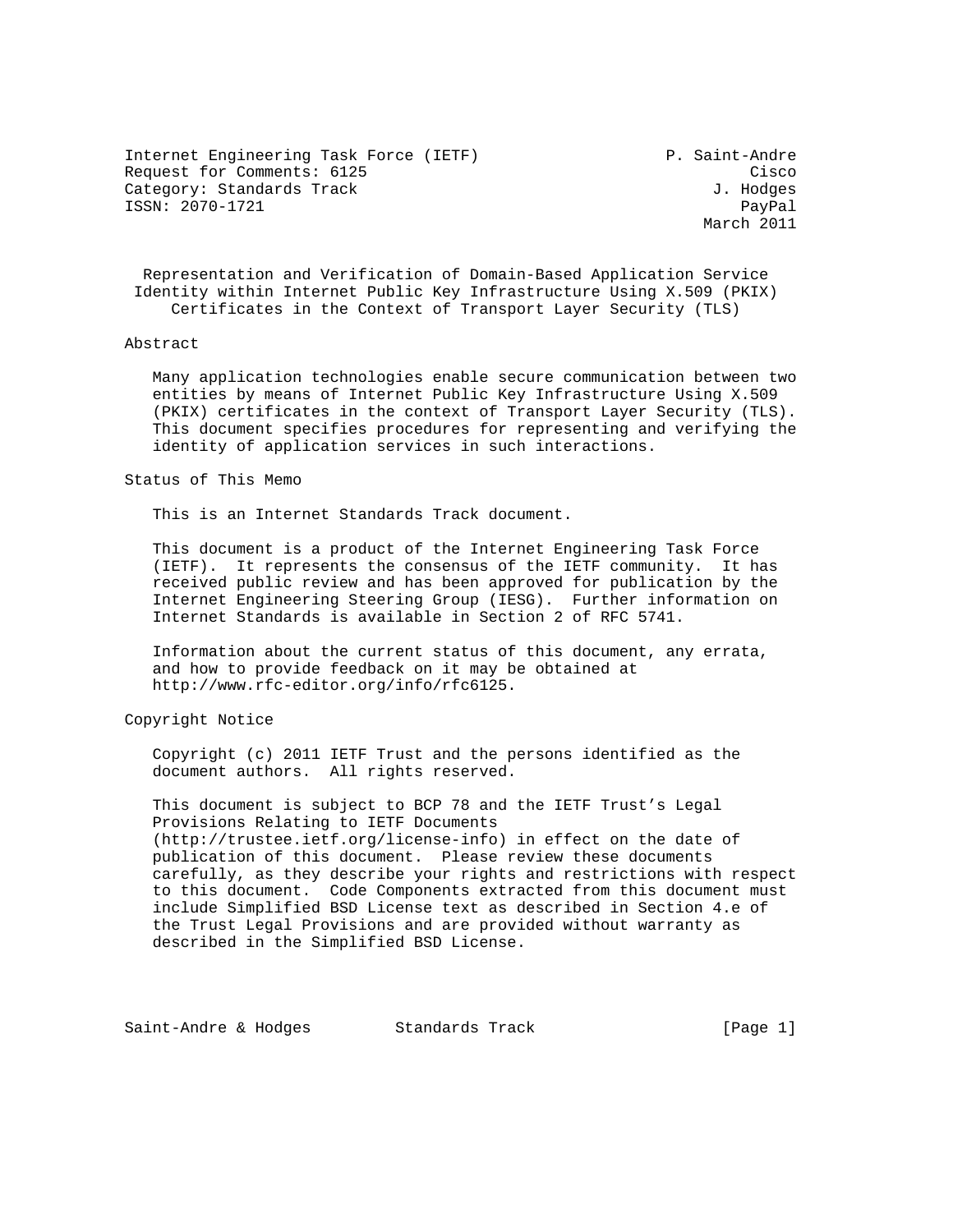# Table of Contents

| 1.                                                          |  |  | 3               |
|-------------------------------------------------------------|--|--|-----------------|
| 1.1.                                                        |  |  | 3               |
| 1.2.                                                        |  |  | $\overline{4}$  |
| How to Read This Document<br>1.3.                           |  |  | $\overline{4}$  |
| 1.4.                                                        |  |  | 5               |
| Overview of Recommendations<br>1.5.                         |  |  | 5               |
| Generalization from Current Technologies<br>1.6.            |  |  | 6               |
| 1.7.                                                        |  |  | 7               |
| 1.7.1.                                                      |  |  | 7               |
| 1.7.2.                                                      |  |  | $7\phantom{.0}$ |
| Out of Scope                                                |  |  | 9               |
| 1.8.                                                        |  |  |                 |
| Naming of Application Services 13<br>2.                     |  |  |                 |
| Naming Application Services<br>2.1.                         |  |  | 13              |
| 2.2.                                                        |  |  | 14              |
| Subject Naming in PKIX Certificates 15<br>2.3.              |  |  |                 |
| Implementation Notes<br>2.3.1.                              |  |  | 17              |
| Designing Application Protocols<br>3.                       |  |  | 18              |
| Representing Server Identity 18<br>4.                       |  |  |                 |
| 4.1.                                                        |  |  | 18              |
| 4.2.                                                        |  |  | 20              |
| Requesting Server Certificates 21<br>5.                     |  |  |                 |
| Verifying Service Identity 21<br>б.                         |  |  |                 |
| 6.1.                                                        |  |  |                 |
| 6.2. Constructing a List of Reference Identifiers 22        |  |  |                 |
| 6.2.1.<br>Rules                                             |  |  |                 |
| 6.2.2.                                                      |  |  |                 |
| Preparing to Seek a Match 25<br>6.3.                        |  |  |                 |
| Matching the DNS Domain Name Portion 26<br>6.4.             |  |  |                 |
| Checking of Traditional Domain Names 27<br>6.4.1.           |  |  |                 |
| 6.4.2.<br>Checking of Internationalized Domain Names 27     |  |  |                 |
| 6.4.3.                                                      |  |  |                 |
| Checking of Wildcard Certificates 27                        |  |  |                 |
| Checking of Common Names 28<br>6.4.4.                       |  |  |                 |
| Matching the Application Service Type Portion 28<br>6.5.    |  |  |                 |
| 6.5.1.                                                      |  |  |                 |
| 6.5.2.                                                      |  |  |                 |
| 6.6.                                                        |  |  |                 |
| 6.6.1. Case #1: Match Found 29                              |  |  |                 |
| Case #2: No Match Found, Pinned Certificate 29<br>6.6.2.    |  |  |                 |
| Case #3: No Match Found, No Pinned Certificate 30<br>6.6.3. |  |  |                 |
| 6.6.4.                                                      |  |  |                 |
| Security Considerations 30<br>7.                            |  |  |                 |
| Pinned Certificates 30<br>7.1.                              |  |  |                 |
| 7.2.<br>Wildcard Certificates 31                            |  |  |                 |
| Internationalized Domain Names 32<br>7.3.                   |  |  |                 |
| Multiple Identifiers 32<br>7.4.                             |  |  |                 |
|                                                             |  |  |                 |
|                                                             |  |  |                 |

Saint-Andre & Hodges Standards Track [Page 2]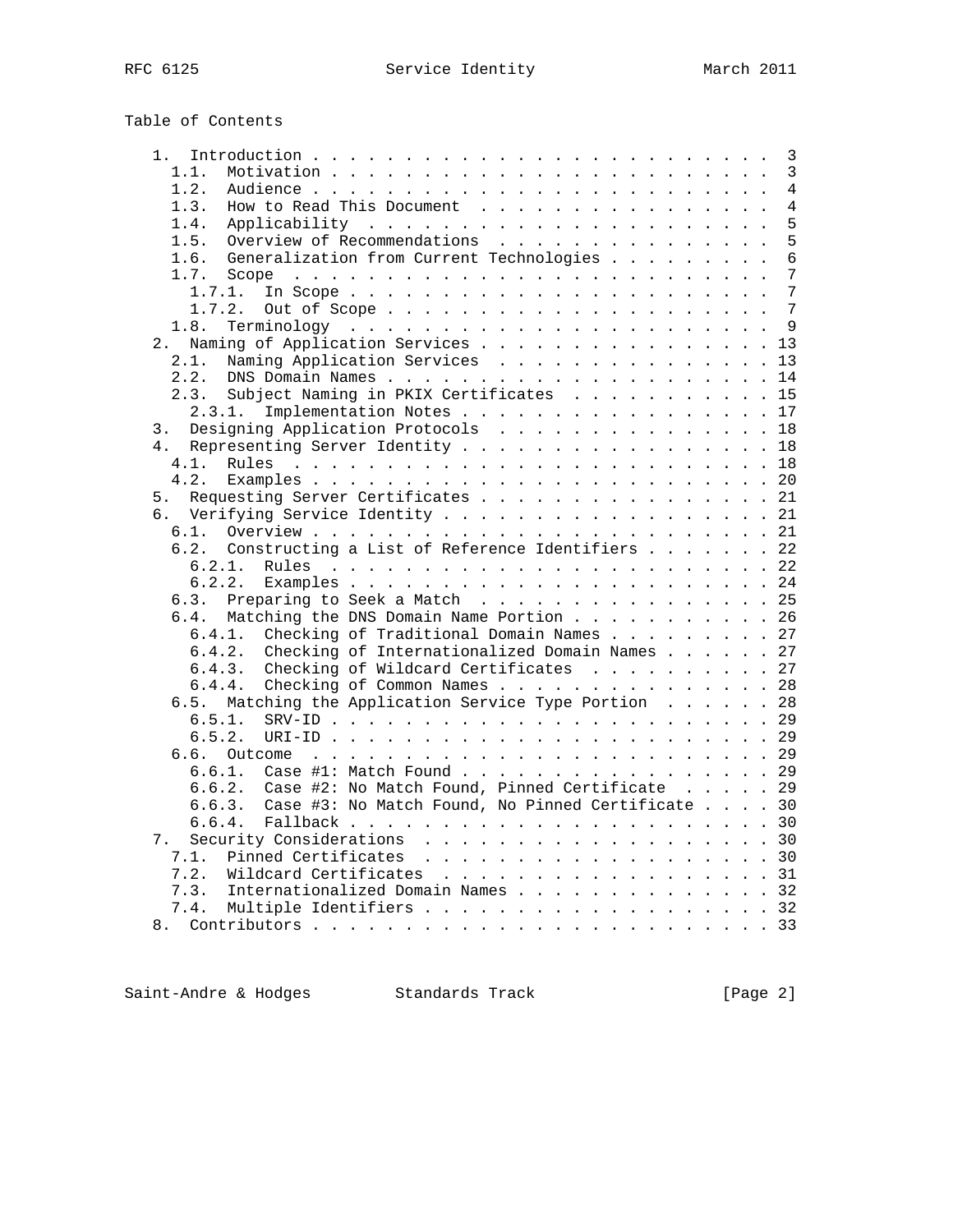| 9.      |      |                                  |  |  |  |  |  |  |  |  |  |  |  |  |
|---------|------|----------------------------------|--|--|--|--|--|--|--|--|--|--|--|--|
|         |      |                                  |  |  |  |  |  |  |  |  |  |  |  |  |
| 10 1    |      | Normative References 34          |  |  |  |  |  |  |  |  |  |  |  |  |
|         |      | 10.2. Informative References 34  |  |  |  |  |  |  |  |  |  |  |  |  |
|         |      |                                  |  |  |  |  |  |  |  |  |  |  |  |  |
|         |      |                                  |  |  |  |  |  |  |  |  |  |  |  |  |
| $B.1$ . |      | IMAP, POP3, and ACAP $(1999)$ 42 |  |  |  |  |  |  |  |  |  |  |  |  |
| B.2.    | HTTP |                                  |  |  |  |  |  |  |  |  |  |  |  |  |
| B.3.    |      |                                  |  |  |  |  |  |  |  |  |  |  |  |  |
| B.4.    |      |                                  |  |  |  |  |  |  |  |  |  |  |  |  |
| B.5.    |      |                                  |  |  |  |  |  |  |  |  |  |  |  |  |
| B.6.    |      |                                  |  |  |  |  |  |  |  |  |  |  |  |  |
| B.7.    |      | NETCONF $(2006/2009)$ 51         |  |  |  |  |  |  |  |  |  |  |  |  |
| B.8.    |      |                                  |  |  |  |  |  |  |  |  |  |  |  |  |
| B.9.    |      |                                  |  |  |  |  |  |  |  |  |  |  |  |  |
| B.10.   |      |                                  |  |  |  |  |  |  |  |  |  |  |  |  |
| B.11.   |      |                                  |  |  |  |  |  |  |  |  |  |  |  |  |

#### 1. Introduction

#### 1.1. Motivation

 The visible face of the Internet largely consists of services that employ a client-server architecture in which an interactive or automated client communicates with an application service in order to retrieve or upload information, communicate with other entities, or access a broader network of services. When a client communicates with an application service using Transport Layer Security [TLS] or Datagram Transport Layer Security [DTLS], it references some notion of the server's identity (e.g., "the website at example.com") while attempting to establish secure communication. Likewise, during TLS negotiation, the server presents its notion of the service's identity in the form of a public-key certificate that was issued by a certification authority (CA) in the context of the Internet Public Key Infrastructure using X.509 [PKIX]. Informally, we can think of these identities as the client's "reference identity" and the server's "presented identity" (these rough ideas are defined more precisely later in this document through the concept of particular identifiers). In general, a client needs to verify that the server's presented identity matches its reference identity so it can authenticate the communication.

 Many application technologies adhere to the pattern just outlined. Such protocols have traditionally specified their own rules for representing and verifying application service identity. Unfortunately, this divergence of approaches has caused some confusion among certification authorities, application developers, and protocol designers.

Saint-Andre & Hodges Standards Track [Page 3]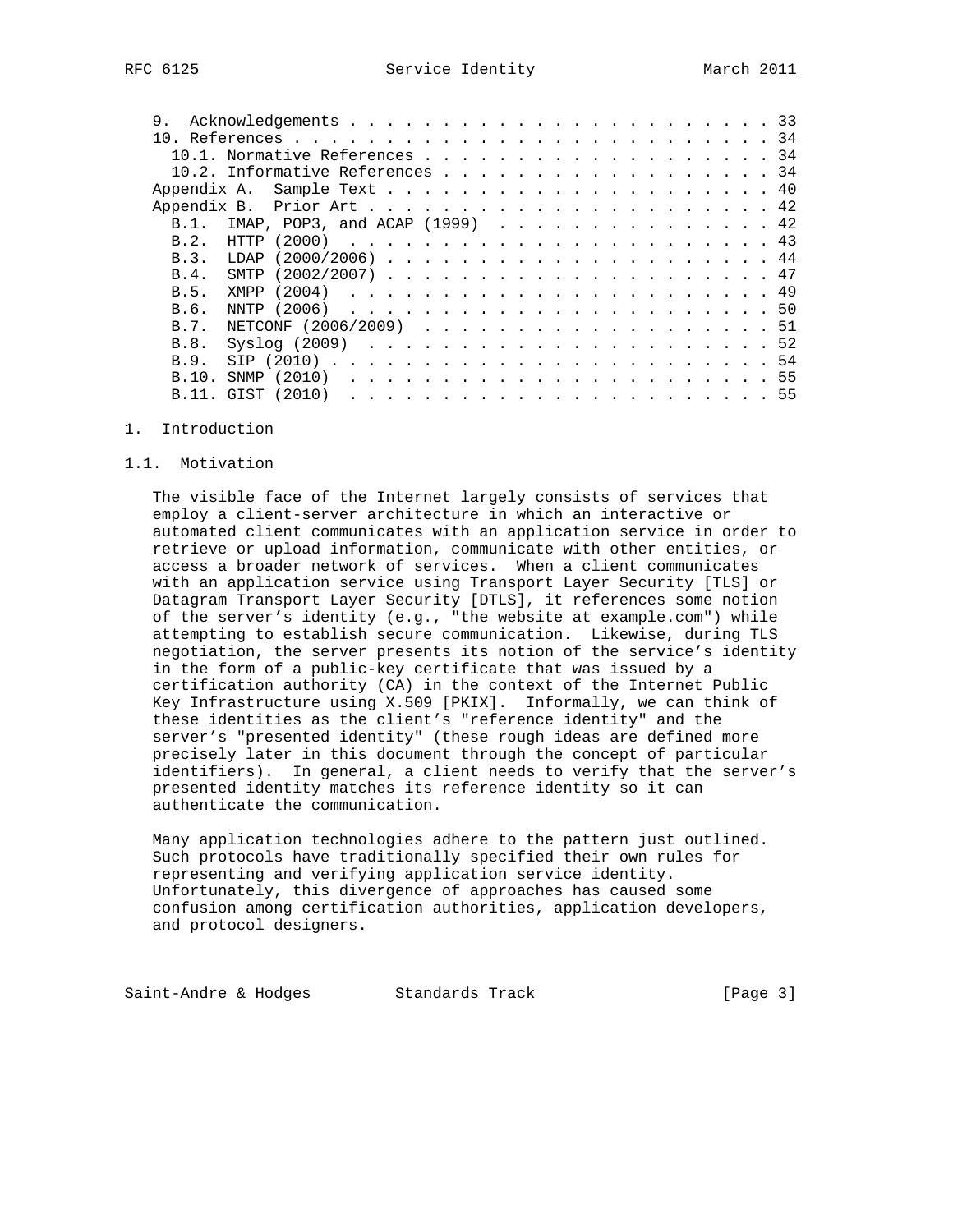Therefore, to codify secure procedures for the implementation and deployment of PKIX-based authentication, this document specifies recommended procedures for representing and verifying application service identity in certificates intended for use in application protocols employing TLS.

# 1.2. Audience

 The primary audience for this document consists of application protocol designers, who can reference this document instead of defining their own rules for the representation and verification of application service identity. Secondarily, the audience consists of certification authorities, service providers, and client developers from technology communities that might reuse the recommendations in this document when defining certificate issuance policies, generating certificate signing requests, or writing software algorithms for identity matching.

1.3. How to Read This Document

 This document is longer than the authors would have liked because it was necessary to carefully define terminology, explain the underlying concepts, define the scope, and specify recommended behavior for both certification authorities and application software implementations. The following sections are of special interest to various audiences:

- o Protocol designers might want to first read the checklist in Section 3.
- o Certification authorities might want to first read the recommendations for representation of server identity in Section 4.
- o Service providers might want to first read the recommendations for requesting of server certificates in Section 5.
- o Software implementers might want to first read the recommendations for verification of server identity in Section 6.

 The sections on terminology (Section 1.8), naming of application services (Section 2), document scope (Section 1.7), and the like provide useful background information regarding the recommendations and guidelines that are contained in the above-referenced sections, but are not absolutely necessary for a first reading of this document.

Saint-Andre & Hodges Standards Track (Page 4)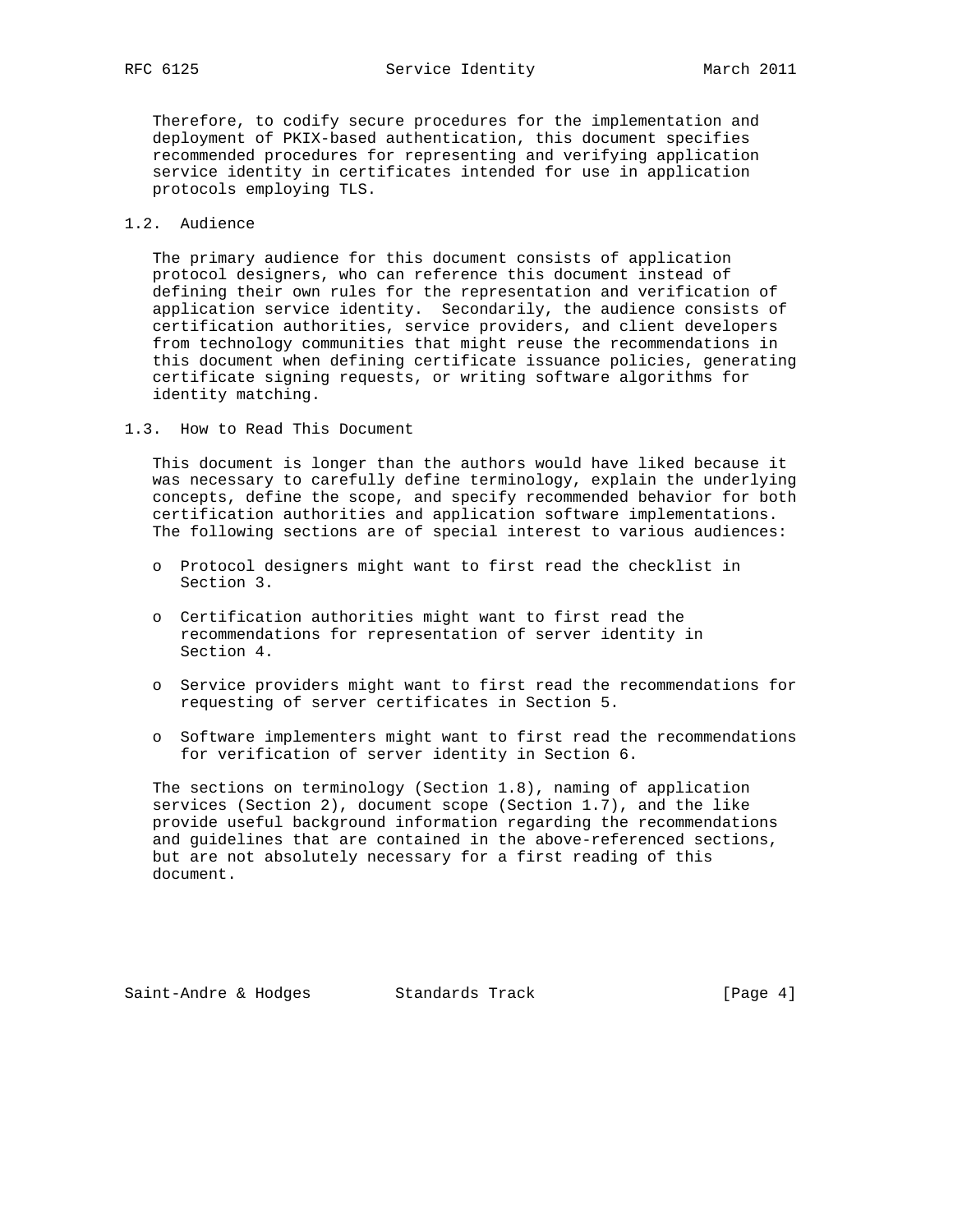#### 1.4. Applicability

 This document does not supersede the rules for certificate issuance or validation provided in [PKIX]. Therefore, [PKIX] is authoritative on any point that might also be discussed in this document. Furthermore, [PKIX] also governs any certificate-related topic on which this document is silent, including but not limited to certificate syntax, certificate extensions such as name constraints and extended key usage, and handling of certification paths.

 This document addresses only name forms in the leaf "end entity" server certificate, not any name forms in the chain of certificates used to validate the server certificate. Therefore, in order to ensure proper authentication, application clients need to verify the entire certification path per [PKIX].

 This document also does not supersede the rules for verifying service identity provided in specifications for existing application protocols published prior to this document, such as those excerpted under Appendix B. However, the procedures described here can be referenced by future specifications, including updates to specifications for existing application protocols if the relevant technology communities agree to do so.

1.5. Overview of Recommendations

 To orient the reader, this section provides an informational overview of the recommendations contained in this document.

 For the primary audience of application protocol designers, this document provides recommended procedures for the representation and verification of application service identity within PKIX certificates used in the context of TLS.

 For the secondary audiences, in essence this document encourages certification authorities, application service providers, and application client developers to coalesce on the following practices:

- o Move away from including and checking strings that look like domain names in the subject's Common Name.
- o Move toward including and checking DNS domain names via the subjectAlternativeName extension designed for that purpose: dNSName.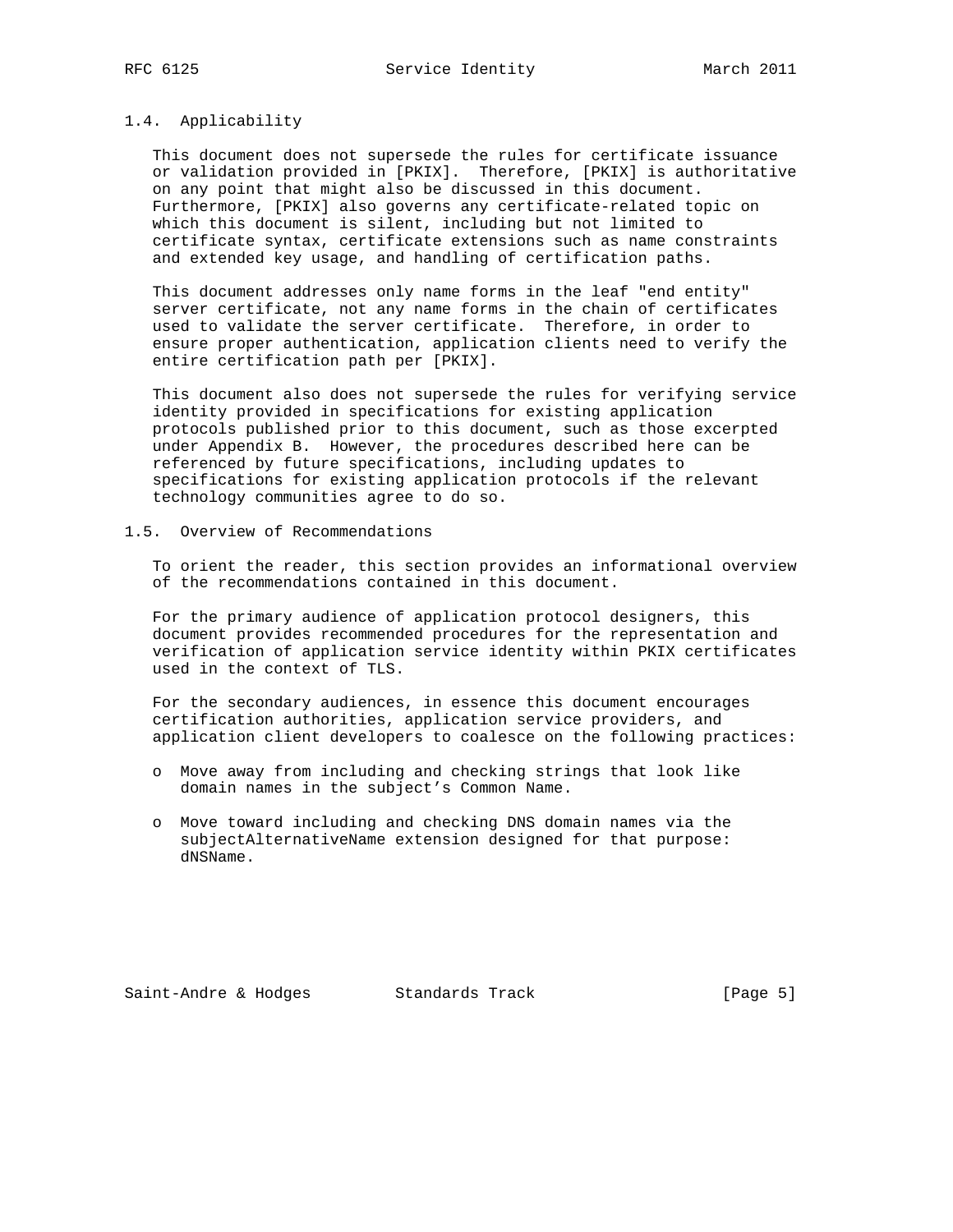- o Move toward including and checking even more specific subjectAlternativeName extensions where appropriate for using the protocol (e.g., uniformResourceIdentifier and the otherName form SRVName).
- o Move away from the issuance of so-called wildcard certificates (e.g., a certificate containing an identifier for "\*.example.com").

 These suggestions are not entirely consistent with all practices that are currently followed by certification authorities, client developers, and service providers. However, they reflect the best aspects of current practices and are expected to become more widely adopted in the coming years.

1.6. Generalization from Current Technologies

 This document attempts to generalize best practices from the many application technologies that currently use PKIX certificates with TLS. Such technologies include, but are not limited to:

- o The Internet Message Access Protocol [IMAP] and the Post Office Protocol [POP3]; see also [USINGTLS]
- o The Hypertext Transfer Protocol [HTTP]; see also [HTTP-TLS]
- o The Lightweight Directory Access Protocol [LDAP]; see also [LDAP-AUTH] and its predecessor [LDAP-TLS]
- o The Simple Mail Transfer Protocol [SMTP]; see also [SMTP-AUTH] and [SMTP-TLS]
- o The Extensible Messaging and Presence Protocol [XMPP]; see also [XMPP-OLD]
- o The Network News Transfer Protocol [NNTP]; see also [NNTP-TLS]
- o The NETCONF Configuration Protocol [NETCONF]; see also [NETCONF-SSH] and [NETCONF-TLS]
- o The Syslog Protocol [SYSLOG]; see also [SYSLOG-TLS] and [SYSLOG-DTLS]
- o The Session Initiation Protocol [SIP]; see also [SIP-CERTS]
- o The Simple Network Management Protocol [SNMP]; see also [SNMP-TLS]
- o The General Internet Signalling Transport [GIST]

Saint-Andre & Hodges Standards Track (Page 6)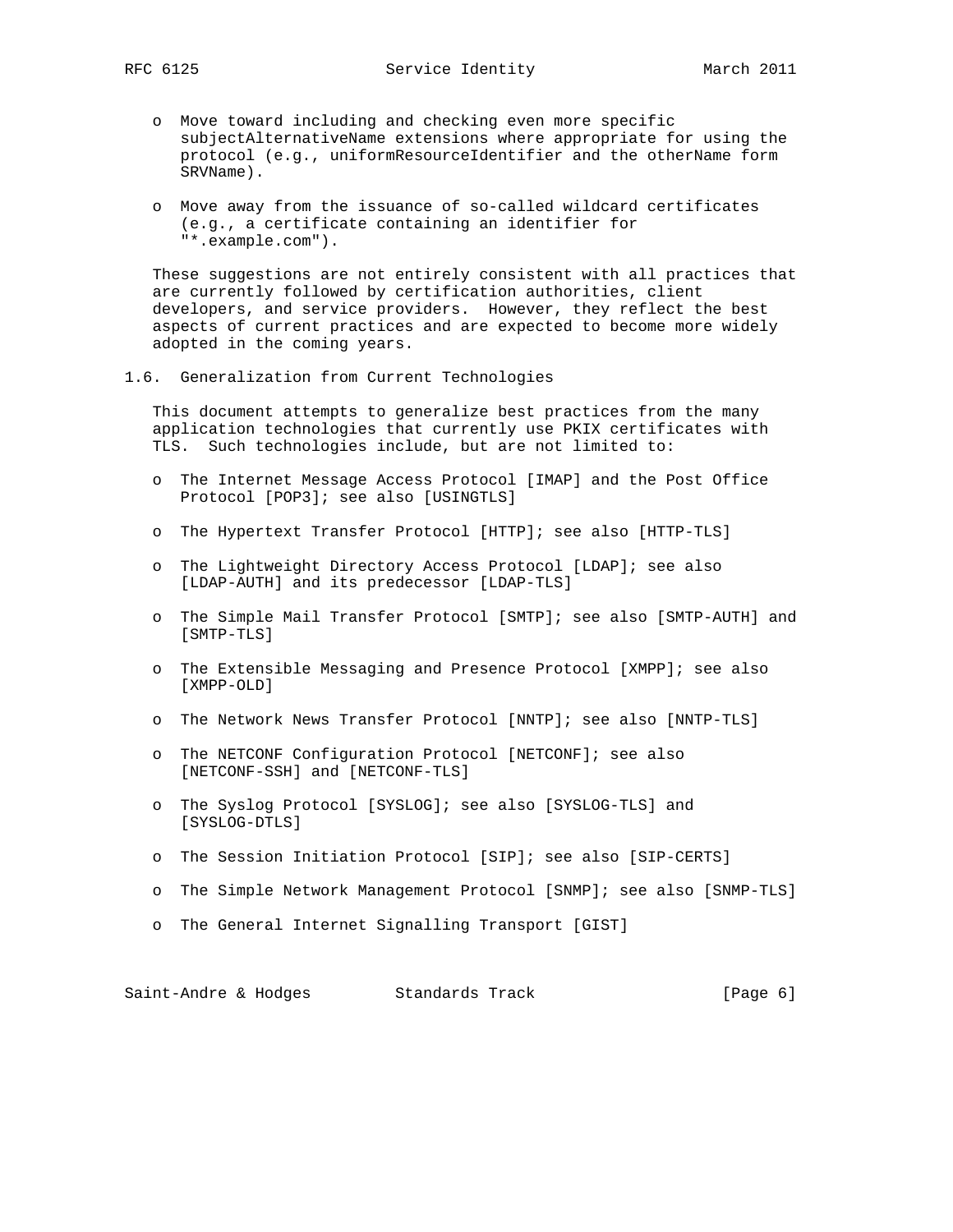However, as noted, this document does not supersede the rules for verifying service identity provided in specifications for those application protocols.

- 1.7. Scope
- 1.7.1. In Scope

 This document applies only to service identities associated with fully qualified DNS domain names, only to TLS and DTLS (or the older Secure Sockets Layer (SSL) technology), and only to PKIX-based systems. As a result, the scenarios described in the following section are out of scope for this specification (although they might be addressed by future specifications).

1.7.2. Out of Scope

The following topics are out of scope for this specification:

o Client or end-user identities.

 Certificates representing client or end-user identities (e.g., the rfc822Name identifier) can be used for mutual authentication between a client and server or between two clients, thus enabling stronger client-server security or end-to-end security. However, certification authorities, application developers, and service operators have less experience with client certificates than with server certificates, thus giving us fewer models from which to generalize and a less solid basis for defining best practices.

o Identifiers other than fully qualified DNS domain names.

 Some certification authorities issue server certificates based on IP addresses, but preliminary evidence indicates that such certificates are a very small percentage (less than 1%) of issued certificates. Furthermore, IP addresses are not necessarily reliable identifiers for application services because of the existence of private internets [PRIVATE], host mobility, multiple interfaces on a given host, Network Address Translators (NATs) resulting in different addresses for a host from different locations on the network, the practice of grouping many hosts together behind a single IP address, etc. Most fundamentally, most users find DNS domain names much easier to work with than IP addresses, which is why the domain name system was designed in the first place. We prefer to define best practices for the much more common use case and not to complicate the rules in this specification.

Saint-Andre & Hodges Standards Track [Page 7]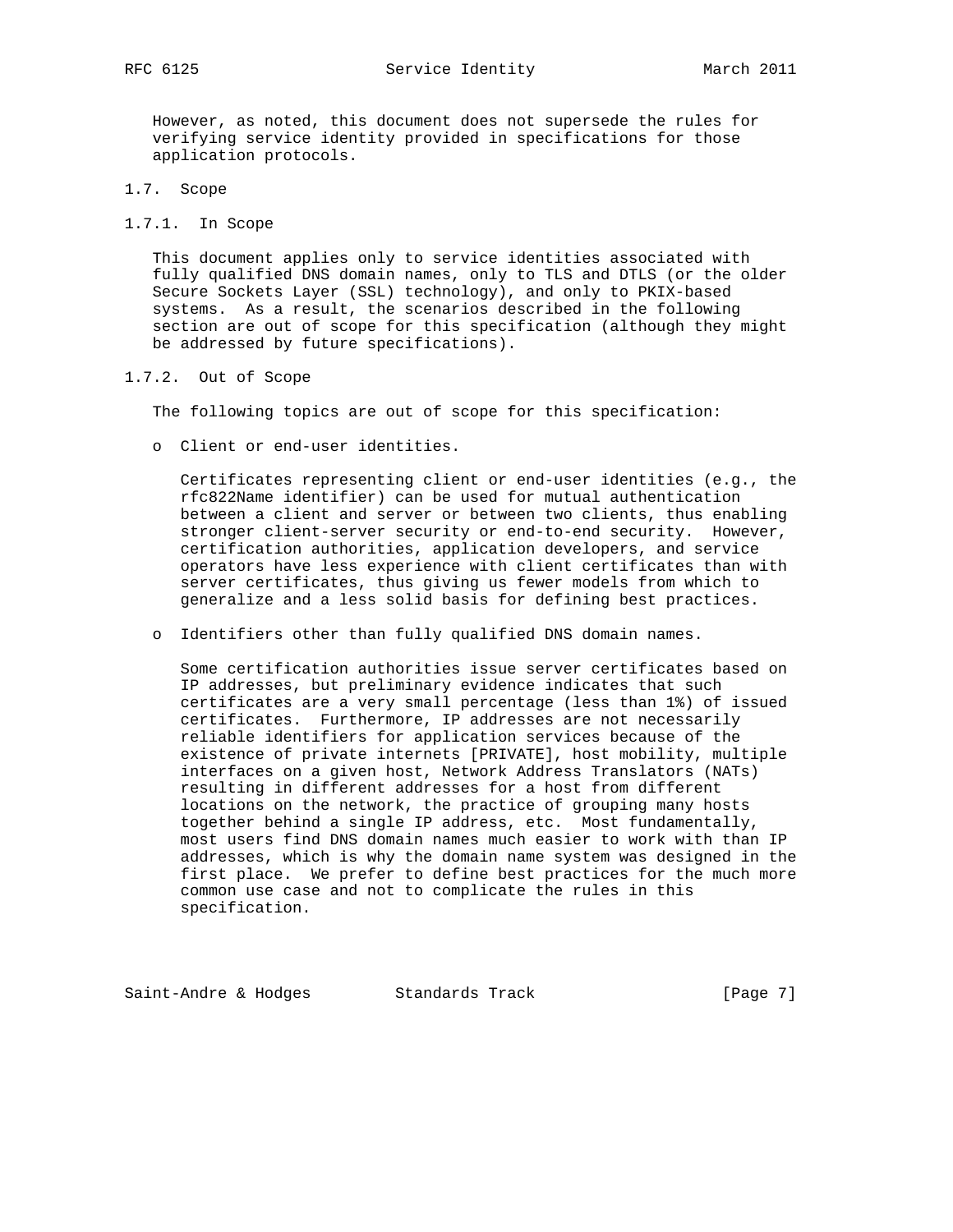Furthermore, we focus here on application service identities, not specific resources located at such services. Therefore this document discusses Uniform Resource Identifiers [URI] only as a way to communicate a DNS domain name (via the URI "host" component or its equivalent), not as a way to communicate other aspects of a service such as a specific resource (via the URI "path" component) or parameters (via the URI "query" component).

 We also do not discuss attributes unrelated to DNS domain names, such as those defined in [X.520] and other such specifications (e.g., organizational attributes, geographical attributes, company logos, and the like).

 o Security protocols other than [TLS], [DTLS], or the older Secure Sockets Layer (SSL) technology.

 Although other secure, lower-layer protocols exist and even employ PKIX certificates at times (e.g., IPsec [IPSEC]), their use cases can differ from those of TLS-based and DTLS-based application technologies. Furthermore, application technologies have less experience with IPsec than with TLS, thus making it more difficult to gather feedback on proposed best practices.

 o Keys or certificates employed outside the context of PKIX-based systems.

 Some deployed application technologies use a web of trust model based on or similar to OpenPGP [OPENPGP], or use self-signed certificates, or are deployed on networks that are not directly connected to the public Internet and therefore cannot depend on Certificate Revocation Lists (CRLs) or the Online Certificate Status Protocol [OCSP] to check CA-issued certificates. However, the method for binding a public key to an identifier in OpenPGP differs essentially from the method in X.509, the data in self signed certificates has not been certified by a third party in any way, and checking of CA-issued certificates via CRLs or OCSP is critically important to maintaining the security of PKIX-based systems. Attempting to define best practices for such technologies would unduly complicate the rules defined in this specification.

- o Certification authority policies, such as:
	- \* What types or "classes" of certificates to issue and whether to apply different policies for them (e.g., allow the wildcard character in certificates issued to individuals who have provided proof of identity but do not allow the wildcard character in "Extended Validation" certificates [EV-CERTS]).

Saint-Andre & Hodges Standards Track (Page 8)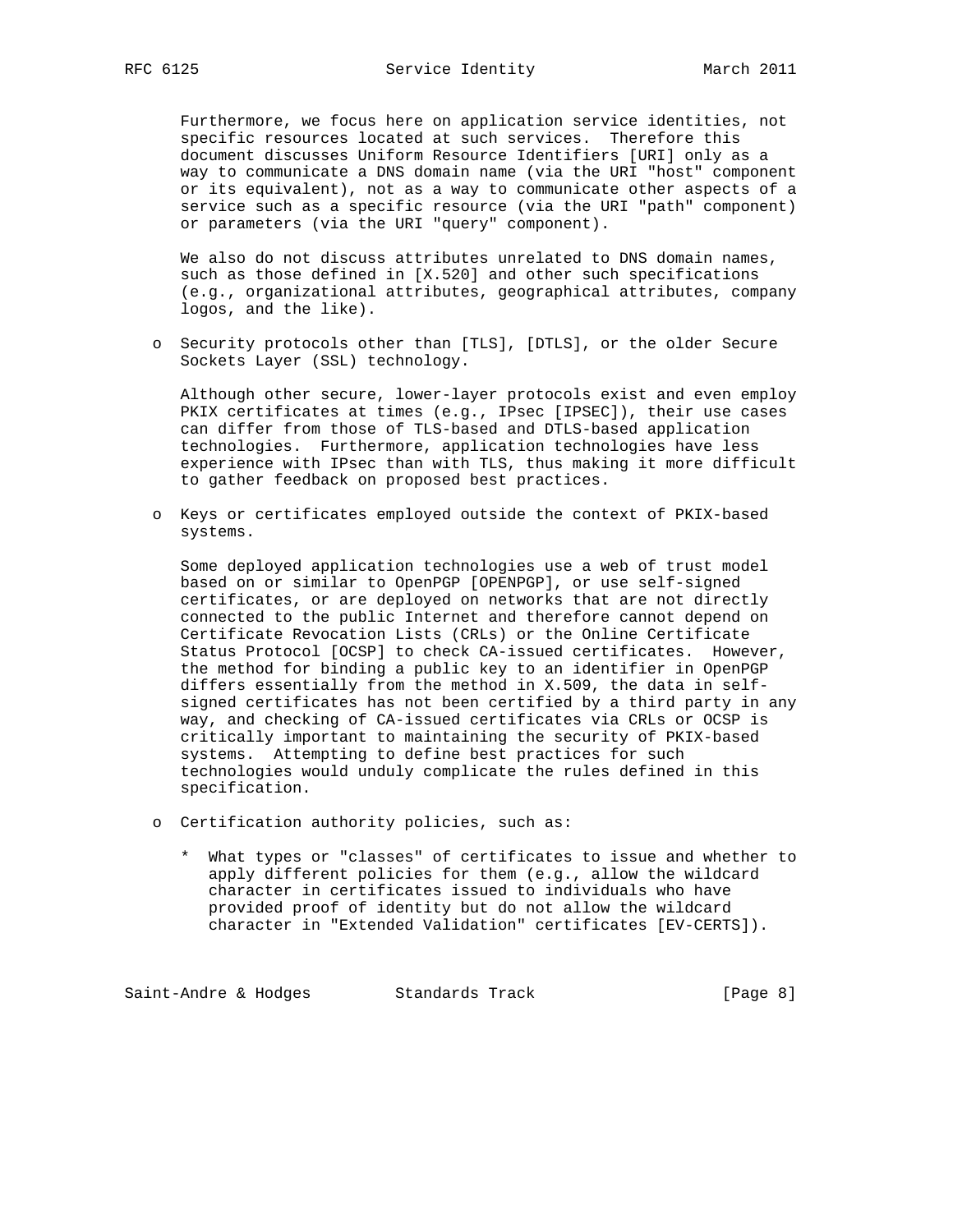- \* Whether to issue certificates based on IP addresses (or some other form, such as relative domain names) in addition to fully qualified DNS domain names.
- \* Which identifiers to include (e.g., whether to include SRV-IDs or URI-IDs as defined in the body of this specification).
- \* How to certify or validate fully qualified DNS domain names and application service types.
- \* How to certify or validate other kinds of information that might be included in a certificate (e.g., organization name).
- o Resolution of DNS domain names.

 Although the process whereby a client resolves the DNS domain name of an application service can involve several steps (e.g., this is true of resolutions that depend on DNS SRV resource records, Naming Authority Pointer (NAPTR) DNS resource records [NAPTR], and related technologies such as [S-NAPTR]), for our purposes we care only about the fact that the client needs to verify the identity of the entity with which it communicates as a result of the resolution process. Thus the resolution process itself is out of scope for this specification.

o User interface issues.

 In general, such issues are properly the responsibility of client software developers and standards development organizations dedicated to particular application technologies (see, for example, [WSC-UI]).

1.8. Terminology

 Because many concepts related to "identity" are often too vague to be actionable in application protocols, we define a set of more concrete terms for use in this specification.

- application service: A service on the Internet that enables interactive and automated clients to connect for the purpose of retrieving or uploading information, communicating with other entities, or connecting to a broader network of services.
- application service provider: An organization or individual that hosts or deploys an application service.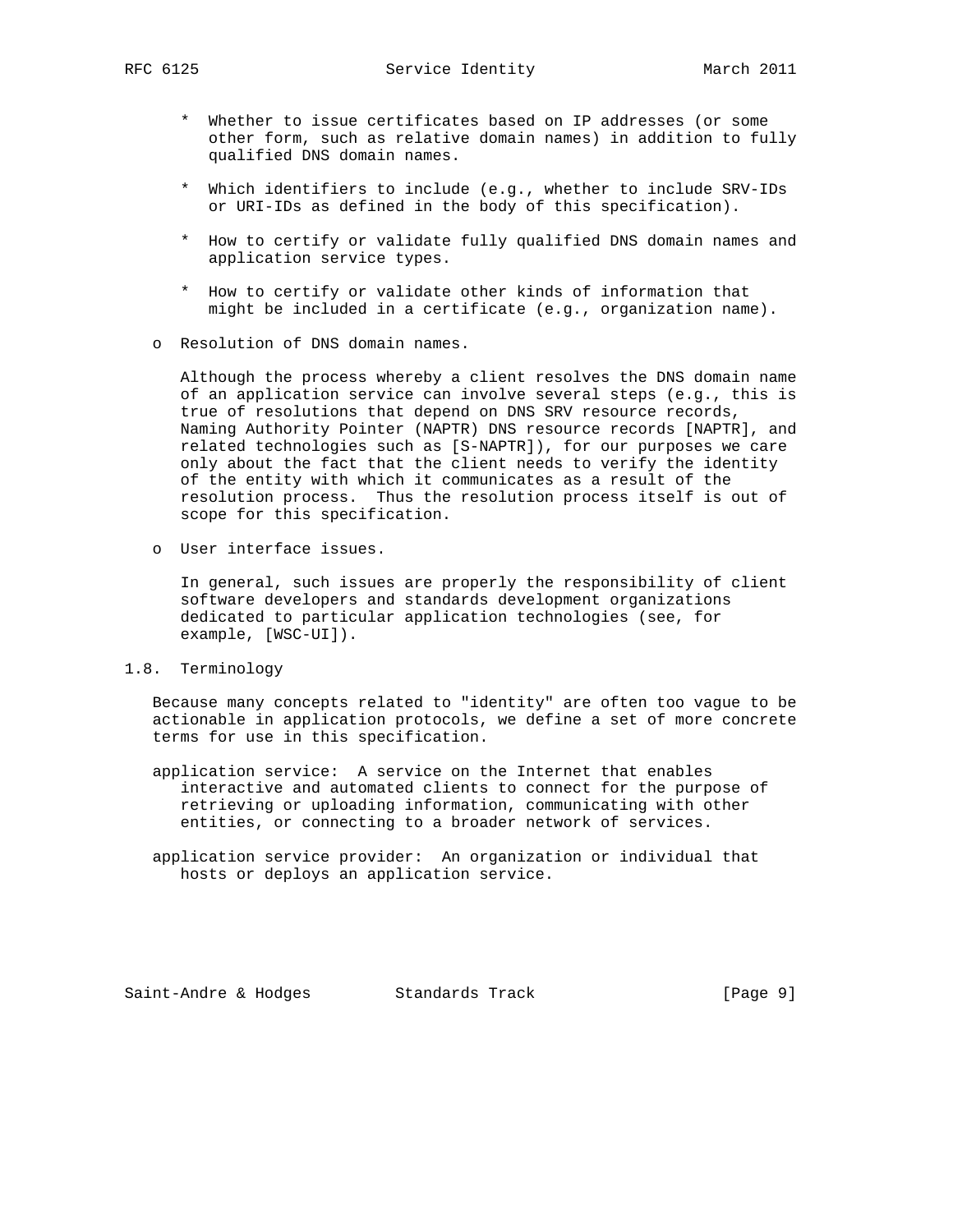- application service type: A formal identifier for the application protocol used to provide a particular kind of application service at a domain; the application service type typically takes the form of a Uniform Resource Identifier scheme [URI] or a DNS SRV Service [DNS-SRV].
- attribute-type-and-value pair: A colloquial name for the ASN.1-based construction comprising a Relative Distinguished Name (RDN), which itself is a building-block component of Distinguished Names. See Section 2 of [LDAP-DN].
- automated client: A software agent or device that is not directly controlled by a human user.
- delegated domain: A domain name or host name that is explicitly configured for communicating with the source domain, by either (a) the human user controlling an interactive client or (b) a trusted administrator. In case (a), one example of delegation is an account setup that specifies the domain name of a particular host to be used for retrieving information or connecting to a network, which might be different from the server portion of the user's account name (e.g., a server at mailhost.example.com for connecting to an IMAP server hosting an email address of juliet@example.com). In case (b), one example of delegation is an admin-configured host-to-address/address-to-host lookup table.
- derived domain: A domain name or host name that a client has derived from the source domain in an automated fashion (e.g., by means of a [DNS-SRV] lookup).
- identifier: A particular instance of an identifier type that is either presented by a server in a certificate or referenced by a client for matching purposes.
- identifier type: A formally defined category of identifier that can be included in a certificate and therefore that can also be used for matching purposes. For conciseness and convenience, we define the following identifier types of interest, which are based on those found in the PKIX specification [PKIX] and various PKIX extensions.
	- \* CN-ID = a Relative Distinguished Name (RDN) in the certificate subject field that contains one and only one attribute-type and-value pair of type Common Name (CN), where the value matches the overall form of a domain name (informally, dot separated letter-digit-hyphen labels); see [PKIX] and also [LDAP-SCHEMA]

Saint-Andre & Hodges Standards Track [Page 10]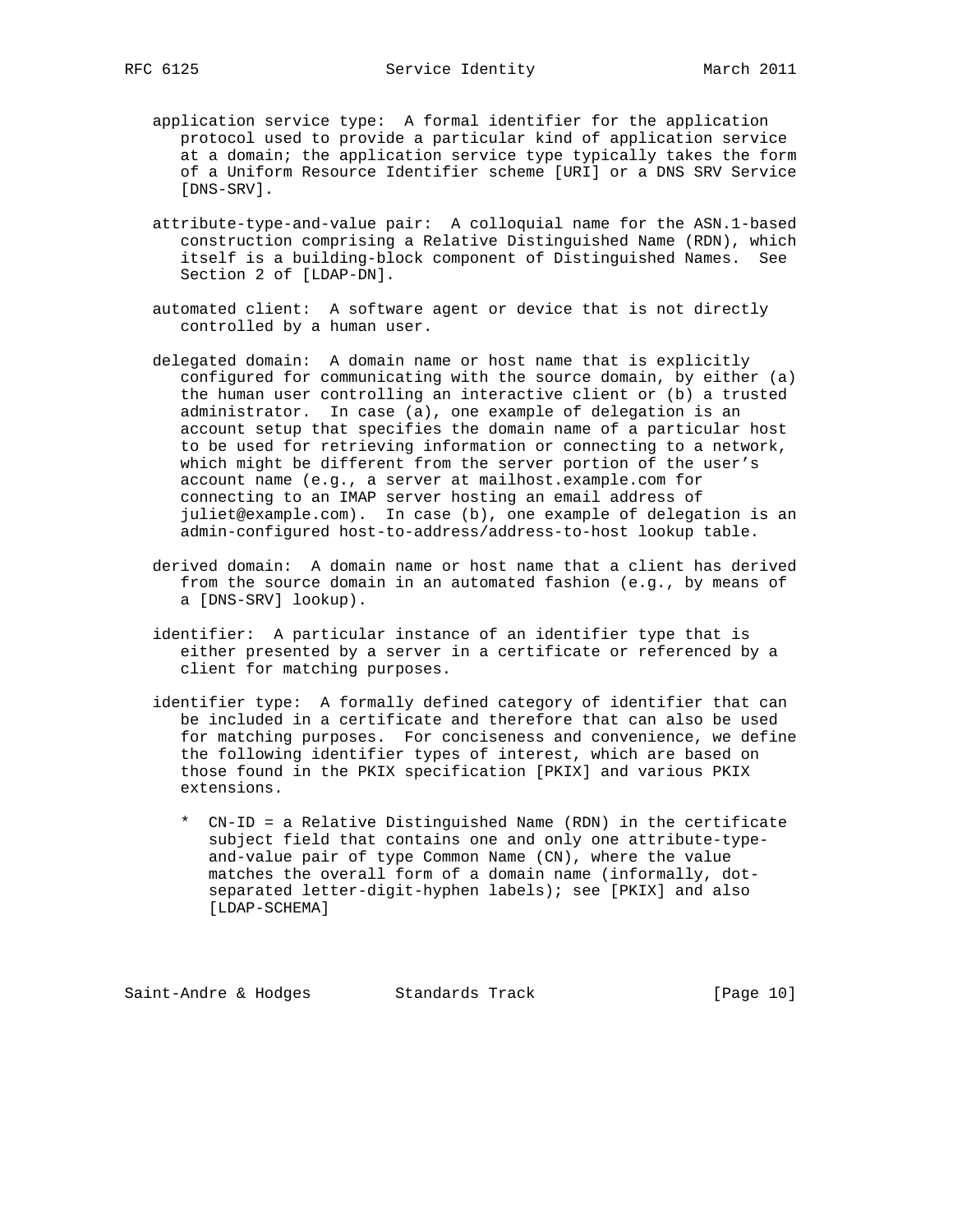- \* DNS-ID = a subjectAltName entry of type dNSName; see [PKIX]
- \* SRV-ID = a subjectAltName entry of type otherName whose name form is SRVName; see [SRVNAME]
- \* URI-ID = a subjectAltName entry of type uniformResourceIdentifier whose value includes both (i) a "scheme" and (ii) a "host" component (or its equivalent) that matches the "reg-name" rule (where the quoted terms represent the associated [ABNF] productions from [URI]); see [PKIX] and [URI]
- interactive client: A software agent or device that is directly controlled by a human user. (Other specifications related to security and application protocols, such as [WSC-UI], often refer to this entity as a "user agent".)
- pinning: The act of establishing a cached name association between the application service's certificate and one of the client's reference identifiers, despite the fact that none of the presented identifiers matches the given reference identifier. Pinning is accomplished by allowing a human user to positively accept the mismatch during an attempt to communicate with the application service. Once a cached name association is established, the certificate is said to be pinned to the reference identifier and in future communication attempts the client simply verifies that the service's presented certificate matches the pinned certificate, as described under Section 6.6.2. (A similar definition of "pinning" is provided in [WSC-UI].)
- PKIX: PKIX is a short name for the Internet Public Key Infrastructure using X.509 defined in RFC 5280 [PKIX], which comprises a profile of the X.509v3 certificate specifications and X.509v2 certificate revocation list (CRL) specifications for use in the Internet.
- PKIX-based system: A software implementation or deployed service that makes use of X.509v3 certificates and X.509v2 certificate revocation lists (CRLs).
- PKIX certificate: An X.509v3 certificate generated and employed in the context of PKIX.
- presented identifier: An identifier that is presented by a server to a client within a PKIX certificate when the client attempts to establish secure communication with the server; the certificate can include one or more presented identifiers of different types,

Saint-Andre & Hodges Standards Track [Page 11]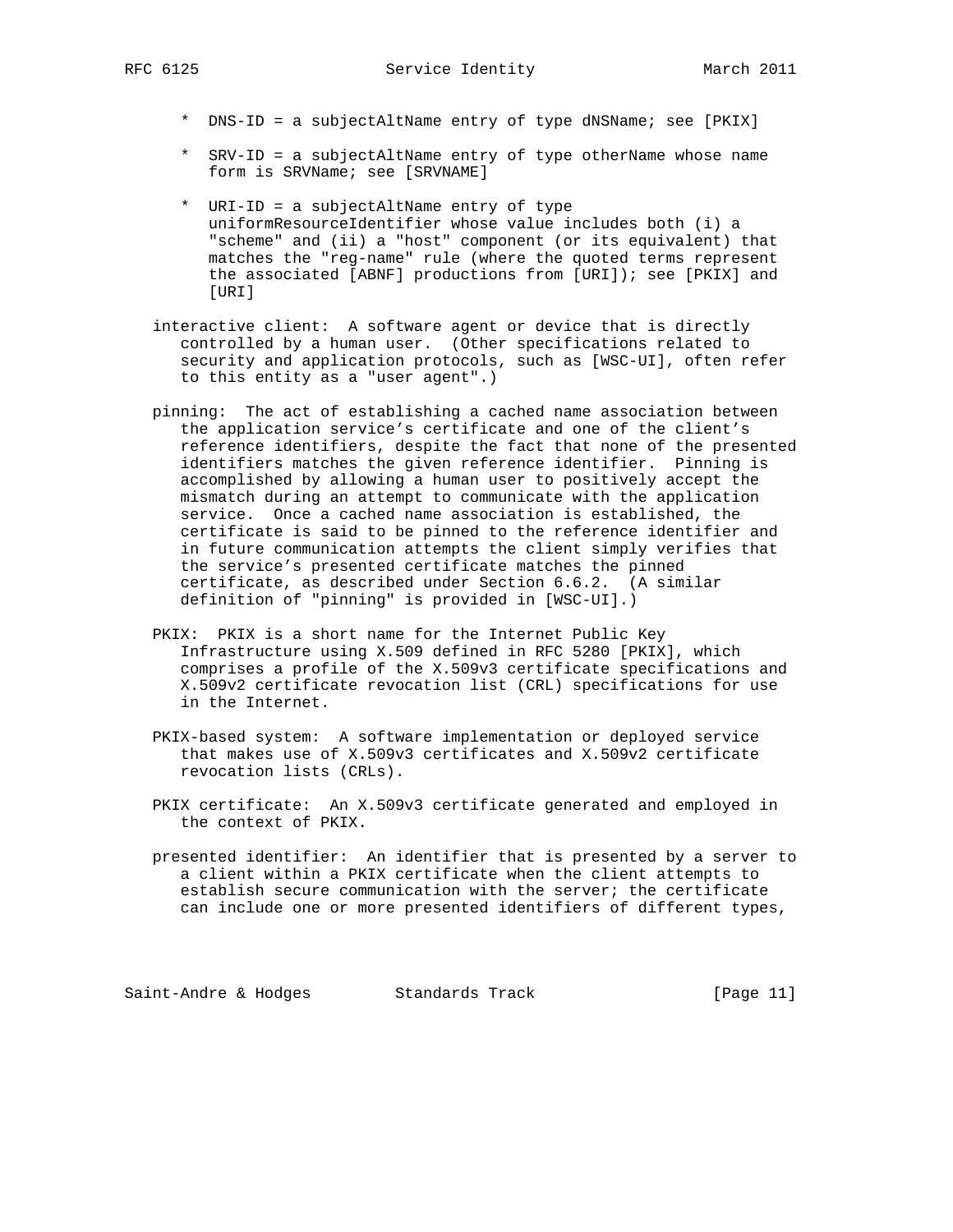and if the server hosts more than one domain then the certificate might present distinct identifiers for each domain.

- reference identifier: An identifier, constructed from a source domain and optionally an application service type, used by the client for matching purposes when examining presented identifiers.
- source domain: The fully qualified DNS domain name that a client expects an application service to present in the certificate (e.g., "www.example.com"), typically input by a human user, configured into a client, or provided by reference such as in a hyperlink. The combination of a source domain and, optionally, an application service type enables a client to construct one or more reference identifiers.
- subjectAltName entry: An identifier placed in a subjectAltName extension.
- subjectAltName extension: A standard PKIX certificate extension [PKIX] enabling identifiers of various types to be bound to the certificate subject -- in addition to, or in place of, identifiers that may be embedded within or provided as a certificate's subject field.
- subject field: The subject field of a PKIX certificate identifies the entity associated with the public key stored in the subject public key field (see Section 4.1.2.6 of [PKIX]).
- subject name: In an overall sense, a subject's name(s) can be represented by or in the subject field, the subjectAltName extension, or both (see [PKIX] for details). More specifically, the term often refers to the name of a PKIX certificate's subject, encoded as the X.501 type Name and conveyed in a certificate's subject field (see Section 4.1.2.6 of [PKIX]).
- TLS client: An entity that assumes the role of a client in a Transport Layer Security [TLS] negotiation. In this specification we generally assume that the TLS client is an (interactive or automated) application client; however, in application protocols that enable server-to-server communication, the TLS client could be a peer application service.
- TLS server: An entity that assumes the role of a server in a Transport Layer Security [TLS] negotiation; in this specification we assume that the TLS server is an application service.

Saint-Andre & Hodges Standards Track [Page 12]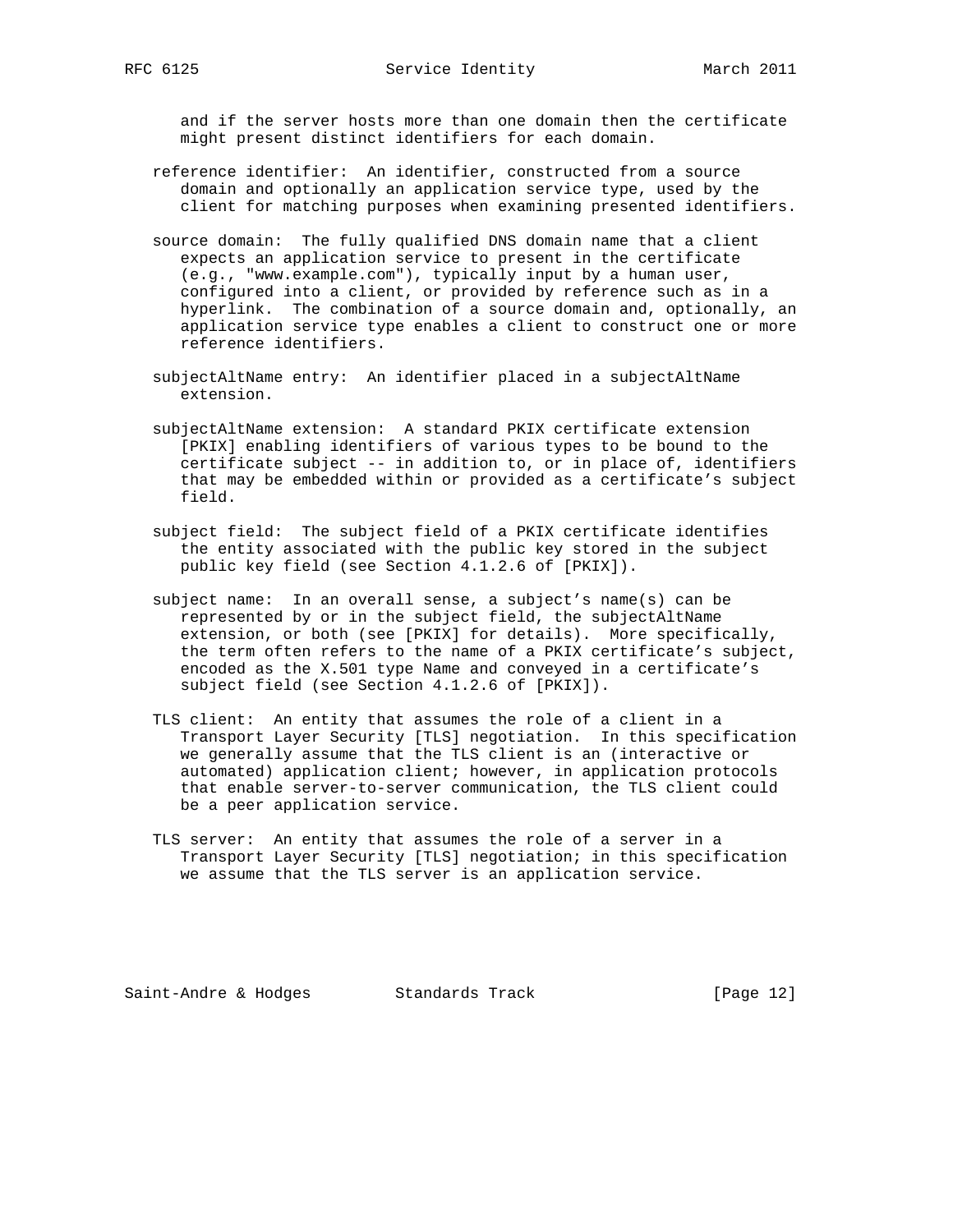Most security-related terms in this document are to be understood in the sense defined in [SECTERMS]; such terms include, but are not limited to, "attack", "authentication", "authorization", "certification authority", "certification path", "certificate", "credential", "identity", "self-signed certificate", "trust", "trust anchor", "trust chain", "validate", and "verify".

 The key words "MUST", "MUST NOT", "REQUIRED", "SHALL", "SHALL NOT", "SHOULD", "SHOULD NOT", "RECOMMENDED", "NOT RECOMMENDED", "MAY", and "OPTIONAL" in this document are to be interpreted as described in RFC 2119 [KEYWORDS].

2. Naming of Application Services

 This section discusses naming of application services on the Internet, followed by a brief tutorial about subject naming in PKIX.

2.1. Naming Application Services

 This specification assumes that the name of an application service is based on a DNS domain name (e.g., "example.com") -- supplemented in some circumstances by an application service type (e.g., "the IMAP server at example.com").

 From the perspective of the application client or user, some names are direct because they are provided directly by a human user (e.g., via runtime input, prior configuration, or explicit acceptance of a client communication attempt), whereas other names are indirect because they are automatically resolved by the client based on user input (e.g., a target name resolved from a source name using DNS SRV or NAPTR records). This dimension matters most for certificate consumption, specifically verification as discussed in this document.

 From the perspective of the application service, some names are unrestricted because they can be used in any type of service (e.g., a certificate might be reused for both the HTTP service and the IMAP service at example.com), whereas other names are restricted because they can be used in only one type of service (e.g., a special-purpose certificate that can be used only for an IMAP service). This dimension matters most for certificate issuance.

 Therefore, we can categorize the identifier types of interest as follows:

- o A CN-ID is direct and unrestricted.
- o A DNS-ID is direct and unrestricted.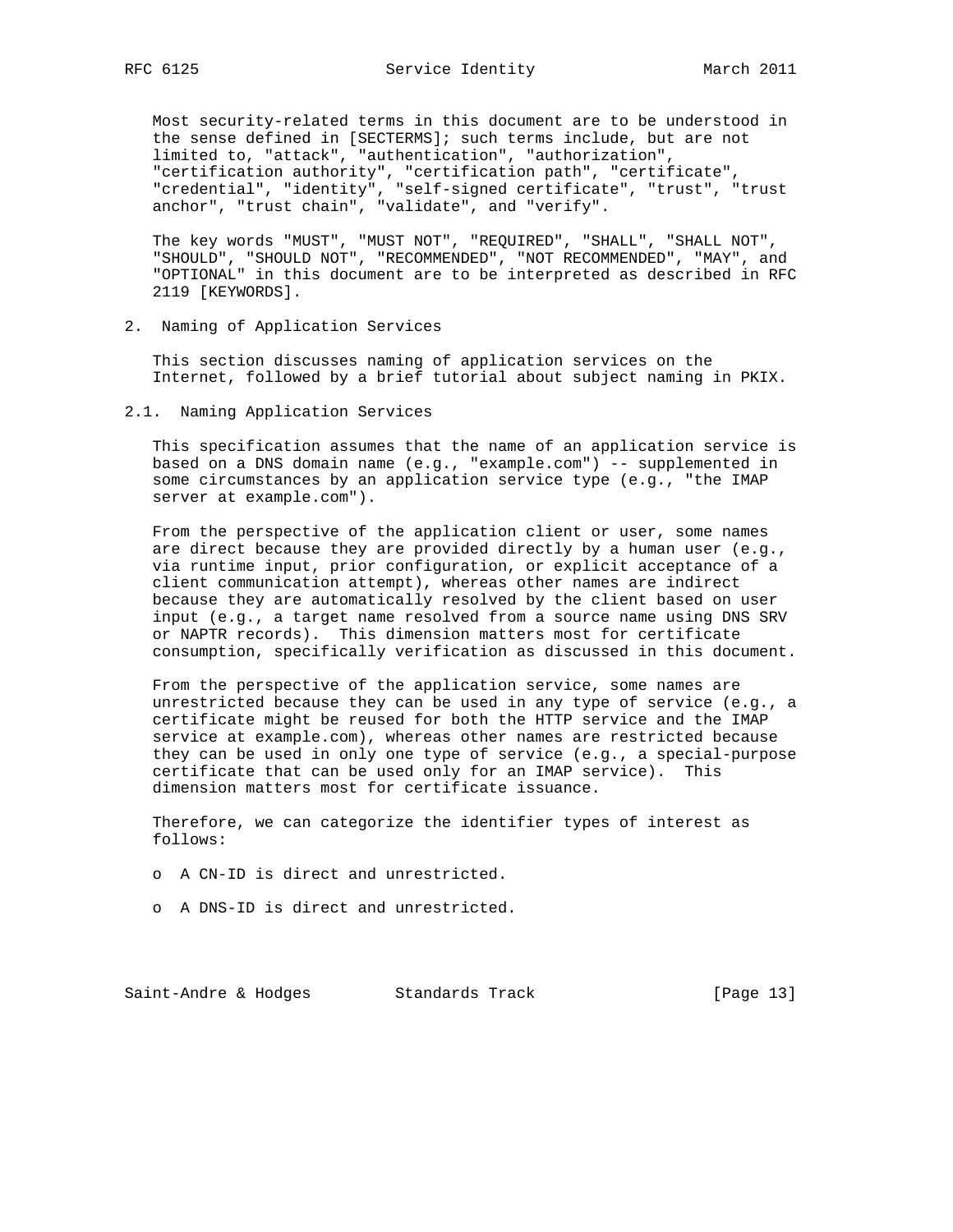RFC 6125 Service Identity March 2011

- o An SRV-ID can be either direct or (more typically) indirect, and is restricted.
- o A URI-ID is direct and restricted.

We summarize this taxonomy in the following table.

|          | Direct | Restricted |
|----------|--------|------------|
| $CN-ID$  | Yes    | No         |
| $DNS-ID$ | Yes    | No         |
| SRV-ID   | Either | Yes        |
| URI-ID   | Yes    | Yes        |
|          |        |            |

 When implementing software, deploying services, and issuing certificates for secure PKIX-based authentication, it is important to keep these distinctions in mind. In particular, best practices differ somewhat for application server implementations, application client implementations, application service providers, and certification authorities. Ideally, protocol specifications that reference this document will specify which identifiers are mandatory to-implement by servers and clients, which identifiers ought to be supported by certificate issuers, and which identifiers ought to be requested by application service providers. Because these requirements differ across applications, it is impossible to categorically stipulate universal rules (e.g., that all software implementations, service providers, and certification authorities for all application protocols need to use or support DNS-IDs as a baseline for the purpose of interoperability).

 However, it is preferable that each application protocol will at least define a baseline that applies to the community of software developers, application service providers, and CAs actively using or supporting that technology (one such community, the CA/Browser Forum, has codified such a baseline for "Extended Validation Certificates" in [EV-CERTS]).

### 2.2. DNS Domain Names

 For the purposes of this specification, the name of an application service is (or is based on) a DNS domain name that conforms to one of the following forms:

Saint-Andre & Hodges Standards Track [Page 14]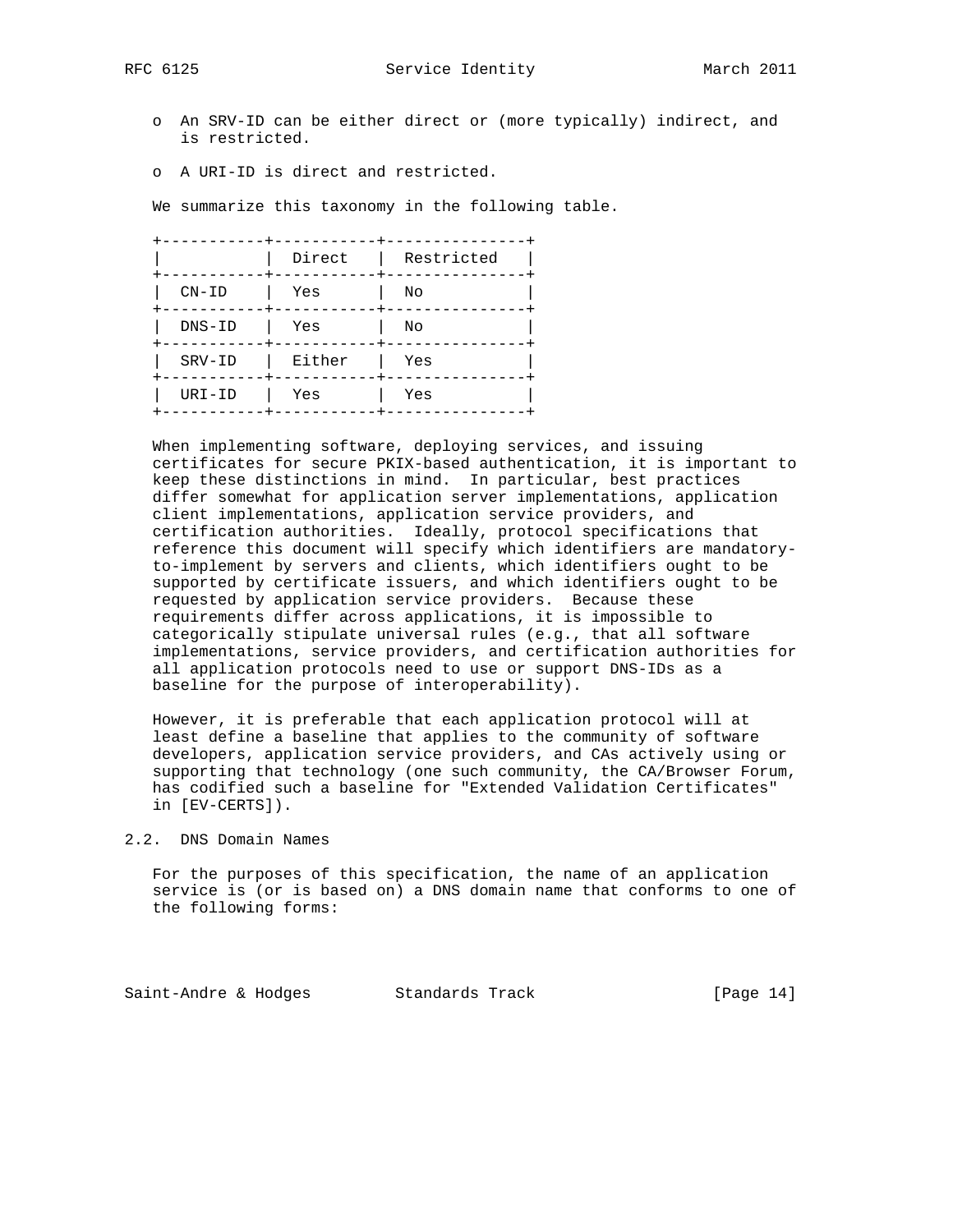- 1. A "traditional domain name", i.e., a fully qualified DNS domain name or "FQDN" (see [DNS-CONCEPTS]) all of whose labels are "LDH labels" as described in [IDNA-DEFS]. Informally, such labels are constrained to [US-ASCII] letters, digits, and the hyphen, with the hyphen prohibited in the first character position. Additional qualifications apply (please refer to the above referenced specifications for details), but they are not relevant to this specification.
- 2. An "internationalized domain name", i.e., a DNS domain name that conforms to the overall form of a domain name (informally, dot separated letter-digit-hyphen labels) but includes at least one label containing appropriately encoded Unicode code points outside the traditional US-ASCII range. That is, it contains at least one U-label or A-label, but otherwise may contain any mixture of NR-LDH labels, A-labels, or U-labels, as described in [IDNA-DEFS] and the associated documents.
- 2.3. Subject Naming in PKIX Certificates

 In theory, the Internet Public Key Infrastructure using X.509 [PKIX] employs the global directory service model defined in [X.500] and [X.501]. Under that model, information is held in a directory information base (DIB) and entries in the DIB are organized in a hierarchy called the directory information tree (DIT). An object or alias entry in that hierarchy consists of a set of attributes (each of which has a defined type and one or more values) and is uniquely identified by a Distinguished Name (DN). The DN of an entry is constructed by combining the Relative Distinguished Names of its superior entries in the tree (all the way down to the root of the DIT) with one or more specially nominated attributes of the entry itself (which together comprise the Relative Distinguished Name (RDN) of the entry, so-called because it is relative to the Distinguished Names of the superior entries in the tree). The entry closest to the root is sometimes referred to as the "most significant" entry, and the entry farthest from the root is sometimes referred to as the "least significant" entry. An RDN is a set (i.e., an unordered group) of attribute-type-and-value pairs (see also [LDAP-DN]), each of which asserts some attribute about the entry.

 In practice, the certificates used in [X.509] and [PKIX] borrow key concepts from X.500 and X.501 (e.g., DNs and RDNs) to identify entities, but such certificates are not necessarily part of a global directory information base. Specifically, the subject field of a PKIX certificate is an X.501 type Name that "identifies the entity associated with the public key stored in the subject public key field" (see Section 4.1.2.6 of [PKIX]). However, it is perfectly acceptable for the subject field to be empty, as long as the

Saint-Andre & Hodges Standards Track [Page 15]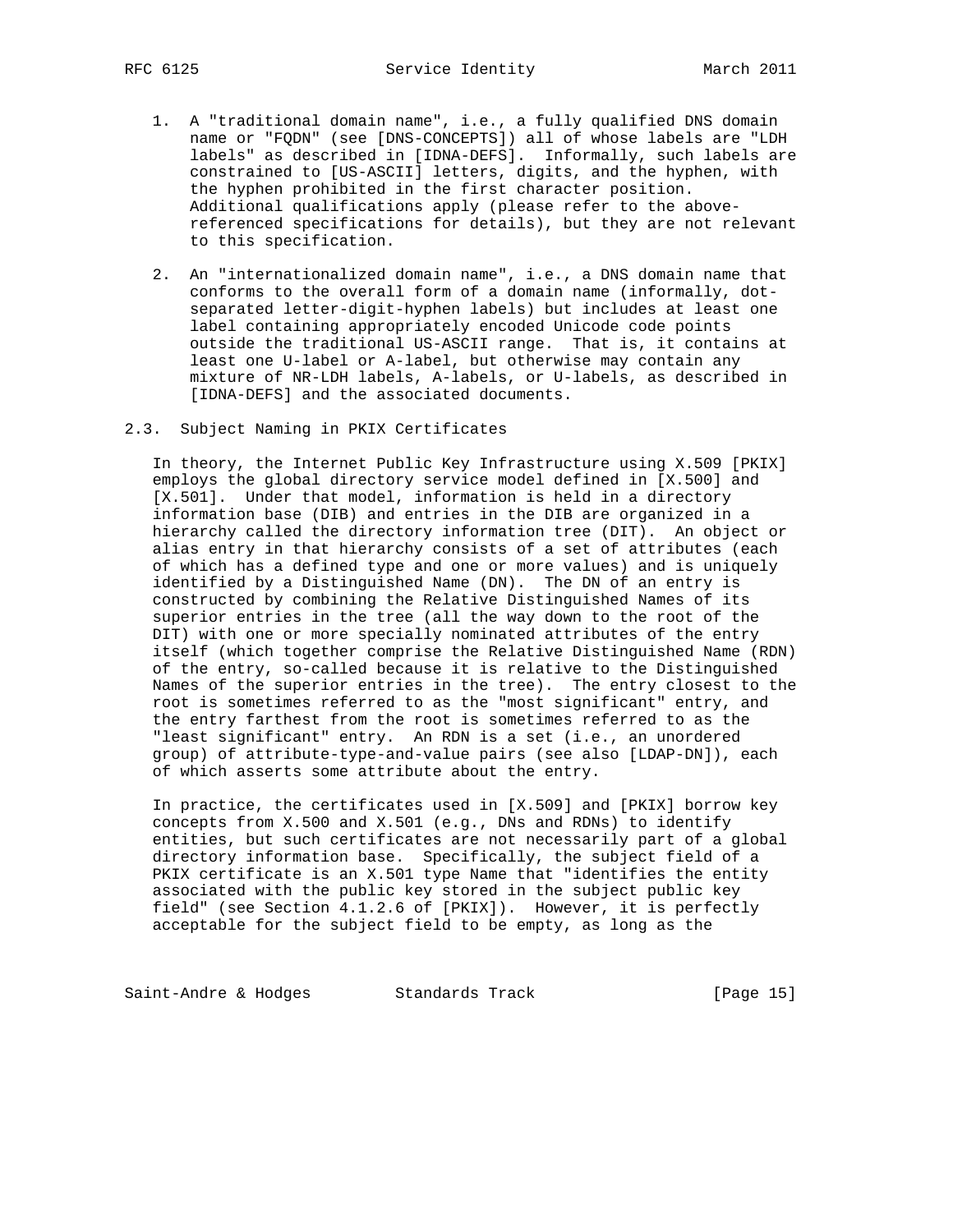certificate contains a subject alternative name ("subjectAltName") extension that includes at least one subjectAltName entry, because the subjectAltName extension allows various identities to be bound to the subject (see Section 4.2.1.6 of [PKIX]). The subjectAltName extension itself is a sequence of typed entries, where each type is a distinct kind of identifier.

 For our purposes, an application service can be identified by a name or names carried in the subject field (i.e., a CN-ID) and/or in one of the following identifier types within subjectAltName entries:

- o DNS-ID
- o SRV-ID
- o URI-ID

 Existing certificates often use a CN-ID in the subject field to represent a fully qualified DNS domain name; for example, consider the following three subject names, where the attribute of type Common Name contains a string whose form matches that of a fully qualified DNS domain name ("im.example.org", "mail.example.net", and "www.example.com", respectively):

CN=im.example.org,O=Example Org,C=GB

C=CA,O=Example Internetworking,CN=mail.example.net

O=Examples-R-Us,CN=www.example.com,C=US

 However, the Common Name is not strongly typed because a Common Name might contain a human-friendly string for the service, rather than a string whose form matches that of a fully qualified DNS domain name (a certificate with such a single Common Name will typically have at least one subjectAltName entry containing the fully qualified DNS domain name):

CN=A Free Chat Service,O=Example Org,C=GB

 Or, a certificate's subject might contain both a CN-ID as well as another common name attribute containing a human-friendly string:

CN=A Free Chat Service,CN=im.example.org,O=Example Org,C=GB

 In general, this specification recommends and prefers use of subjectAltName entries (DNS-ID, SRV-ID, URI-ID, etc.) over use of the subject field (CN-ID) where possible, as more completely described in the following sections. However, specifications that reuse this one

Saint-Andre & Hodges Standards Track [Page 16]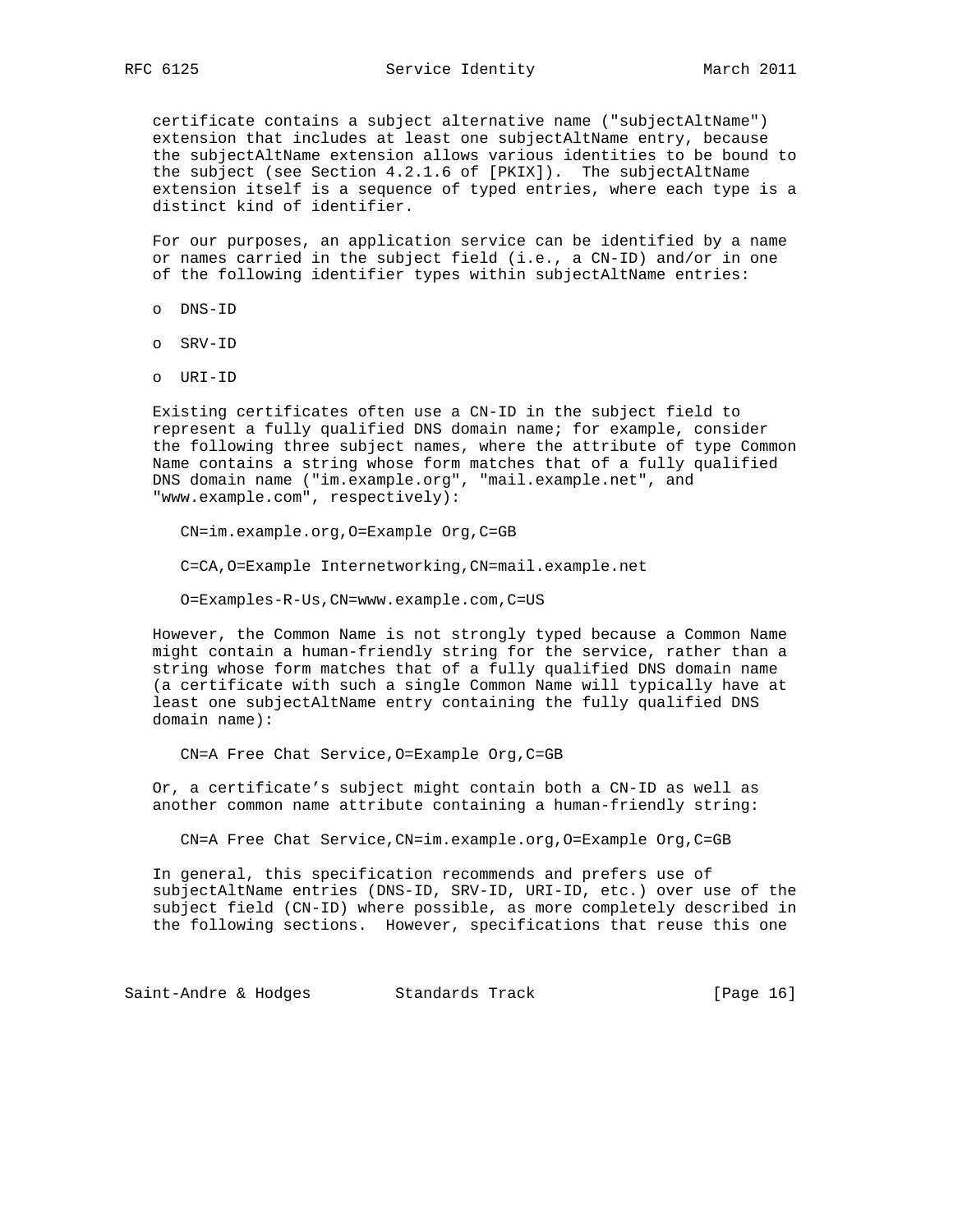can legitimately encourage continued support for the CN-ID identifier type if they have good reasons to do so, such as backward compatibility with deployed infrastructure (see, for example, [EV-CERTS]).

# 2.3.1. Implementation Notes

 Confusion sometimes arises from different renderings or encodings of the hierarchical information contained in a certificate.

 Certificates are binary objects and are encoded using the Distinguished Encoding Rules (DER) specified in [X.690]. However, some implementations generate displayable (a.k.a. printable) renderings of the certificate issuer, subject field, and subjectAltName extension, and these renderings convert the DER encoded sequences into a "string representation" before being displayed. Because a certificate subject field (of type Name [X.509], the same as for a Distinguished Name (DN) [X.501]) is an ordered sequence, order is typically preserved in subject string representations, although the two most prevalent subject (and DN) string representations differ in employing left-to-right vs. right to-left ordering. However, because a Relative Distinguished Name (RDN) is an unordered group of attribute-type-and-value pairs, the string representation of an RDN can differ from the canonical DER encoding (and the order of attribute-type-and-value pairs can differ in the RDN string representations or display orders provided by various implementations). Furthermore, various specifications refer to the order of RDNs in DNs or certificate subject fields using terminology that is implicitly related to an information hierarchy (which may or may not actually exist), such as "most specific" vs. "least specific", "left-most" vs. "right-most", "first" vs. "last", or "most significant" vs. "least significant" (see, for example, [LDAP-DN]).

 To reduce confusion, in this specification we avoid such terms and instead use the terms provided under Section 1.8; in particular, we do not use the term "(most specific) Common Name field in the subject field" from [HTTP-TLS] and instead state that a CN-ID is a Relative Distinguished Name (RDN) in the certificate subject containing one and only one attribute-type-and-value pair of type Common Name (thus removing the possibility that an RDN might contain multiple AVAs (Attribute Value Assertions) of type CN, one of which could be considered "most specific").

 Finally, although theoretically some consider the order of RDNs within a subject field to have meaning, in practice that rule is often not observed. An AVA of type CN is considered to be valid at any position within the subject field.

Saint-Andre & Hodges Standards Track [Page 17]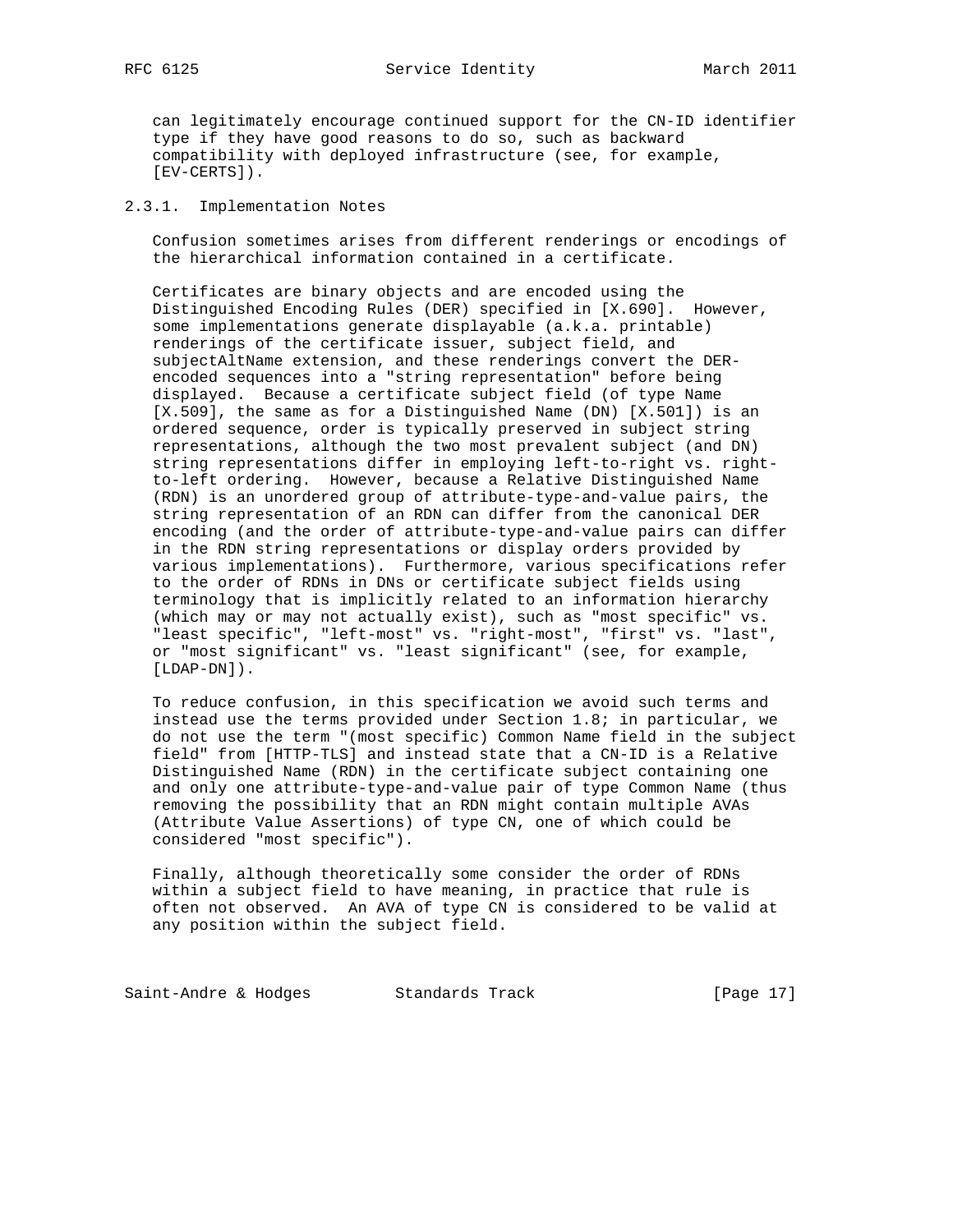3. Designing Application Protocols

 This section provides guidelines for designers of application protocols, in the form of a checklist to follow when reusing the recommendations provided in this document.

- o Does your technology use DNS SRV records to resolve the DNS domain names of application services? If so, consider recommending or requiring support for the SRV-ID identifier type in PKIX certificates issued and used in your technology community. (Note that many existing application technologies use DNS SRV records to resolve the DNS domain names of application services, but do not rely on representations of those records in PKIX certificates by means of SRV-IDs as defined in [SRVNAME].)
- o Does your technology use URIs to identify application services? If so, consider recommending or requiring support for the URI-ID identifier type. (Note that many existing application technologies use URIs to identify application services, but do not rely on representation of those URIs in PKIX certificates by means of URI-IDs.)
- o Does your technology need to use DNS domain names in the Common Name of certificates for the sake of backward compatibility? If so, consider recommending support for the CN-ID identifier type as a fallback.
- o Does your technology need to allow the wildcard character in DNS domain names? If so, consider recommending support for wildcard certificates, and specify exactly where the wildcard character is allowed to occur (e.g., only the complete left-most label of a DNS domain name).

Sample text is provided under Appendix A.

4. Representing Server Identity

 This section provides rules and guidelines for issuers of certificates.

4.1. Rules

 When a certification authority issues a certificate based on the fully qualified DNS domain name at which the application service provider will provide the relevant application, the following rules apply to the representation of application service identities. The

Saint-Andre & Hodges Standards Track [Page 18]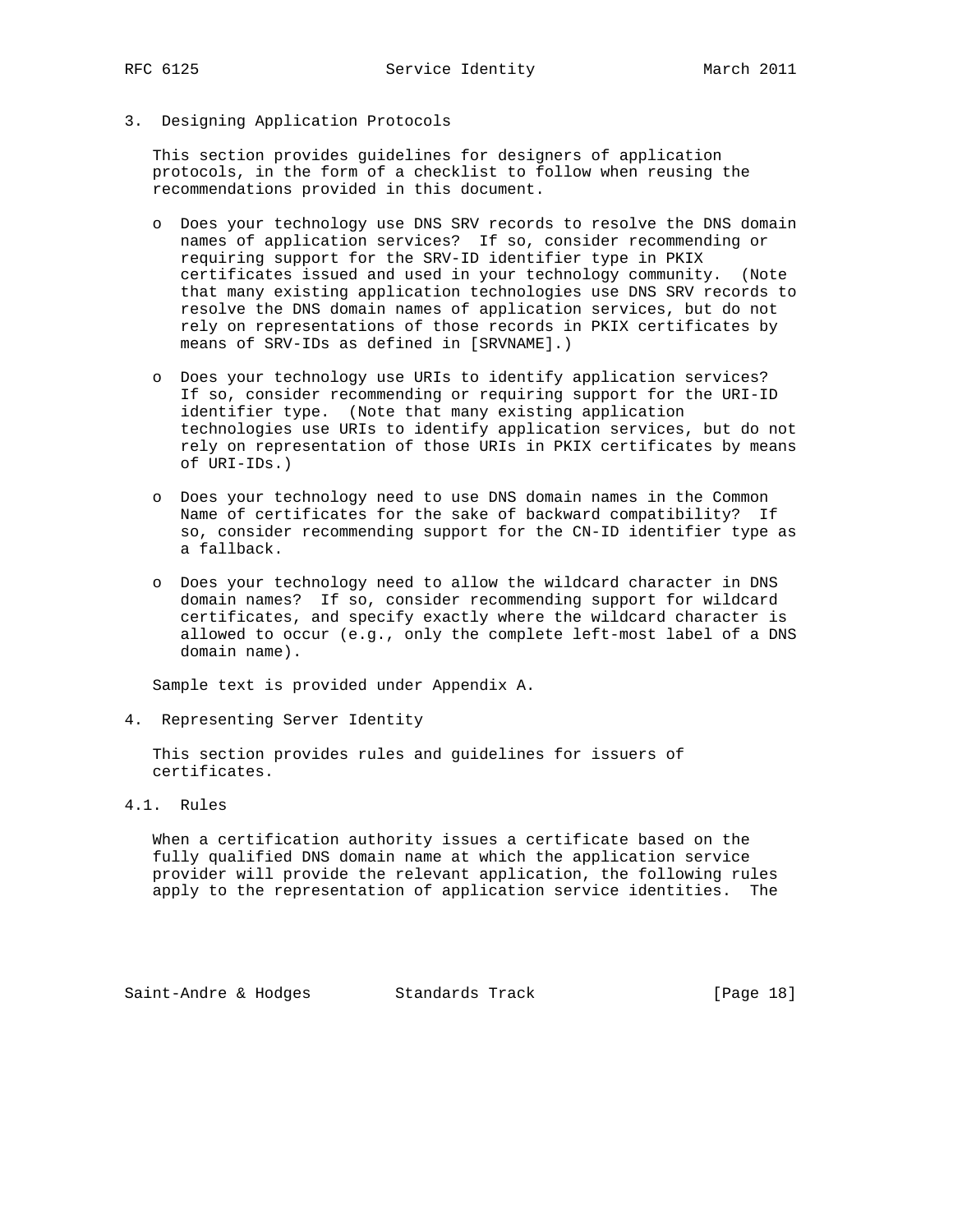reader needs to be aware that some of these rules are cumulative and can interact in important ways that are illustrated later in this document.

- 1. The certificate SHOULD include a "DNS-ID" if possible as a baseline for interoperability.
- 2. If the service using the certificate deploys a technology for which the relevant specification stipulates that certificates ought to include identifiers of type SRV-ID (e.g., this is true of [XMPP]), then the certificate SHOULD include an SRV-ID.
- 3. If the service using the certificate deploys a technology for which the relevant specification stipulates that certificates ought to include identifiers of type URI-ID (e.g., this is true of [SIP] as specified by [SIP-CERTS], but not true of [HTTP] since [HTTP-TLS] does not describe usage of a URI-ID for HTTP services), then the certificate SHOULD include a URI-ID. The scheme SHALL be that of the protocol associated with the application service type and the "host" component (or its equivalent) SHALL be the fully qualified DNS domain name of the service. A specification that reuses this one MUST specify which URI schemes are to be considered acceptable in URI-IDs contained in PKIX certificates used for the application protocol (e.g., "sip" but not "sips" or "tel" for SIP as described in [SIP-SIPS], or perhaps http and https for HTTP as might be described in a future specification).
- 4. The certificate MAY include other application-specific identifiers for types that were defined before publication of [SRVNAME] (e.g., XmppAddr for [XMPP]) or for which service names or URI schemes do not exist; however, such application-specific identifiers are not applicable to all application technologies and therefore are out of scope for this specification.
- 5. Even though many deployed clients still check for the CN-ID within the certificate subject field, certification authorities are encouraged to migrate away from issuing certificates that represent the server's fully qualified DNS domain name in a CN-ID. Therefore, the certificate SHOULD NOT include a CN-ID unless the certification authority issues the certificate in accordance with a specification that reuses this one and that explicitly encourages continued support for the CN-ID identifier type in the context of a given application technology.
- 6. The certificate MAY contain more than one DNS-ID, SRV-ID, or URI-ID but SHOULD NOT contain more than one CN-ID, as further explained under Section 7.4.

Saint-Andre & Hodges Standards Track [Page 19]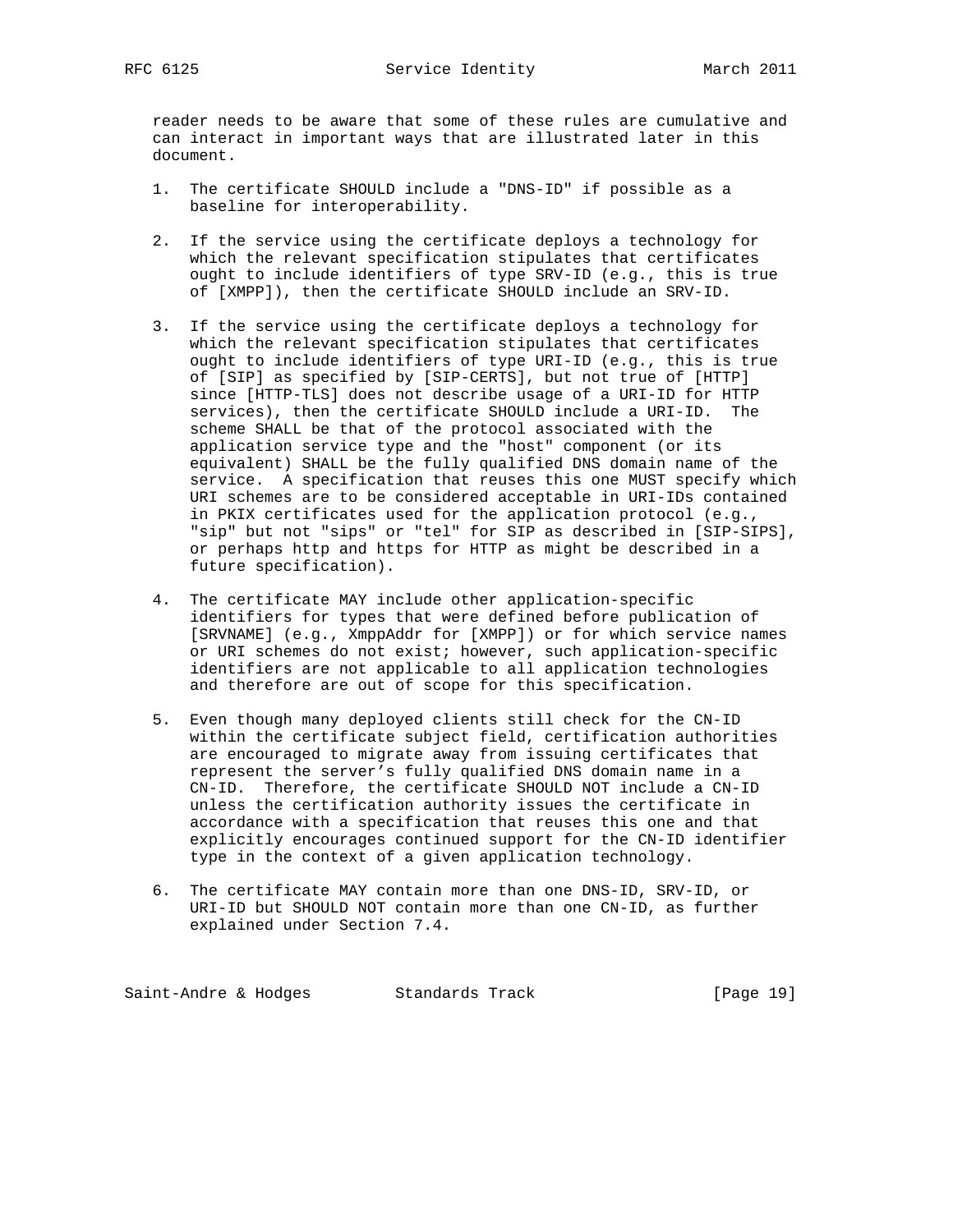7. Unless a specification that reuses this one allows continued support for the wildcard character '\*', the DNS domain name portion of a presented identifier SHOULD NOT contain the wildcard character, whether as the complete left-most label within the identifier (following the description of labels and domain names in [DNS-CONCEPTS], e.g., "\*.example.com") or as a fragment thereof (e.g., \*oo.example.com, f\*o.example.com, or fo\*.example.com). A more detailed discussion of so-called "wildcard certificates" is provided under Section 7.2.

#### 4.2. Examples

 Consider a simple website at "www.example.com", which is not discoverable via DNS SRV lookups. Because HTTP does not specify the use of URIs in server certificates, a certificate for this service might include only a DNS-ID of "www.example.com". It might also include a CN-ID of "www.example.com" for backward compatibility with deployed infrastructure.

 Consider an IMAP-accessible email server at the host "mail.example.net" servicing email addresses of the form "user@example.net" and discoverable via DNS SRV lookups on the application service name of "example.net". A certificate for this service might include SRV-IDs of "\_imap.example.net" and "\_imaps.example.net" (see [EMAIL-SRV]) along with DNS-IDs of "example.net" and "mail.example.net". It might also include CN-IDs of "example.net" and "mail.example.net" for backward compatibility with deployed infrastructure.

 Consider a SIP-accessible voice-over-IP (VoIP) server at the host "voice.example.edu" servicing SIP addresses of the form "user@voice.example.edu" and identified by a URI of <sip: voice.example.edu>. A certificate for this service would include a URI-ID of "sip:voice.example.edu" (see [SIP-CERTS]) along with a DNS-ID of "voice.example.edu". It might also include a CN-ID of "voice.example.edu" for backward compatibility with deployed infrastructure.

 Consider an XMPP-compatible instant messaging (IM) server at the host "im.example.org" servicing IM addresses of the form "user@im.example.org" and discoverable via DNS SRV lookups on the "im.example.org" domain. A certificate for this service might include SRV-IDs of "\_xmpp-client.im.example.org" and "\_xmpp-server.im.example.org" (see [XMPP]), a DNS-ID of "im.example.org", and an XMPP-specific "XmppAddr" of "im.example.org" (see [XMPP]). It might also include a CN-ID of "im.example.org" for backward compatibility with deployed infrastructure.

Saint-Andre & Hodges Standards Track [Page 20]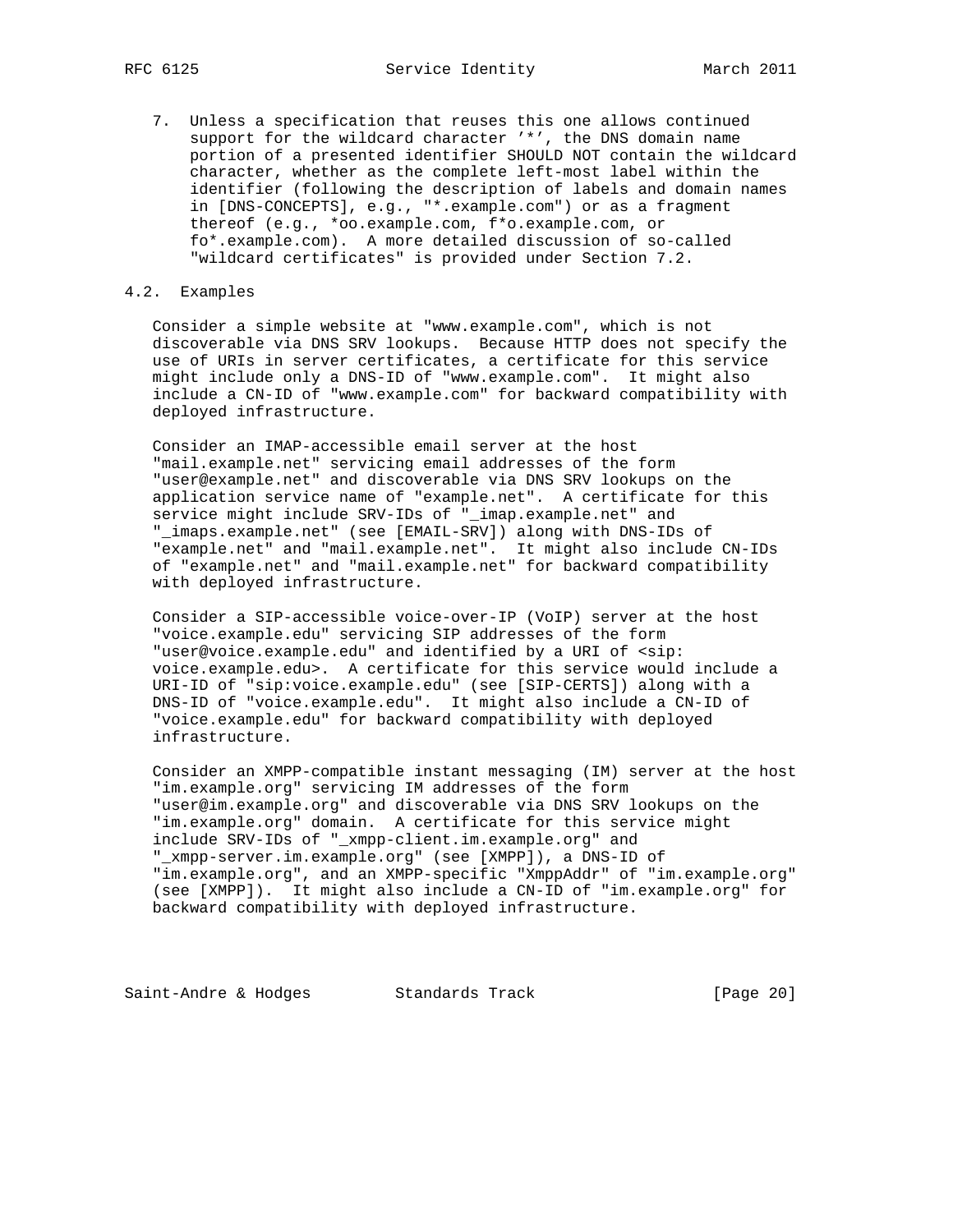5. Requesting Server Certificates

 This section provides rules and guidelines for service providers regarding the information to include in certificate signing requests (CSRs).

 In general, service providers are encouraged to request certificates that include all of the identifier types that are required or recommended for the application service type that will be secured using the certificate to be issued.

 If the certificate might be used for any type of application service, then the service provider is encouraged to request a certificate that includes only a DNS-ID.

 If the certificate will be used for only a single type of application service, then the service provider is encouraged to request a certificate that includes a DNS-ID and, if appropriate for the application service type, an SRV-ID or URI-ID that limits the deployment scope of the certificate to only the defined application service type.

 If a service provider offering multiple application service types (e.g., a World Wide Web service, an email service, and an instant messaging service) wishes to limit the applicability of certificates using SRV-IDs or URI-IDs, then the service provider is encouraged to request multiple certificates, i.e., one certificate per application service type. Conversely, the service provider is discouraged from requesting a single certificate containing multiple SRV-IDs or URI- IDs identifying each different application service type. This guideline does not apply to application service type "bundles" that are used to identify manifold distinct access methods to the same underlying application (e.g., an email application with access methods denoted by the application service types of "imap", "imaps", "pop3", "pop3s", and "submission" as described in [EMAIL-SRV]).

6. Verifying Service Identity

 This section provides rules and guidelines for implementers of application client software regarding algorithms for verification of application service identity.

### 6.1. Overview

 At a high level, the client verifies the application service's identity by performing the actions listed below (which are defined in the following subsections of this document):

Saint-Andre & Hodges Standards Track [Page 21]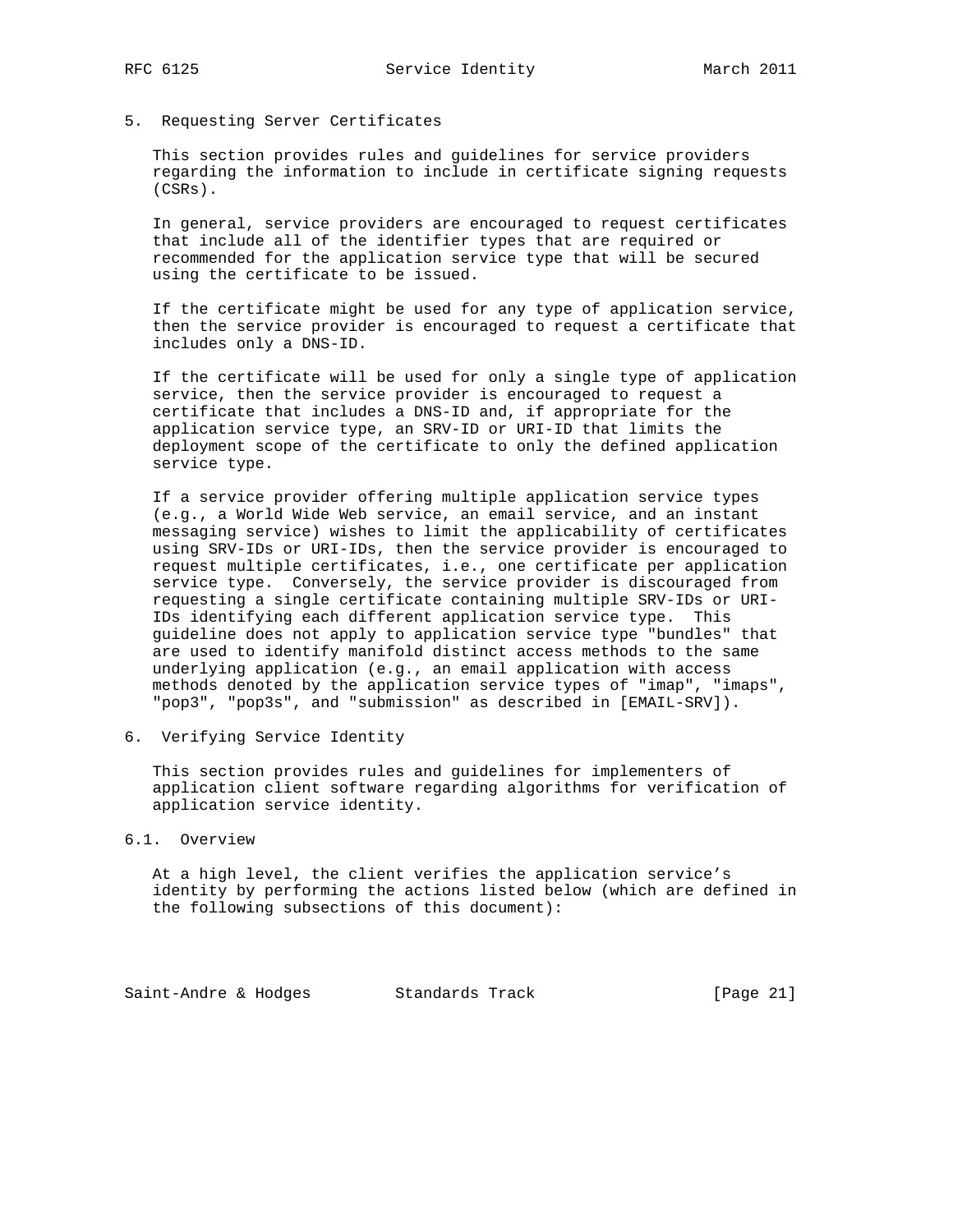- 1. The client constructs a list of acceptable reference identifiers based on the source domain and, optionally, the type of service to which the client is connecting.
- 2. The server provides its identifiers in the form of a PKIX certificate.
- 3. The client checks each of its reference identifiers against the presented identifiers for the purpose of finding a match.
- 4. When checking a reference identifier against a presented identifier, the client matches the source domain of the identifiers and, optionally, their application service type.

 Naturally, in addition to checking identifiers, a client might complete further checks to ensure that the server is authorized to provide the requested service. However, such checking is not a matter of verifying the application service identity presented in a certificate, and therefore methods for doing so (e.g., consulting local policy information) are out of scope for this document.

- 6.2. Constructing a List of Reference Identifiers
- 6.2.1. Rules

 The client MUST construct a list of acceptable reference identifiers, and MUST do so independently of the identifiers presented by the service.

 The inputs used by the client to construct its list of reference identifiers might be a URI that a user has typed into an interface (e.g., an HTTPS URL for a website), configured account information (e.g., the domain name of a particular host or URI used for retrieving information or connecting to a network, which might be different from the DNS domain name portion of a username), a hyperlink in a web page that triggers a browser to retrieve a media object or script, or some other combination of information that can yield a source domain and an application service type.

 The client might need to extract the source domain and application service type from the input(s) it has received. The extracted data MUST include only information that can be securely parsed out of the inputs (e.g., parsing the fully qualified DNS domain name out of the "host" component (or its equivalent) of a URI or deriving the application service type from the scheme of a URI) or information that is derived in a manner not subject to subversion by network attackers (e.g., pulling the data from a delegated domain that is explicitly established via client or system configuration, resolving

Saint-Andre & Hodges Standards Track [Page 22]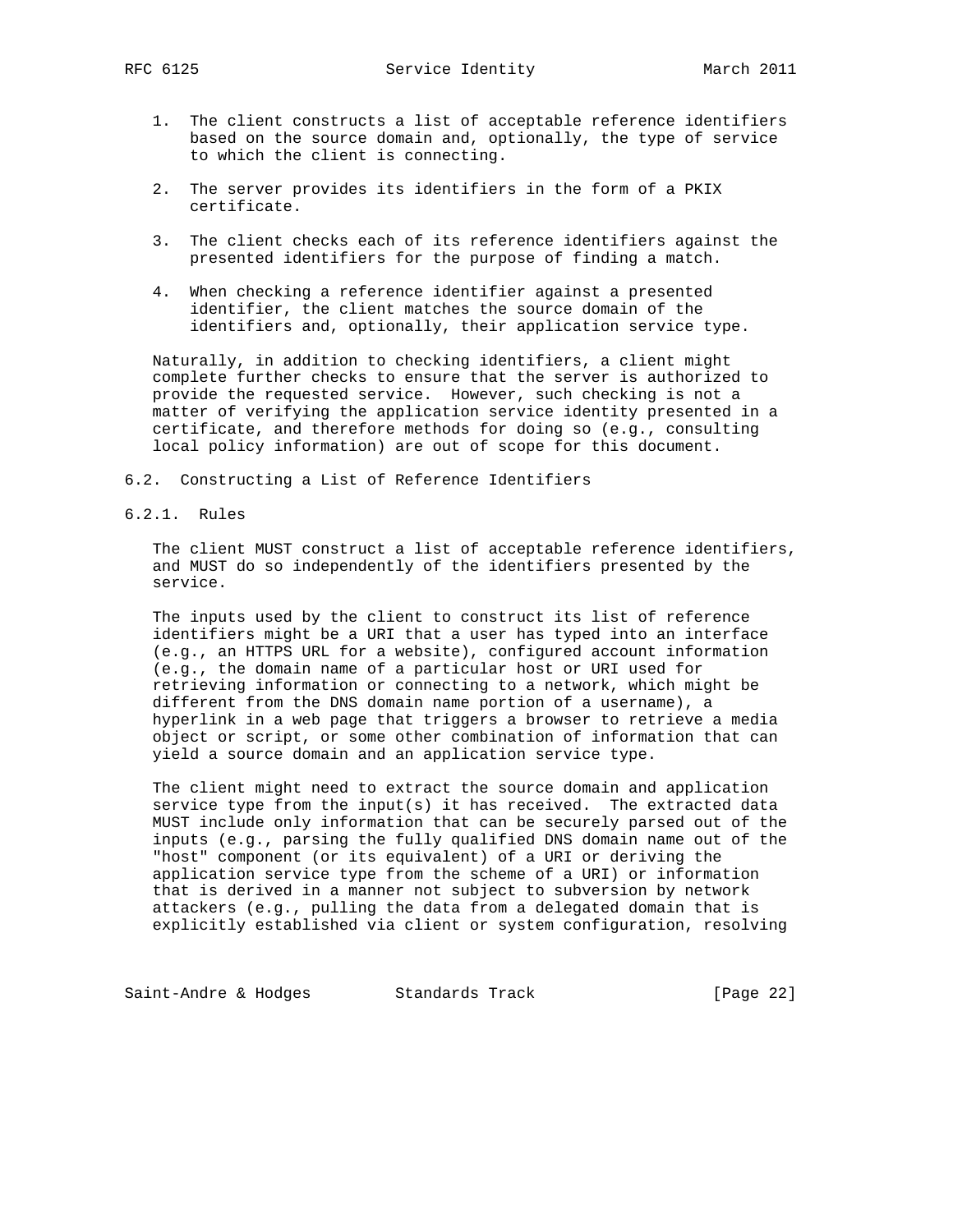the data via [DNSSEC], or obtaining the data from a third-party domain mapping service in which a human user has explicitly placed trust and with which the client communicates over a connection or association that provides both mutual authentication and integrity checking). These considerations apply only to extraction of the source domain from the inputs; naturally, if the inputs themselves are invalid or corrupt (e.g., a user has clicked a link provided by a malicious entity in a phishing attack), then the client might end up communicating with an unexpected application service.

 Example: Given an input URI of <sips:alice@example.net>, a client would derive the application service type "sip" from the "scheme" and parse the domain name "example.net" from the "host" component (or its equivalent).

 Each reference identifier in the list SHOULD be based on the source domain and SHOULD NOT be based on a derived domain (e.g., a host name or domain name discovered through DNS resolution of the source domain). This rule is important because only a match between the user inputs and a presented identifier enables the client to be sure that the certificate can legitimately be used to secure the client's communication with the server. There is only one scenario in which it is acceptable for an interactive client to override the recommendation in this rule and therefore communicate with a domain name other than the source domain: because a human user has "pinned" the application service's certificate to the alternative domain name as further discussed under Section 6.6.4 and Section 7.1. In this case, the inputs used by the client to construct its list of reference identifiers might include more than one fully qualified DNS domain name, i.e., both (a) the source domain and (b) the alternative domain contained in the pinned certificate.

 Using the combination of fully qualified DNS domain name(s) and application service type, the client constructs a list of reference identifiers in accordance with the following rules:

- o The list SHOULD include a DNS-ID. A reference identifier of type DNS-ID can be directly constructed from a fully qualified DNS domain name that is (a) contained in or securely derived from the inputs (i.e., the source domain), or (b) explicitly associated with the source domain by means of user configuration (i.e., a derived domain).
- o If a server for the application service type is typically discovered by means of DNS SRV records, then the list SHOULD include an SRV-ID.

Saint-Andre & Hodges Standards Track [Page 23]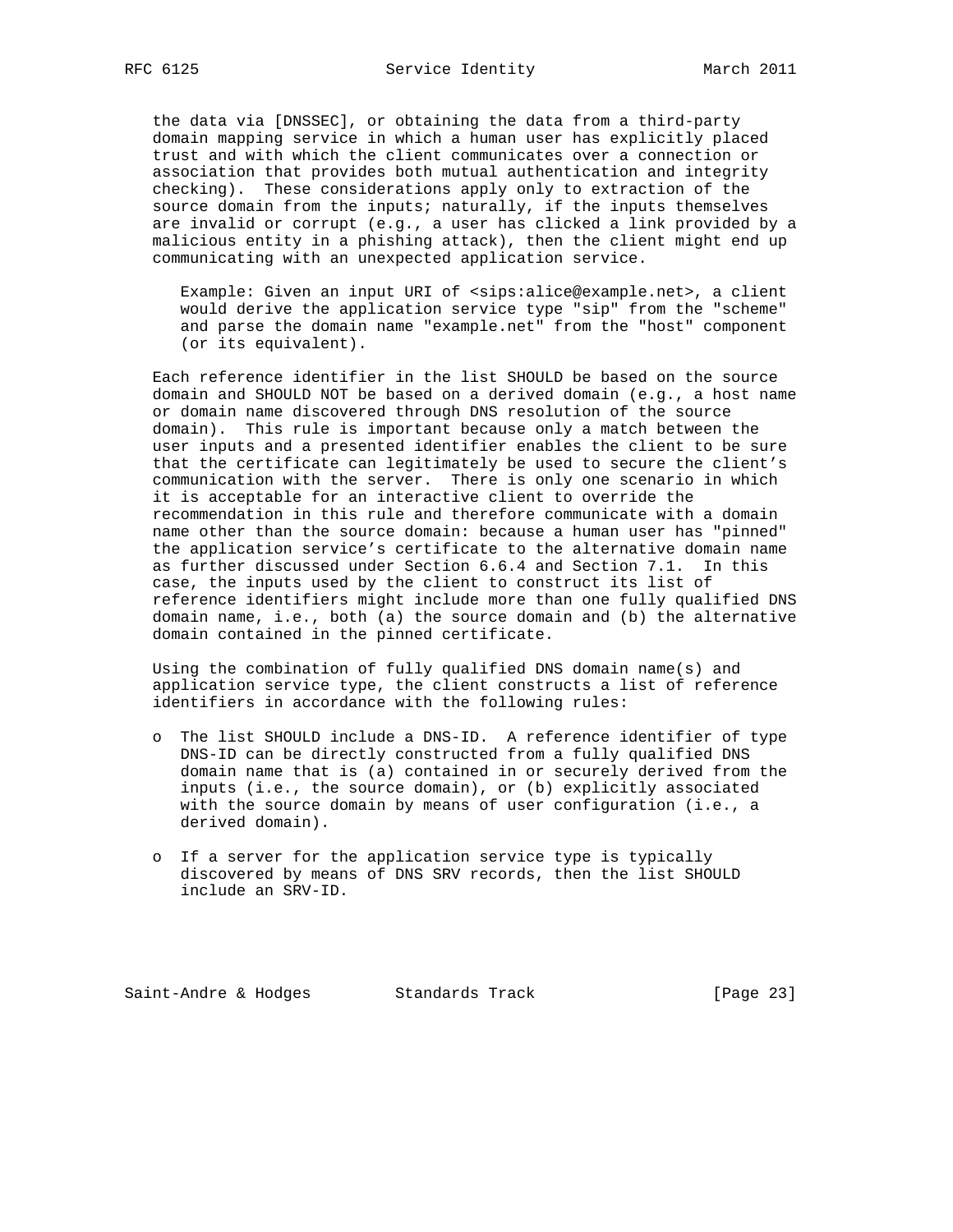- o If a server for the application service type is typically associated with a URI for security purposes (i.e., a formal protocol document specifies the use of URIs in server certificates), then the list SHOULD include a URI-ID.
- o The list MAY include a CN-ID, mainly for the sake of backward compatibility with deployed infrastructure.

 Which identifier types a client includes in its list of reference identifiers is a matter of local policy. For example, in certain deployment environments, a client that is built to connect only to a particular kind of service (e.g., only IM services) might be configured to accept as valid only certificates that include an SRV-ID for that application service type; in this case, the client would include only SRV-IDs matching the application service type in its list of reference identifiers (not, for example, DNS-IDs). By contrast, a more lenient client (even one built to connect only to a particular kind of service) might include both SRV-IDs and DNS-IDs in its list of reference identifiers.

 Implementation Note: It is highly likely that implementers of client software will need to support CN-IDs for the foreseeable future, because certificates containing CN-IDs are so widely deployed. Implementers are advised to monitor the state of the art with regard to certificate issuance policies and migrate away from support CN-IDs in the future if possible.

 Implementation Note: The client does not need to construct the foregoing identifiers in the actual formats found in a certificate (e.g., as ASN.1 types); it only needs to construct the functional equivalent of such identifiers for matching purposes.

 Security Warning: A client MUST NOT construct a reference identifier corresponding to Relative Distinguished Names (RDNs) other than those of type Common Name and MUST NOT check for RDNs other than those of type Common Name in the presented identifiers.

### 6.2.2. Examples

 A web browser that is connecting via HTTPS to the website at "www.example.com" might have two reference identifiers: a DNS-ID of "www.example.com" and, as a fallback, a CN-ID of "www.example.com".

 A mail user agent that is connecting via IMAPS to the email service at "example.net" (resolved as "mail.example.net") might have five reference identifiers: an SRV-ID of "\_imaps.example.net" (see [EMAIL-SRV]), DNS-IDs of "example.net" and "mail.example.net", and, as a fallback, CN-IDs of "example.net" and "mail.example.net". (A

Saint-Andre & Hodges Standards Track [Page 24]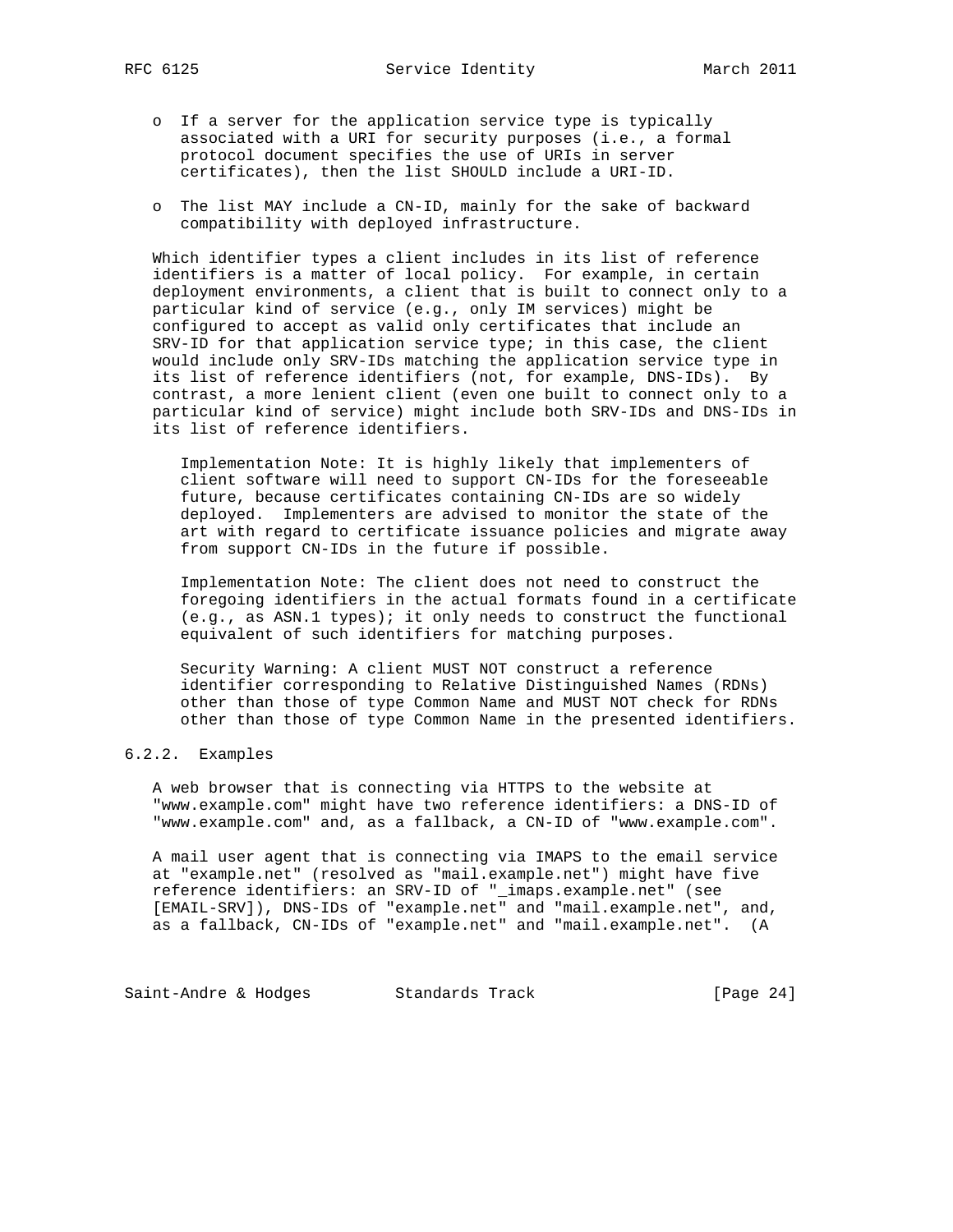legacy email user agent would not support [EMAIL-SRV] and therefore would probably be explicitly configured to connect to "mail.example.net", whereas an SRV-aware user agent would derive "example.net" from an email address of the form "user@example.net" but might also accept "mail.example.net" as the DNS domain name portion of reference identifiers for the service.)

 A voice-over-IP (VoIP) user agent that is connecting via SIP to the voice service at "voice.example.edu" might have only one reference identifier: a URI-ID of "sip:voice.example.edu" (see [SIP-CERTS]).

 An instant messaging (IM) client that is connecting via XMPP to the IM service at "im.example.org" might have three reference identifiers: an SRV-ID of "\_xmpp-client.im.example.org" (see [XMPP]), a DNS-ID of "im.example.org", and an XMPP-specific "XmppAddr" of "im.example.org" (see [XMPP]).

6.3. Preparing to Seek a Match

 Once the client has constructed its list of reference identifiers and has received the server's presented identifiers in the form of a PKIX certificate, the client checks its reference identifiers against the presented identifiers for the purpose of finding a match. The search fails if the client exhausts its list of reference identifiers without finding a match. The search succeeds if any presented identifier matches one of the reference identifiers, at which point the client SHOULD stop the search.

 Implementation Note: A client might be configured to perform multiple searches, i.e., to match more than one reference identifier. Although such behavior is not forbidden by this specification, rules for matching multiple reference identifiers are a matter for implementation or future specification.

 Security Warning: A client MUST NOT seek a match for a reference identifier of CN-ID if the presented identifiers include a DNS-ID, SRV-ID, URI-ID, or any application-specific identifier types supported by the client.

 Before applying the comparison rules provided in the following sections, the client might need to split the reference identifier into its DNS domain name portion and its application service type portion, as follows:

 o A reference identifier of type DNS-ID does not include an application service type portion and thus can be used directly as the DNS domain name for comparison purposes. As an example, a

Saint-Andre & Hodges Standards Track [Page 25]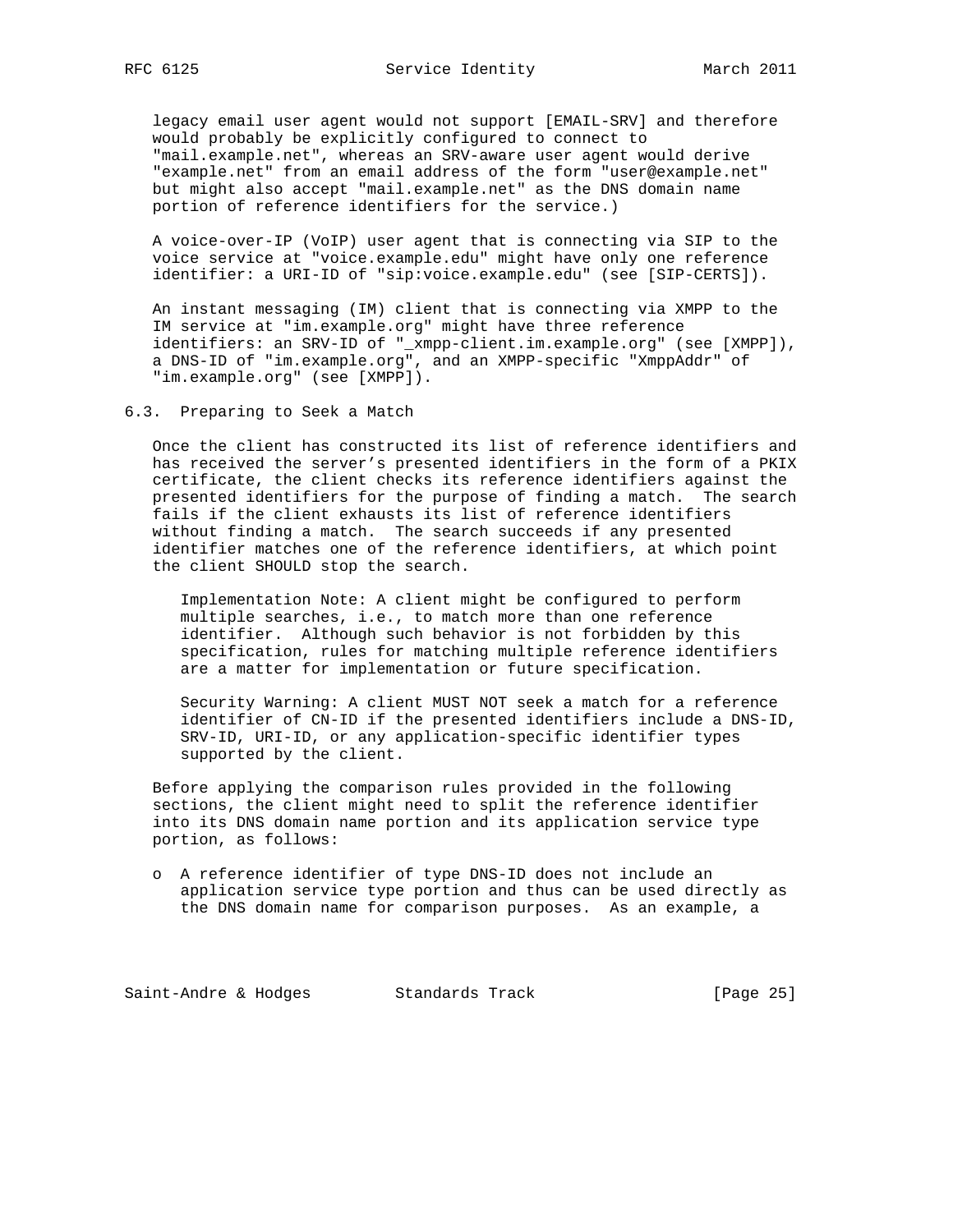DNS-ID of "www.example.com" would result in a DNS domain name portion of "www.example.com".

- o A reference identifier of type CN-ID also does not include an application service type portion and thus can be used directly as the DNS domain name for comparison purposes. As previously mentioned, this document specifies that a CN-ID always contains a string whose form matches that of a DNS domain name (thus differentiating a CN-ID from a Common Name containing a human friendly name).
- o For a reference identifier of type SRV-ID, the DNS domain name portion is the Name and the application service type portion is the Service. As an example, an SRV-ID of "\_imaps.example.net" would be split into a DNS domain name portion of "example.net" and an application service type portion of "imaps" (mapping to an application protocol of IMAP as explained in [EMAIL-SRV]).
- o For a reference identifier of type URI-ID, the DNS domain name portion is the "reg-name" part of the "host" component (or its equivalent) and the application service type portion is the application service type associated with the scheme name matching the [ABNF] "scheme" rule from [URI] (not including the ':' separator). As previously mentioned, this document specifies that a URI-ID always contains a "host" component (or its equivalent) containing a "reg-name". (Matching only the "reg-name" rule from [URI] limits verification to DNS domain names, thereby differentiating a URI-ID from a uniformResourceIdentifier entry that contains an IP address or a mere host name, or that does not contain a "host" component at all.) Furthermore, note that extraction of the "reg-name" might necessitate normalization of the URI (as explained in [URI]). As an example, a URI-ID of "sip: voice.example.edu" would be split into a DNS domain name portion of "voice.example.edu" and an application service type of "sip" (associated with an application protocol of SIP as explained in [SIP-CERTS]).

 Detailed comparison rules for matching the DNS domain name portion and application service type portion of the reference identifier are provided in the following sections.

6.4. Matching the DNS Domain Name Portion

 The client MUST match the DNS domain name portion of a reference identifier according to the following rules (and SHOULD also check the application service type as described under Section 6.5). The rules differ depending on whether the domain to be checked is a "traditional domain name" or an "internationalized domain name" (as

Saint-Andre & Hodges Standards Track [Page 26]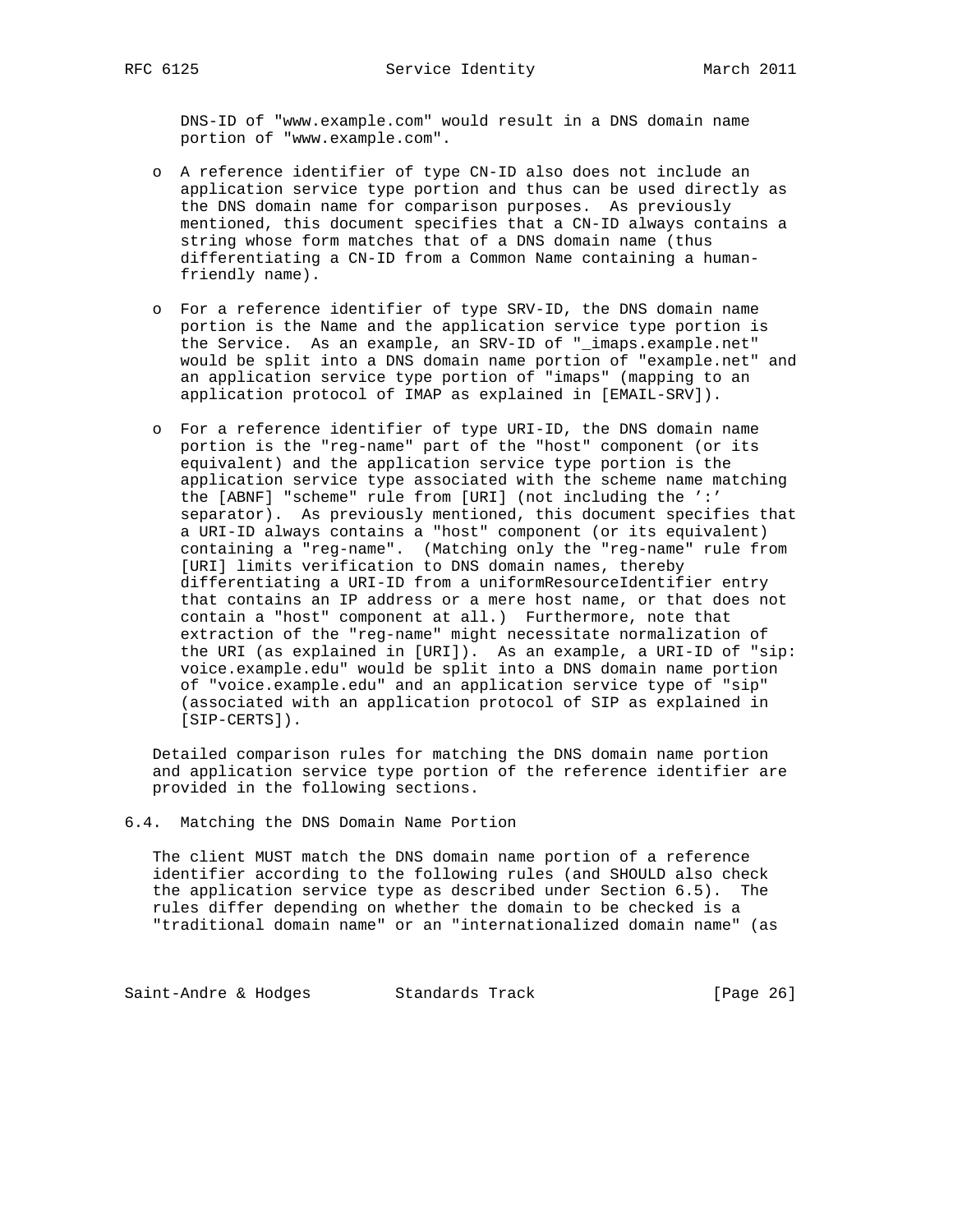defined under Section 2.2). Furthermore, to meet the needs of clients that support presented identifiers containing the wildcard character '\*', we define a supplemental rule for so-called "wildcard certificates". Finally, we also specify the circumstances under which it is acceptable to check the "CN-ID" identifier type.

### 6.4.1. Checking of Traditional Domain Names

 If the DNS domain name portion of a reference identifier is a "traditional domain name", then matching of the reference identifier against the presented identifier is performed by comparing the set of domain name labels using a case-insensitive ASCII comparison, as clarified by [DNS-CASE] (e.g., "WWW.Example.Com" would be lower-cased to "www.example.com" for comparison purposes). Each label MUST match in order for the names to be considered to match, except as supplemented by the rule about checking of wildcard labels (Section 6.4.3).

6.4.2. Checking of Internationalized Domain Names

 If the DNS domain name portion of a reference identifier is an internationalized domain name, then an implementation MUST convert any U-labels [IDNA-DEFS] in the domain name to A-labels before checking the domain name. In accordance with [IDNA-PROTO], A-labels MUST be compared as case-insensitive ASCII. Each label MUST match in order for the domain names to be considered to match, except as supplemented by the rule about checking of wildcard labels (Section 6.4.3; but see also Section 7.2 regarding wildcards in internationalized domain names).

### 6.4.3. Checking of Wildcard Certificates

 A client employing this specification's rules MAY match the reference identifier against a presented identifier whose DNS domain name portion contains the wildcard character '\*' as part or all of a label (following the description of labels and domain names in [DNS-CONCEPTS]).

 For information regarding the security characteristics of wildcard certificates, see Section 7.2.

 If a client matches the reference identifier against a presented identifier whose DNS domain name portion contains the wildcard character '\*', the following rules apply:

 1. The client SHOULD NOT attempt to match a presented identifier in which the wildcard character comprises a label other than the left-most label (e.g., do not match bar.\*.example.net).

Saint-Andre & Hodges Standards Track [Page 27]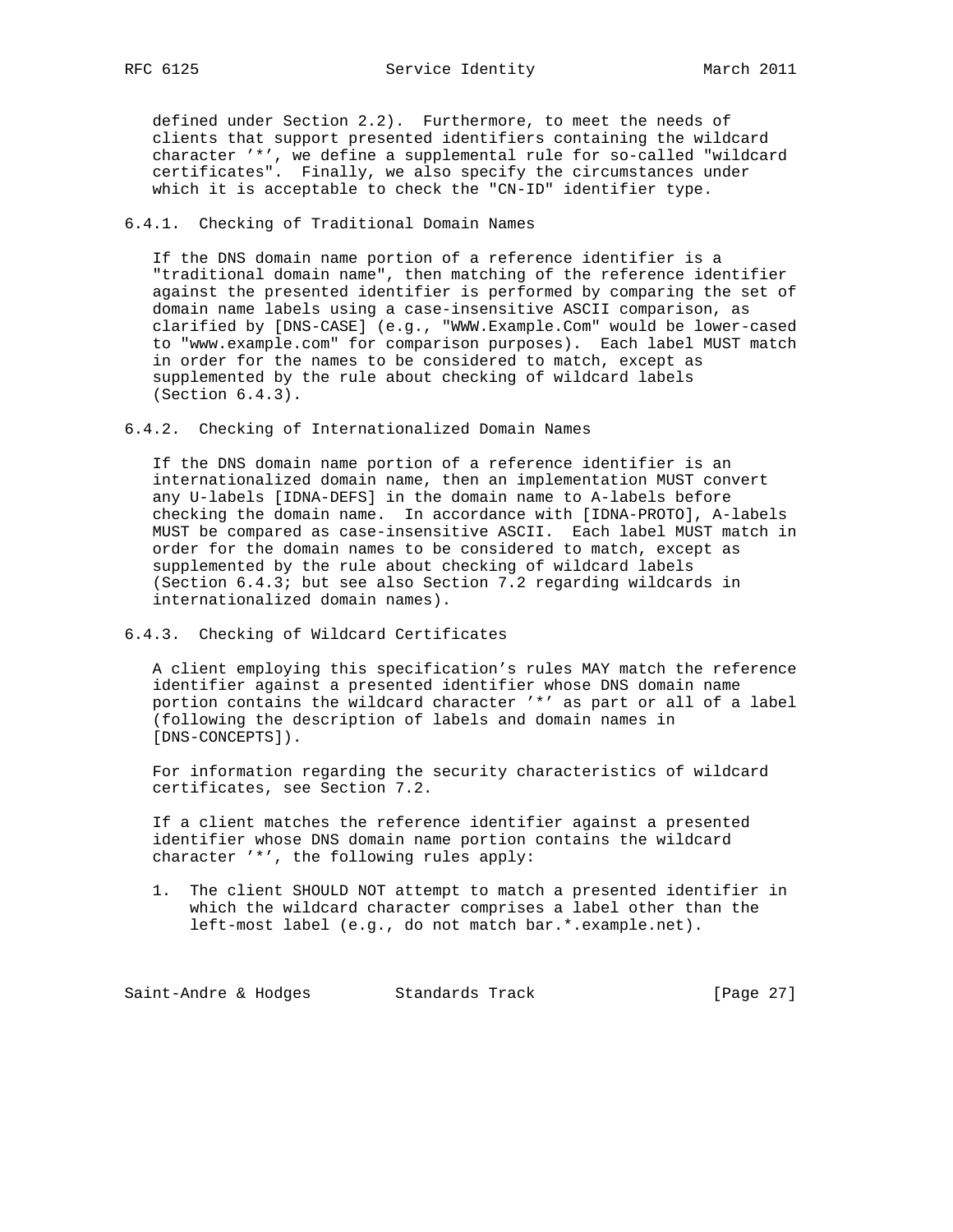- 2. If the wildcard character is the only character of the left-most label in the presented identifier, the client SHOULD NOT compare against anything but the left-most label of the reference identifier (e.g., \*.example.com would match foo.example.com but not bar.foo.example.com or example.com).
- 3. The client MAY match a presented identifier in which the wildcard character is not the only character of the label (e.g., baz\*.example.net and \*baz.example.net and b\*z.example.net would be taken to match baz1.example.net and foobaz.example.net and buzz.example.net, respectively). However, the client SHOULD NOT attempt to match a presented identifier where the wildcard character is embedded within an A-label or U-label [IDNA-DEFS] of an internationalized domain name [IDNA-PROTO].
- 6.4.4. Checking of Common Names

 As noted, a client MUST NOT seek a match for a reference identifier of CN-ID if the presented identifiers include a DNS-ID, SRV-ID, URI-ID, or any application-specific identifier types supported by the client.

 Therefore, if and only if the presented identifiers do not include a DNS-ID, SRV-ID, URI-ID, or any application-specific identifier types supported by the client, then the client MAY as a last resort check for a string whose form matches that of a fully qualified DNS domain name in a Common Name field of the subject field (i.e., a CN-ID). If the client chooses to compare a reference identifier of type CN-ID against that string, it MUST follow the comparison rules for the DNS domain name portion of an identifier of type DNS-ID, SRV-ID, or URI-ID, as described under Section 6.4.1, Section 6.4.2, and Section 6.4.3.

6.5. Matching the Application Service Type Portion

 When a client checks identifiers of type SRV-ID and URI-ID, it MUST check not only the DNS domain name portion of the identifier but also the application service type portion. The client does this by splitting the identifier into the DNS domain name portion and the application service type portion (as described under Section 6.3), then checking both the DNS domain name portion (as described under Section 6.4) and the application service type portion as described in the following subsections.

 Implementation Note: An identifier of type SRV-ID or URI-ID provides an application service type portion to be checked, but that portion is combined only with the DNS domain name portion of the SRV-ID or URI-ID itself. For example, if a client's list of

Saint-Andre & Hodges Standards Track [Page 28]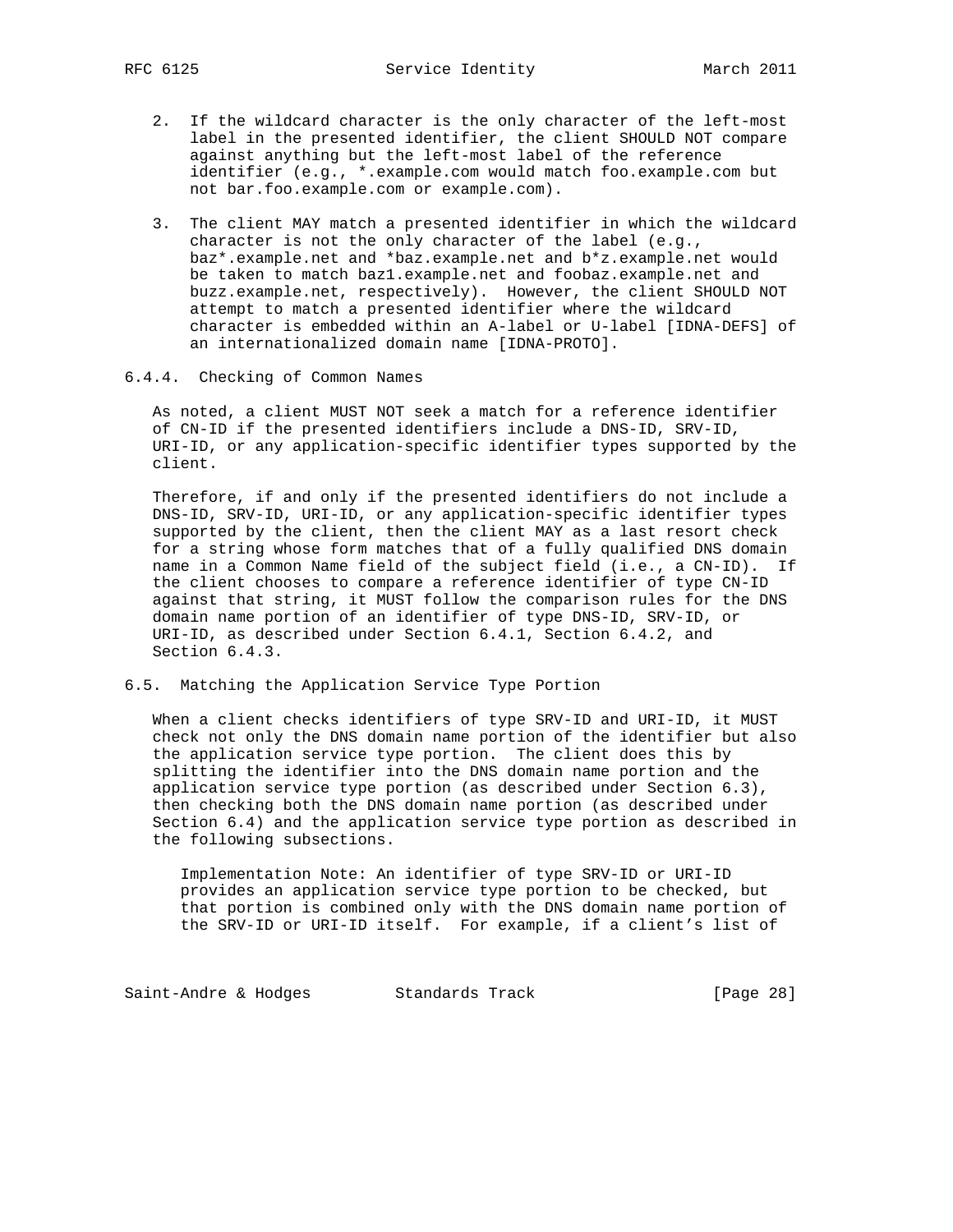reference identifiers includes an SRV-ID of "\_xmpp client.im.example.org" and a DNS-ID of "apps.example.net", the client would check (a) the combination of an application service type of "xmpp-client" and a DNS domain name of "im.example.org" and (b) a DNS domain name of "apps.example.net". However, the client would not check (c) the combination of an application service type of "xmpp-client" and a DNS domain name of "apps.example.net" because it does not have an SRV-ID of "\_xmpp client.apps.example.net" in its list of reference identifiers.

6.5.1. SRV-ID

 The application service name portion of an SRV-ID (e.g., "imaps") MUST be matched in a case-insensitive manner, in accordance with [DNS-SRV]. Note that the "\_" character is prepended to the service identifier in DNS SRV records and in SRV-IDs (per [SRVNAME]), and thus does not need to be included in any comparison.

6.5.2. URI-ID

 The scheme name portion of a URI-ID (e.g., "sip") MUST be matched in a case-insensitive manner, in accordance with [URI]. Note that the ":" character is a separator between the scheme name and the rest of the URI, and thus does not need to be included in any comparison.

6.6. Outcome

The outcome of the matching procedure is one of the following cases.

6.6.1. Case #1: Match Found

 If the client has found a presented identifier that matches a reference identifier, then the service identity check has succeeded. In this case, the client MUST use the matched reference identifier as the validated identity of the application service.

6.6.2. Case #2: No Match Found, Pinned Certificate

 If the client does not find a presented identifier matching any of the reference identifiers but the client has previously pinned the application service's certificate to one of the reference identifiers in the list it constructed for this communication attempt (as "pinning" is explained under Section 1.8), and the presented certificate matches the pinned certificate (including the context as described under Section 7.1), then the service identity check has succeeded.

Saint-Andre & Hodges Standards Track [Page 29]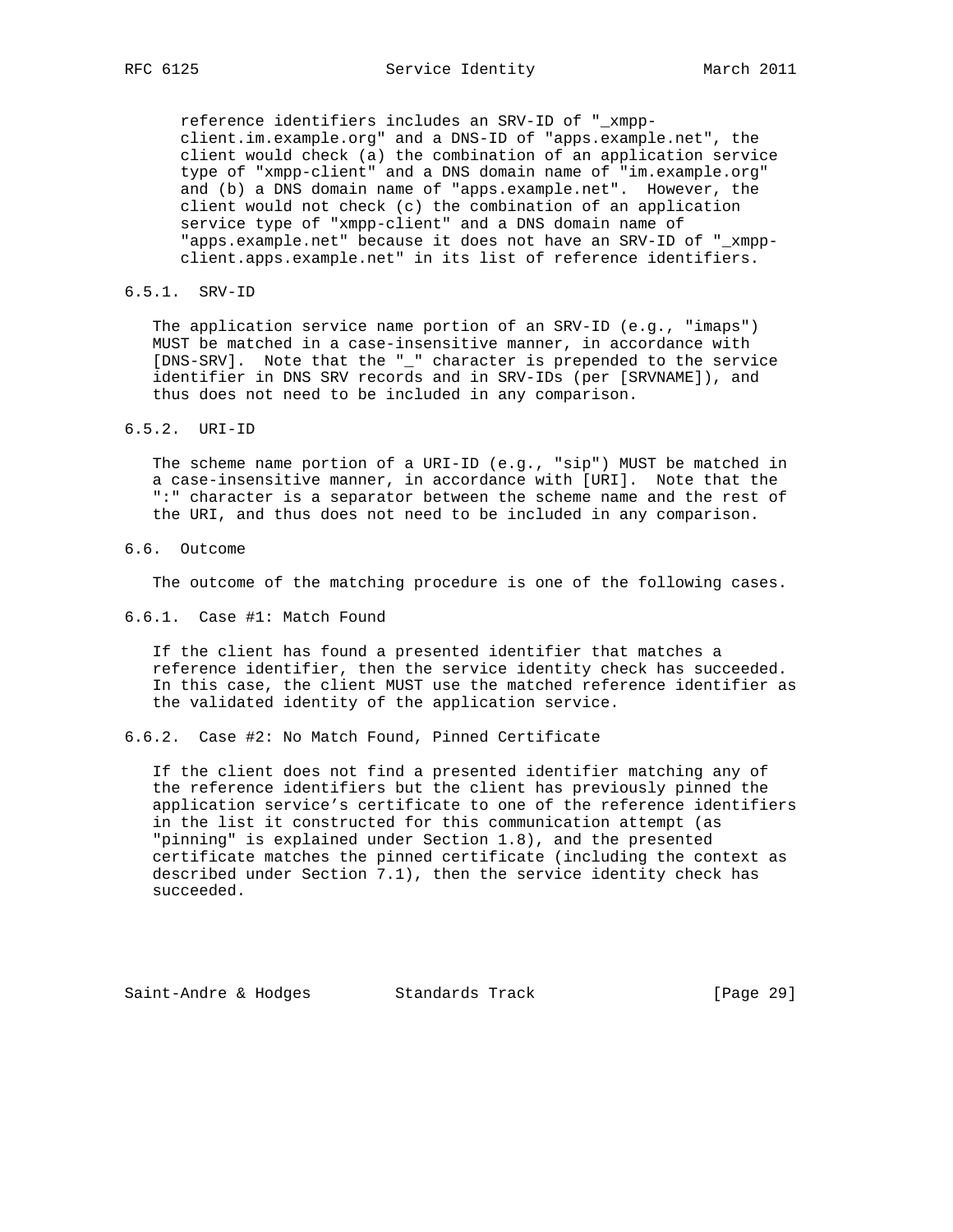6.6.3. Case #3: No Match Found, No Pinned Certificate

 If the client does not find a presented identifier matching any of the reference identifiers and the client has not previously pinned the certificate to one of the reference identifiers in the list it constructed for this communication attempt, then the client MUST proceed as described under Section 6.6.4.

### 6.6.4. Fallback

 If the client is an interactive client that is directly controlled by a human user, then it SHOULD inform the user of the identity mismatch and automatically terminate the communication attempt with a bad certificate error; this behavior is preferable because it prevents users from inadvertently bypassing security protections in hostile situations.

 Security Warning: Some interactive clients give advanced users the option of proceeding with acceptance despite the identity mismatch, thereby "pinning" the certificate to one of the reference identifiers in the list constructed by the client for this communication attempt. Although this behavior can be appropriate in certain specialized circumstances, in general it ought to be exposed only to advanced users. Even then it needs to be handled with extreme caution, for example by first encouraging even an advanced user to terminate the communication attempt and, if the advanced user chooses to proceed anyway, by forcing the user to view the entire certification path and only then allowing the user to pin the certificate (on a temporary or permanent basis, at the user's option).

 Otherwise, if the client is an automated application not directly controlled by a human user, then it SHOULD terminate the communication attempt with a bad certificate error and log the error appropriately. An automated application MAY provide a configuration setting that disables this behavior, but MUST enable the behavior by default.

#### 7. Security Considerations

### 7.1. Pinned Certificates

 As defined under Section 1.8, a certificate is said to be "pinned" to a DNS domain name when a user has explicitly chosen to associate a service's certificate with that DNS domain name despite the fact that the certificate contains some other DNS domain name (e.g., the user has explicitly approved "apps.example.net" as a domain associated with a source domain of "example.com"). The cached name association

Saint-Andre & Hodges Standards Track [Page 30]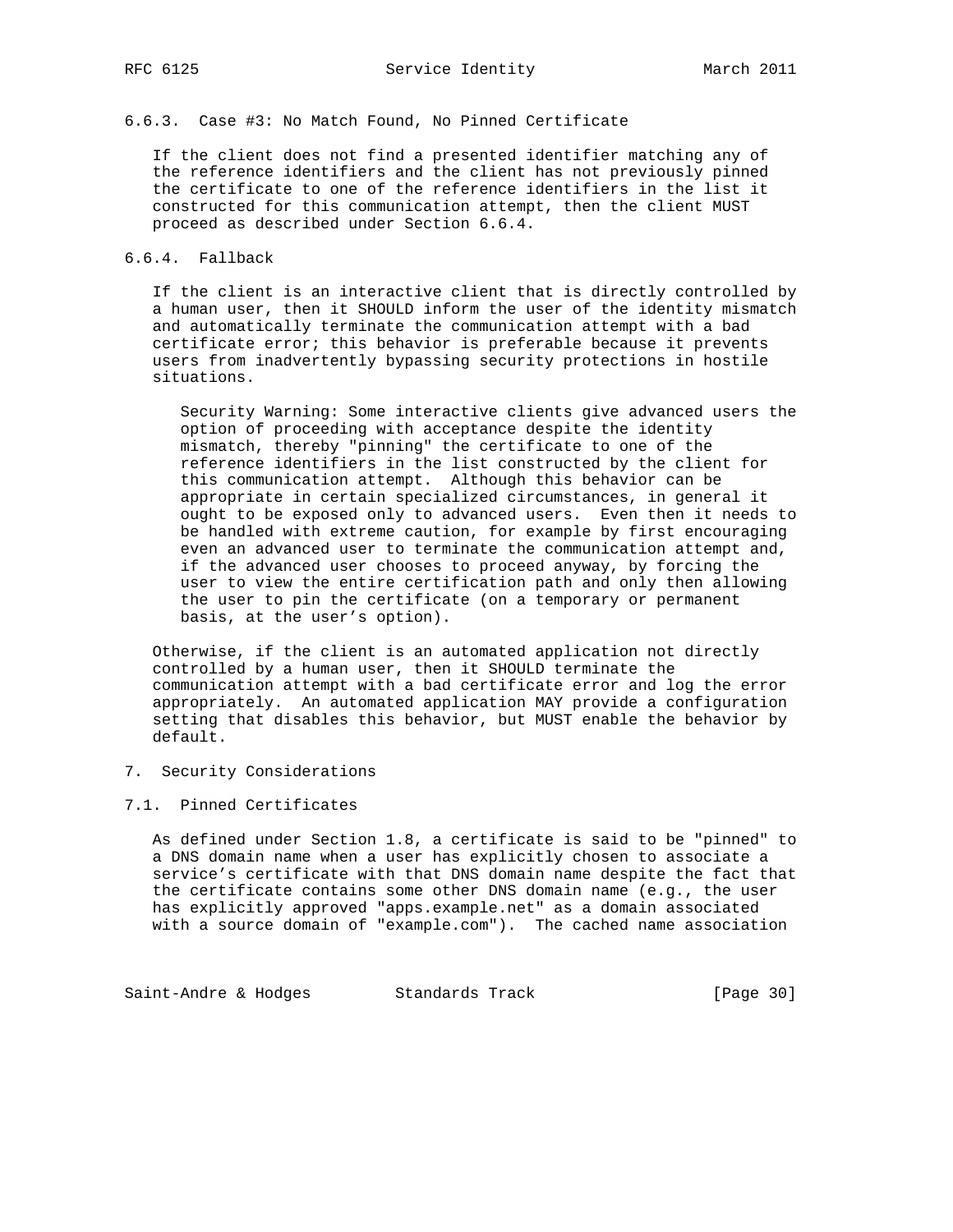MUST take account of both the certificate presented and the context in which it was accepted or configured (where the "context" includes the chain of certificates from the presented certificate to the trust anchor, the source domain, the application service type, the service's derived domain and port number, and any other relevant information provided by the user or associated by the client).

### 7.2. Wildcard Certificates

 This document states that the wildcard character '\*' SHOULD NOT be included in presented identifiers but MAY be checked by application clients (mainly for the sake of backward compatibility with deployed infrastructure). As a result, the rules provided in this document are more restrictive than the rules for many existing application technologies (such as those excerpted under Appendix B). Several security considerations justify tightening the rules:

- o Wildcard certificates automatically vouch for any and all host names within their domain. This can be convenient for administrators but also poses the risk of vouching for rogue or buggy hosts. See for example [Defeating-SSL] (beginning at slide 91) and [HTTPSbytes] (slides 38-40).
- o Specifications for existing application technologies are not clear or consistent about the allowable location of the wildcard character, such as whether it can be:
	- \* only the complete left-most label (e.g., \*.example.com)
	- \* some fragment of the left-most label (e.g., fo\*.example.com, f\*o.example.com, or \*oo.example.com)
	- \* all or part of a label other than the left-most label (e.g., www.\*.example.com or www.foo\*.example.com)
	- \* all or part of a label that identifies a so-called "public suffix" (e.g., \*.co.uk or \*.com)
	- \* included more than once in a given label (e.g., f\*b\*r.example.com
	- \* included as all or part of more than one label (e.g., \*.\*.example.com)

 These ambiguities might introduce exploitable differences in identity checking behavior among client implementations and necessitate overly complex and inefficient identity checking algorithms.

Saint-Andre & Hodges Standards Track [Page 31]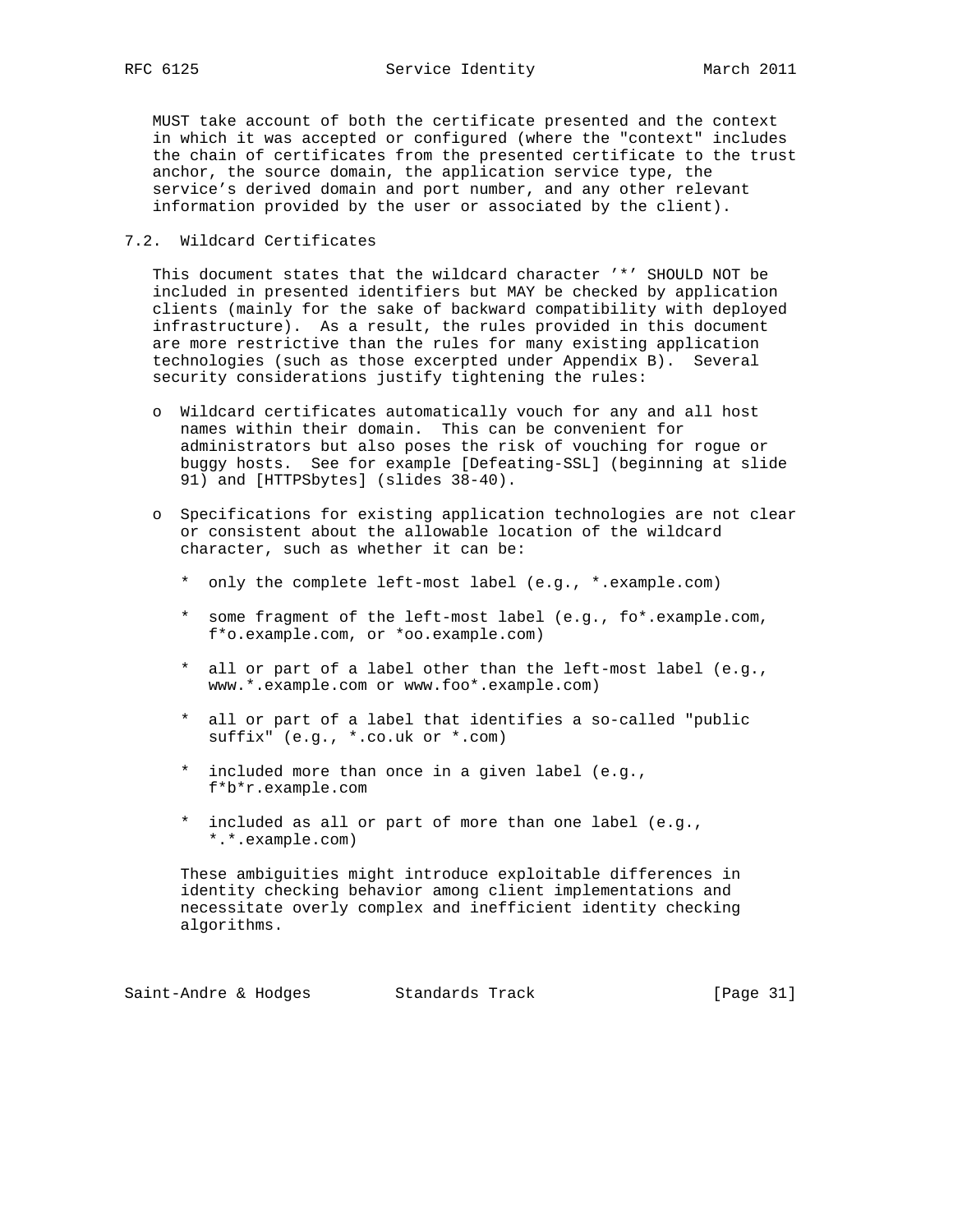o There is no specification that defines how the wildcard character may be embedded within the A-labels or U-labels [IDNA-DEFS] of an internationalized domain name [IDNA-PROTO]; as a result, implementations are strongly discouraged from including or attempting to check for the wildcard character embedded within the A-labels or U-labels of an internationalized domain name (e.g., "xn--kcry6tjko\*.example.org"). Note, however, that a presented domain name identifier MAY contain the wildcard character as long as that character occupies the entire left-most label position, where all of the remaining labels are valid NR-LDH labels, A-labels, or U-labels (e.g., "\*.xn--kcry6tjko.example.org").

 Notwithstanding the foregoing security considerations, specifications that reuse this one can legitimately encourage continued support for the wildcard character if they have good reasons to do so, such as backward compatibility with deployed infrastructure (see, for example, [EV-CERTS]).

7.3. Internationalized Domain Names

 Allowing internationalized domain names can lead to the inclusion of visually similar (so-called "confusable") characters in certificates; for discussion, see for example [IDNA-DEFS].

7.4. Multiple Identifiers

 A given application service might be addressed by multiple DNS domain names for a variety of reasons, and a given deployment might service multiple domains (e.g., in so-called "virtual hosting" environments). In the default TLS handshake exchange, the client is not able to indicate the DNS domain name with which it wants to communicate, and the TLS server returns only one certificate for itself. Absent an extension to TLS, a typical workaround used to facilitate mapping an application service to multiple DNS domain names is to embed all of the domain names into a single certificate.

 A more recent approach, formally specified in [TLS-EXT], is for the client to use the TLS "Server Name Indication" (SNI) extension when sending the client\_hello message, stipulating the DNS domain name it desires or expects of the service. The service can then return the appropriate certificate in its Certificate message, and that certificate can represent a single DNS domain name.

 To accommodate the workaround that was needed before the development of the SNI extension, this specification allows multiple DNS-IDs, SRV-IDs, or URI-IDs in a certificate; however, it explicitly discourages multiple CN-IDs. Although it would be preferable to forbid multiple CN-IDs entirely, there are several reasons at this

Saint-Andre & Hodges Standards Track [Page 32]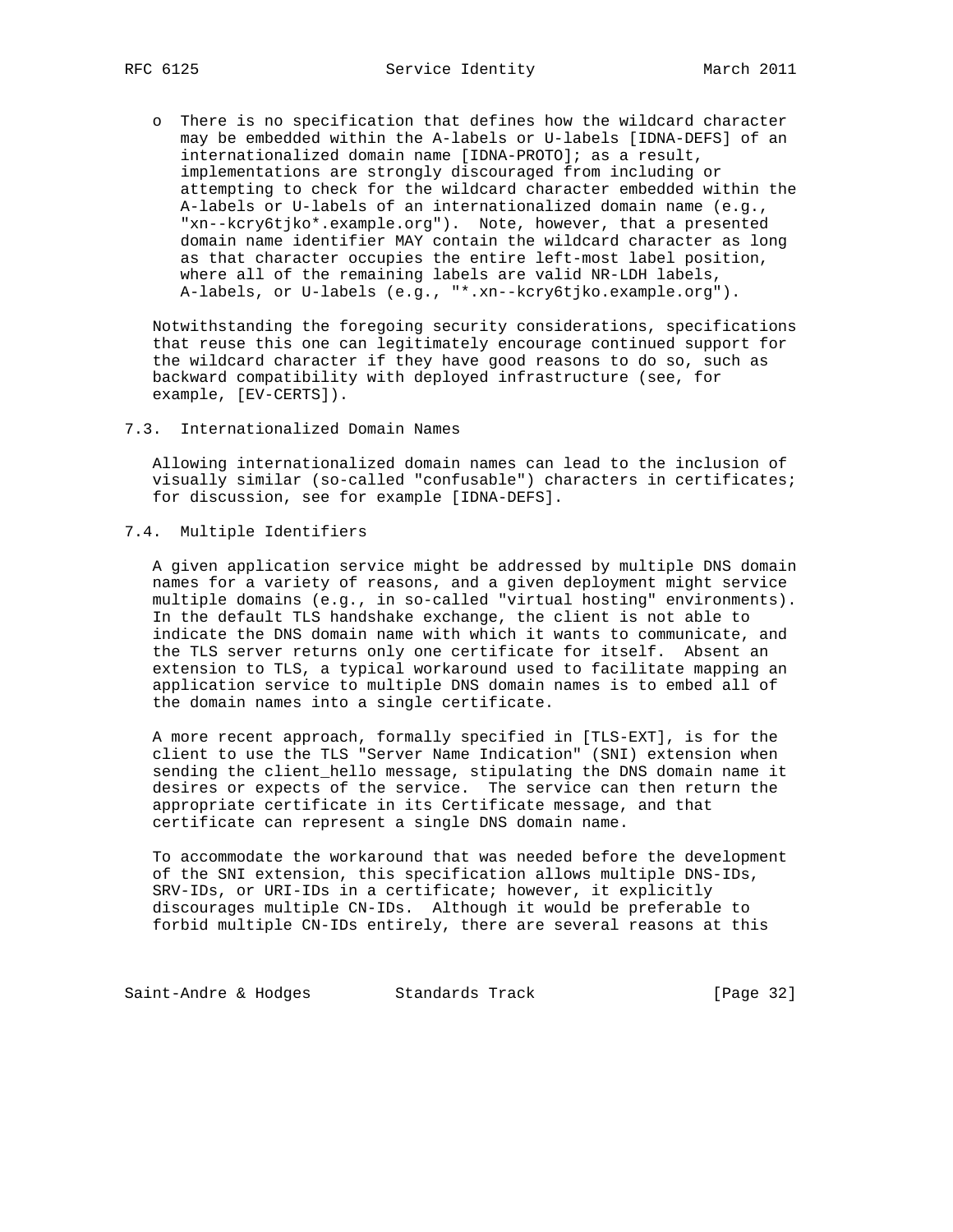time why this specification states that they SHOULD NOT (instead of MUST NOT) be included:

- o At least one significant technology community of interest explicitly allows multiple CN-IDs [EV-CERTS].
- o At least one significant certification authority is known to issue certificates containing multiple CN-IDs.
- o Many service providers often deem inclusion of multiple CN-IDs necessary in virtual hosting environments because at least one widely deployed operating system does not yet support the SNI extension.

 It is hoped that the recommendation regarding multiple CN-IDs can be further tightened in the future.

8. Contributors

 The following individuals made important contributions to the text of this document: Shumon Huque, RL 'Bob' Morgan, and Kurt Zeilenga.

9. Acknowledgements

 The editors and contributors wish to thank the following individuals for their feedback and suggestions: Bernard Aboba, Richard Barnes, Uri Blumenthal, Nelson Bolyard, Kaspar Brand, Anthony Bryan, Scott Cantor, Wan-Teh Chang, Bil Corry, Dave Cridland, Dave Crocker, Cyrus Daboo, Charles Gardiner, Philip Guenther, Phillip Hallam-Baker, Bruno Harbulot, Wes Hardaker, David Harrington, Paul Hoffman, Love Hornquist Astrand, Henry Hotz, Russ Housley, Jeffrey Hutzelman, Cullen Jennings, Simon Josefsson, Geoff Keating, John Klensin, Scott Lawrence, Matt McCutchen, Alexey Melnikov, Subramanian Moonesamy, Eddy Nigg, Ludwig Nussel, Joe Orton, Tom Petch, Yngve N. Pettersen, Tim Polk, Robert Relyea, Eric Rescorla, Pete Resnick, Martin Rex, Joe Salowey, Stefan Santesson, Jim Schaad, Rob Stradling, Michael Stroeder, Andrew Sullivan, Peter Sylvester, Martin Thomson, Paul Tiemann, Sean Turner, Nicolas Williams, Dan Wing, Dan Winship, and Stefan Winter.

 Thanks also to Barry Leiba and Ben Campbell for their reviews on behalf of the Security Directorate and the General Area Review Team, respectively.

The responsible Area Director was Alexey Melnikov.

Saint-Andre & Hodges Standards Track [Page 33]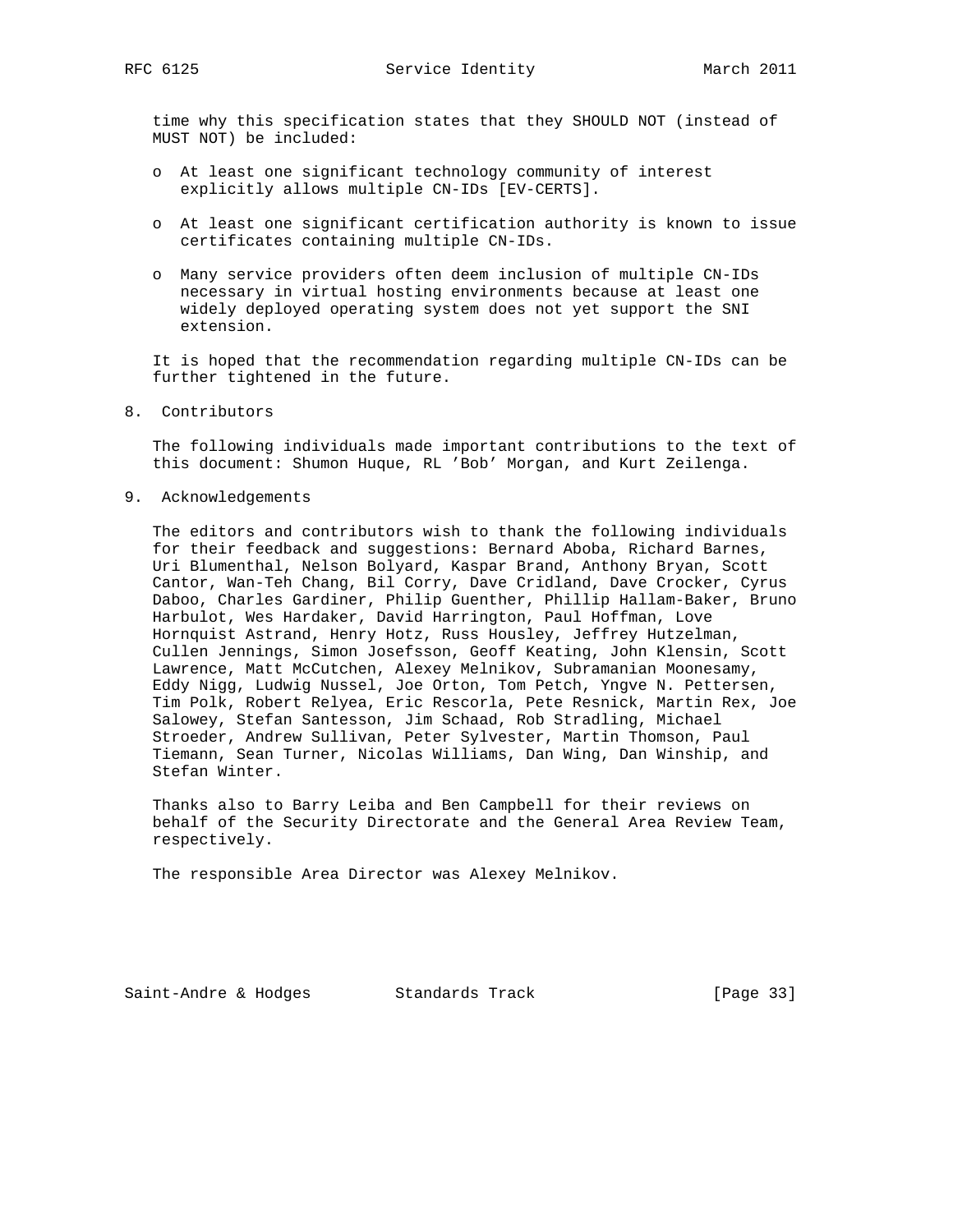# 10. References

- 10.1. Normative References
	- [DNS-CONCEPTS] Mockapetris, P., "Domain names concepts and facilities", STD 13, RFC 1034, November 1987.
	- [DNS-SRV] Gulbrandsen, A., Vixie, P., and L. Esibov, "A DNS RR for specifying the location of services (DNS SRV)", RFC 2782, February 2000.
	- [IDNA-DEFS] Klensin, J., "Internationalized Domain Names for Applications (IDNA): Definitions and Document Framework", RFC 5890, August 2010.
	- [IDNA-PROTO] Klensin, J., "Internationalized Domain Names in Applications (IDNA): Protocol", RFC 5891, August 2010.
	- [KEYWORDS] Bradner, S., "Key words for use in RFCs to Indicate Requirement Levels", BCP 14, RFC 2119, March 1997.
	- [LDAP-DN] Zeilenga, K., Ed., "Lightweight Directory Access Protocol (LDAP): String Representation of Distinguished Names", RFC 4514, June 2006.
	- [PKIX] Cooper, D., Santesson, S., Farrell, S., Boeyen, S., Housley, R., and W. Polk, "Internet X.509 Public Key Infrastructure Certificate and Certificate Revocation List (CRL) Profile", RFC 5280, May 2008.
	- [SRVNAME] Santesson, S., "Internet X.509 Public Key Infrastructure Subject Alternative Name for Expression of Service Name", RFC 4985, August 2007.
	- [URI] Berners-Lee, T., Fielding, R., and L. Masinter, "Uniform Resource Identifier (URI): Generic Syntax", STD 66, RFC 3986, January 2005.
- 10.2. Informative References
	- [ABNF] Crocker, D., Ed. and P. Overell, "Augmented BNF for Syntax Specifications: ABNF", STD 68, RFC 5234, January 2008.
	- [DNS-CASE] Eastlake 3rd, D., "Domain Name System (DNS) Case Insensitivity Clarification", RFC 4343, January 2006.

Saint-Andre & Hodges Standards Track [Page 34]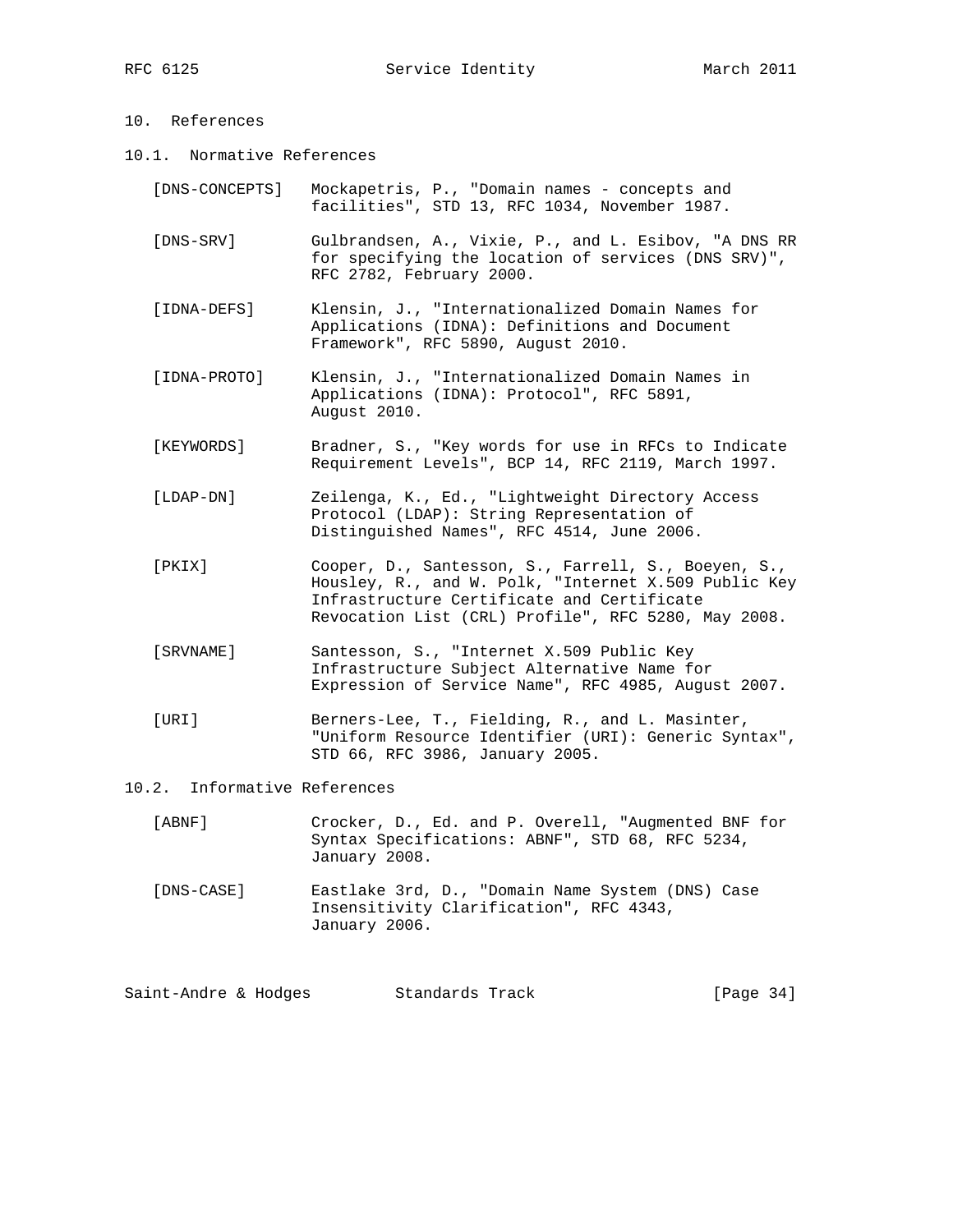- [DNSSEC] Arends, R., Austein, R., Larson, M., Massey, D., and S. Rose, "DNS Security Introduction and Requirements", RFC 4033, March 2005.
- [DTLS] Rescorla, E. and N. Modadugu, "Datagram Transport Layer Security", RFC 4347, April 2006.
- [Defeating-SSL] Marlinspike, M., "New Tricks for Defeating SSL in Practice", BlackHat DC, February 2009, <http://www.blackhat.com/presentations/ bh-dc-09/Marlinspike/ BlackHat-DC-09-Marlinspike- Defeating-SSL.pdf>.
- [EMAIL-SRV] Daboo, C., "Use of SRV Records for Locating Email Submission/Access Services", RFC 6186, March 2011.
- [EV-CERTS] CA/Browser Forum, "Guidelines For The Issuance And Management Of Extended Validation Certificates", October 2009, <http://www.cabforum.org/Guidelines\_v1\_2.pdf>.
- [GIST] Schulzrinne, H. and R. Hancock, "GIST: General Internet Signalling Transport", RFC 5971, October 2010.
- [HTTP] Fielding, R., Gettys, J., Mogul, J., Frystyk, H., Masinter, L., Leach, P., and T. Berners-Lee, "Hypertext Transfer Protocol -- HTTP/1.1", RFC 2616, June 1999.
- [HTTP-TLS] Rescorla, E., "HTTP Over TLS", RFC 2818, May 2000.
- [HTTPSbytes] Sokol, J. and R. Hansen, "HTTPS Can Byte Me", BlackHat Abu Dhabi, November 2010, <https://media.blackhat.com/bh-ad-10/Hansen/ Blackhat-AD-2010-Hansen-Sokol-HTTPS-Can-Byte-Me slides.pdf>.
- [IDNA2003] Faltstrom, P., Hoffman, P., and A. Costello, "Internationalizing Domain Names in Applications (IDNA)", RFC 3490, March 2003.
- [IMAP] Crispin, M., "INTERNET MESSAGE ACCESS PROTOCOL VERSION 4rev1", RFC 3501, March 2003.
- [IP] Postel, J., "Internet Protocol", STD 5, RFC 791, September 1981.

Saint-Andre & Hodges Standards Track [Page 35]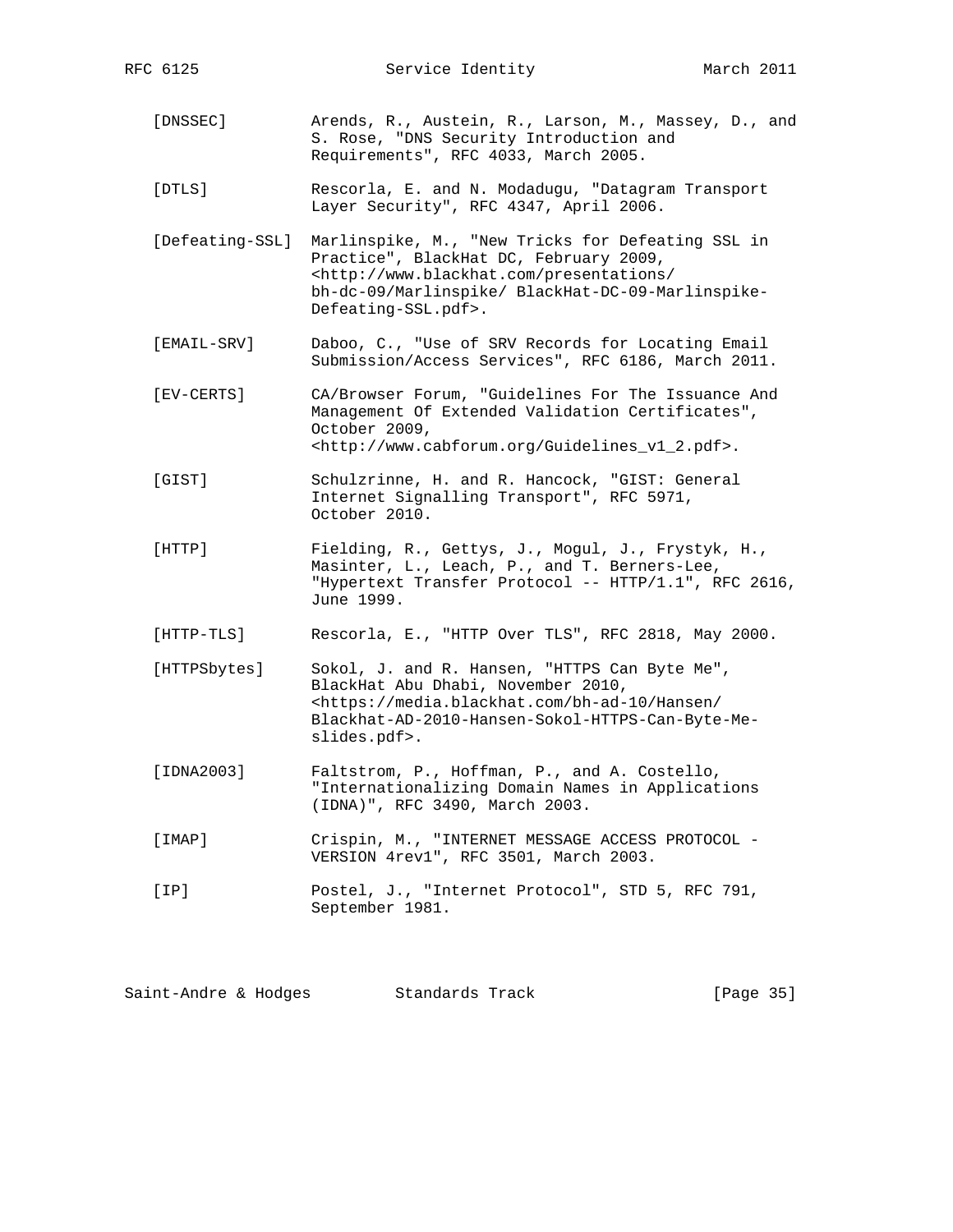- [IPSEC] Kent, S. and K. Seo, "Security Architecture for the Internet Protocol", RFC 4301, December 2005.
- [IPv6] Deering, S. and R. Hinden, "Internet Protocol, Version 6 (IPv6) Specification", RFC 2460, December 1998.
- [LDAP] Sermersheim, J., "Lightweight Directory Access Protocol (LDAP): The Protocol", RFC 4511, June 2006.
- [LDAP-AUTH] Harrison, R., "Lightweight Directory Access Protocol (LDAP): Authentication Methods and Security Mechanisms", RFC 4513, June 2006.
- [LDAP-SCHEMA] Sciberras, A., Ed., "Lightweight Directory Access Protocol (LDAP): Schema for User Applications", RFC 4519, June 2006.
- [LDAP-TLS] Hodges, J., Morgan, R., and M. Wahl, "Lightweight Directory Access Protocol (v3): Extension for Transport Layer Security", RFC 2830, May 2000.
- [NAPTR] Mealling, M., "Dynamic Delegation Discovery System (DDDS) Part Three: The Domain Name System (DNS) Database", RFC 3403, October 2002.
- [NETCONF] Enns, R., Ed., "NETCONF Configuration Protocol", RFC 4741, December 2006.
- [NETCONF-SSH] Wasserman, M. and T. Goddard, "Using the NETCONF Configuration Protocol over Secure SHell (SSH)", RFC 4742, December 2006.
- [NETCONF-TLS] Badra, M., "NETCONF over Transport Layer Security (TLS)", RFC 5539, May 2009.
- [NNTP] Feather, C., "Network News Transfer Protocol (NNTP)", RFC 3977, October 2006.
- [NNTP-TLS] Murchison, K., Vinocur, J., and C. Newman, "Using Transport Layer Security (TLS) with Network News Transfer Protocol (NNTP)", RFC 4642, October 2006.
- [OCSP] Myers, M., Ankney, R., Malpani, A., Galperin, S., and C. Adams, "X.509 Internet Public Key Infrastructure Online Certificate Status Protocol - OCSP", RFC 2560, June 1999.

Saint-Andre & Hodges Standards Track [Page 36]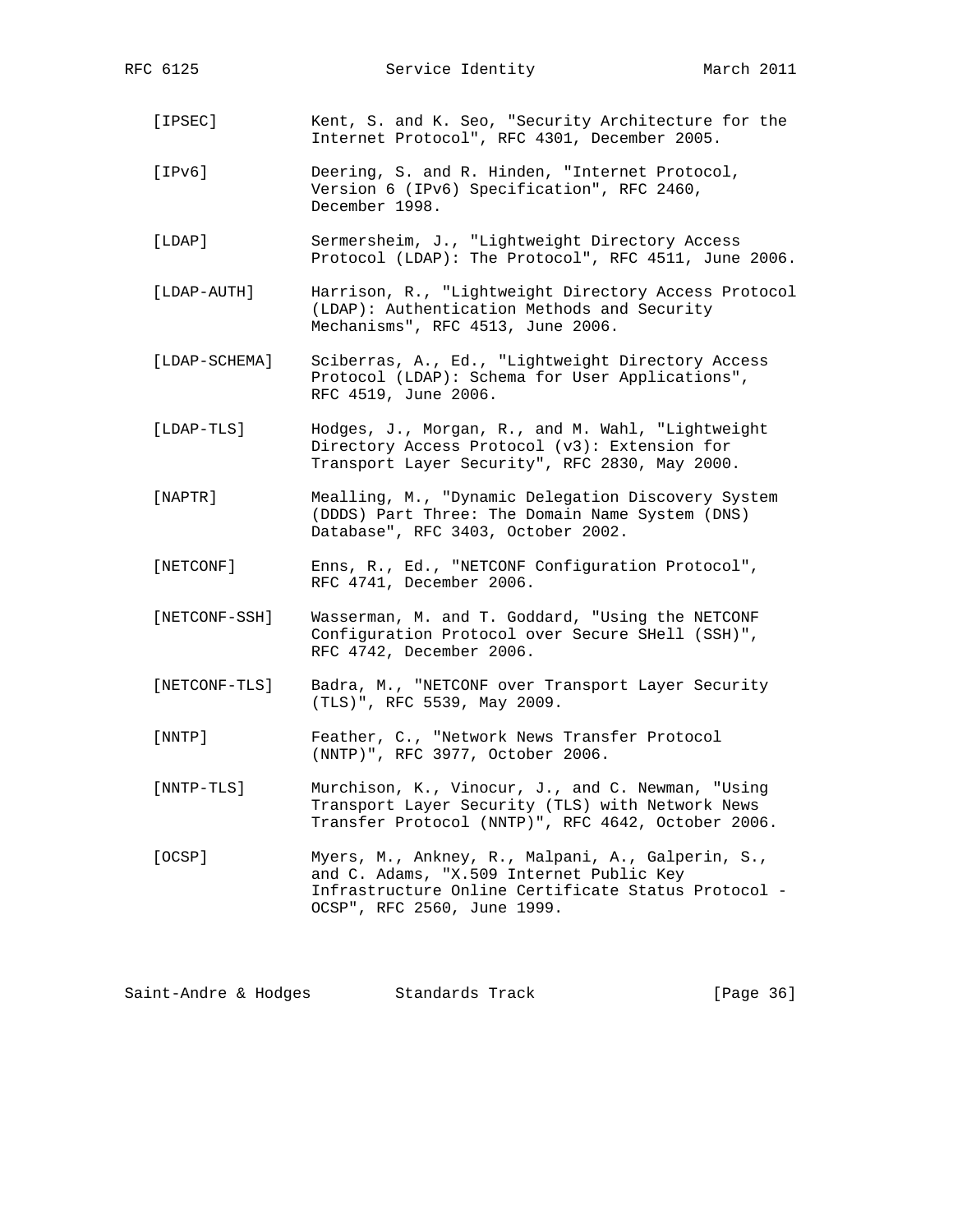RFC 6125 Service Identity March 2011

- [OPENPGP] Callas, J., Donnerhacke, L., Finney, H., Shaw, D., and R. Thayer, "OpenPGP Message Format", RFC 4880, November 2007.
- [PKIX-OLD] Housley, R., Ford, W., Polk, T., and D. Solo, "Internet X.509 Public Key Infrastructure Certificate and CRL Profile", RFC 2459, January 1999.
- [POP3] Myers, J. and M. Rose, "Post Office Protocol Version 3", STD 53, RFC 1939, May 1996.
- [PRIVATE] Rekhter, Y., Moskowitz, R., Karrenberg, D., Groot, G., and E. Lear, "Address Allocation for Private Internets", BCP 5, RFC 1918, February 1996.
- [S-NAPTR] Daigle, L. and A. Newton, "Domain-Based Application Service Location Using SRV RRs and the Dynamic Delegation Discovery Service (DDDS)", RFC 3958, January 2005.
- [SECTERMS] Shirey, R., "Internet Security Glossary, Version 2", RFC 4949, August 2007.
- [SIP] Rosenberg, J., Schulzrinne, H., Camarillo, G., Johnston, A., Peterson, J., Sparks, R., Handley, M., and E. Schooler, "SIP: Session Initiation Protocol", RFC 3261, June 2002.
- [SIP-CERTS] Gurbani, V., Lawrence, S., and A. Jeffrey, "Domain Certificates in the Session Initiation Protocol (SIP)", RFC 5922, June 2010.
- [SIP-SIPS] Audet, F., "The Use of the SIPS URI Scheme in the Session Initiation Protocol (SIP)", RFC 5630, October 2009.
- [SMTP] Klensin, J., "Simple Mail Transfer Protocol", RFC 5321, October 2008.
- [SMTP-AUTH] Siemborski, R., Ed. and A. Melnikov, Ed., "SMTP Service Extension for Authentication", RFC 4954, July 2007.
- [SMTP-TLS] Hoffman, P., "SMTP Service Extension for Secure SMTP over Transport Layer Security", RFC 3207, February 2002.

Saint-Andre & Hodges Standards Track [Page 37]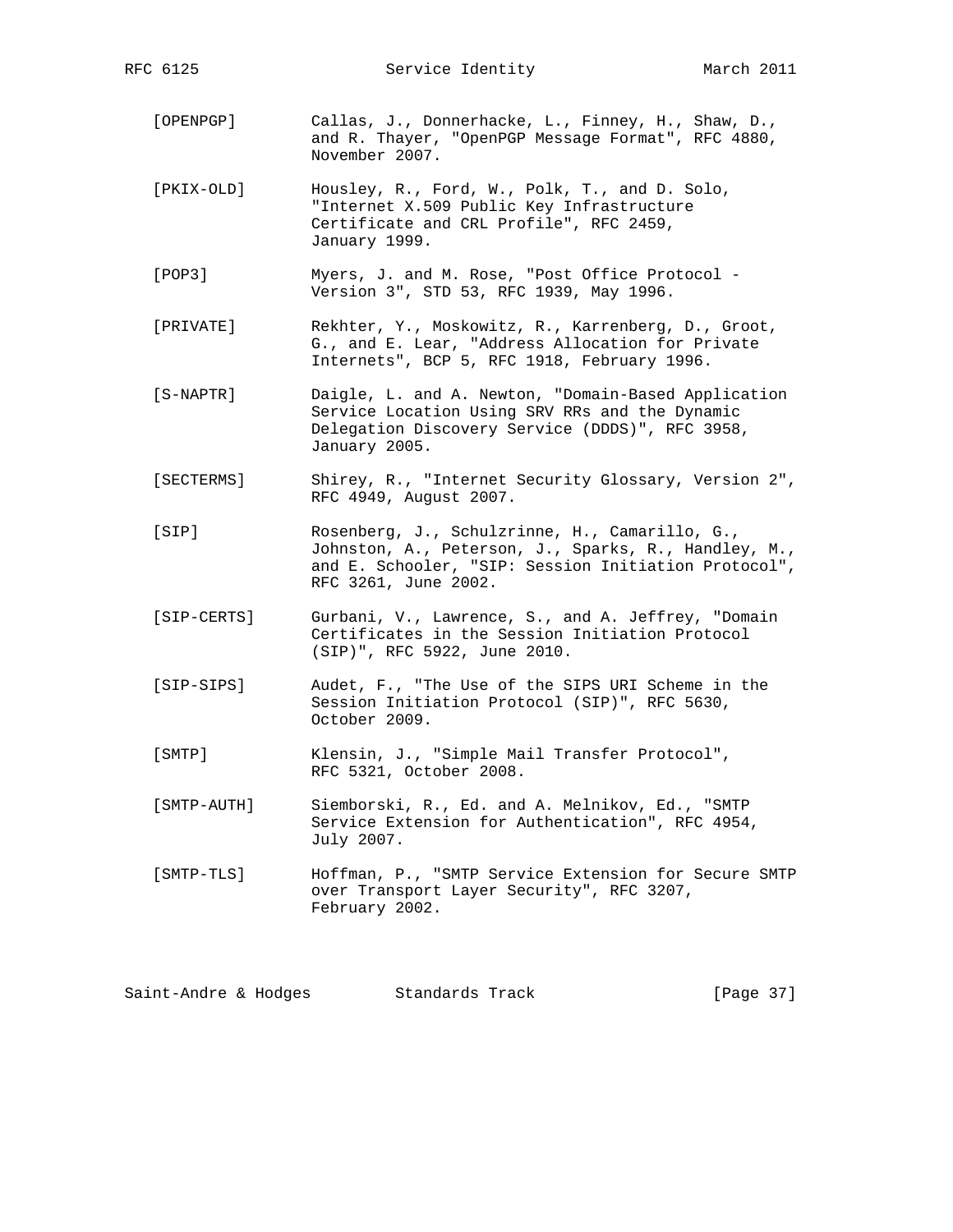- [SNMP] Harrington, D., Presuhn, R., and B. Wijnen, "An Architecture for Describing Simple Network Management Protocol (SNMP) Management Frameworks", STD 62, RFC 3411, December 2002.
- [SNMP-TLS] Hardaker, W., "Transport Layer Security (TLS) Transport Model for the Simple Network Management Protocol (SNMP)", RFC 5953, August 2010.
- [SYSLOG] Gerhards, R., "The Syslog Protocol", RFC 5424, March 2009.
- [SYSLOG-DTLS] Salowey, J., Petch, T., Gerhards, R., and H. Feng, "Datagram Transport Layer Security (DTLS) Transport Mapping for Syslog", RFC 6012, October 2010.
- [SYSLOG-TLS] Miao, F., Ed., Ma, Y., Ed., and J. Salowey, Ed., "Transport Layer Security (TLS) Transport Mapping for Syslog", RFC 5425, March 2009.
- [TLS] Dierks, T. and E. Rescorla, "The Transport Layer Security (TLS) Protocol Version 1.2", RFC 5246, August 2008.
- [TLS-EXT] Eastlake 3rd, D., "Transport Layer Security (TLS) Extensions: Extension Definitions", RFC 6066, January 2011.
- [US-ASCII] American National Standards Institute, "Coded Character Set - 7-bit American Standard Code for Information Interchange", ANSI X3.4, 1986.
- [USINGTLS] Newman, C., "Using TLS with IMAP, POP3 and ACAP", RFC 2595, June 1999.
- [WSC-UI] Saldhana, A. and T. Roessler, "Web Security Context: User Interface Guidelines", World Wide Web Consortium LastCall WD-wsc-ui-20100309, March 2010, <http://www.w3.org/TR/2010/WD-wsc-ui-20100309>.
- [X.500] International Telecommunications Union, "Information Technology - Open Systems Interconnection - The Directory: Overview of concepts, models and services", ITU-T Recommendation X.500, ISO Standard 9594-1, August 2005.

| [Page 38]<br>Saint-Andre & Hodges<br>Standards Track |  |  |  |  |
|------------------------------------------------------|--|--|--|--|
|------------------------------------------------------|--|--|--|--|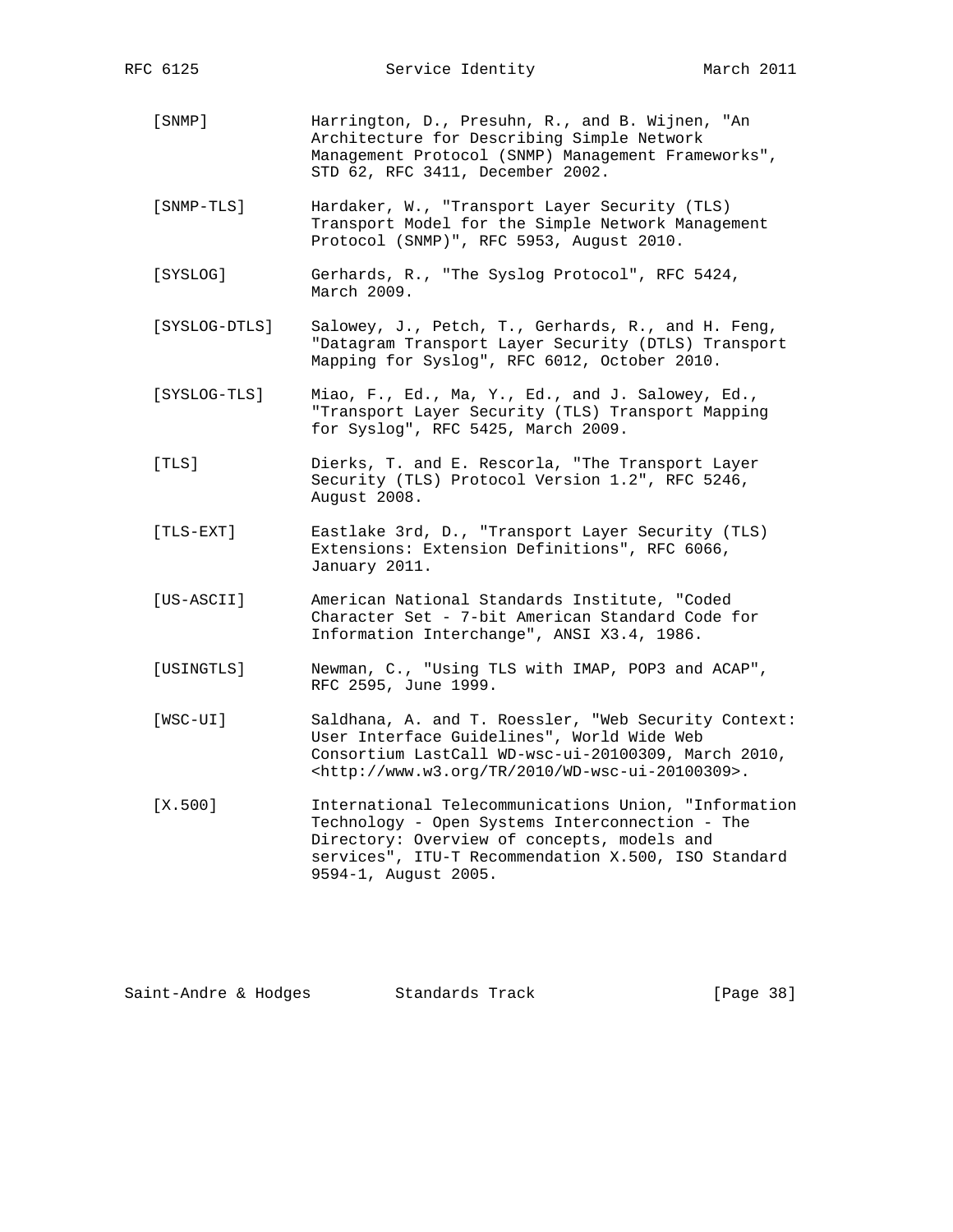- [X.501] International Telecommunications Union, "Information Technology - Open Systems Interconnection - The Directory: Models", ITU-T Recommendation X.501, ISO Standard 9594-2, August 2005.
- [X.509] International Telecommunications Union, "Information Technology - Open Systems Interconnection - The Directory: Public-key and attribute certificate frameworks", ITU-T Recommendation X.509, ISO Standard 9594-8, August 2005.
- [X.520] International Telecommunications Union, "Information Technology - Open Systems Interconnection - The Directory: Selected attribute types", ITU- T Recommendation X.509, ISO Standard 9594-6, August 2005.
- [X.690] International Telecommunications Union, "Information Technology - ASN.1 encoding rules: Specification of Basic Encoding Rules (BER), Canonical Encoding Rules (CER) and Distinguished Encoding Rules (DER)", ITU- T Recommendation X.690, ISO Standard 8825-1, August 2008.
- [XMPP] Saint-Andre, P., "Extensible Messaging and Presence Protocol (XMPP): Core", RFC 6120, March 2011.
- [XMPP-OLD] Saint-Andre, P., Ed., "Extensible Messaging and Presence Protocol (XMPP): Core", RFC 3920, October 2004.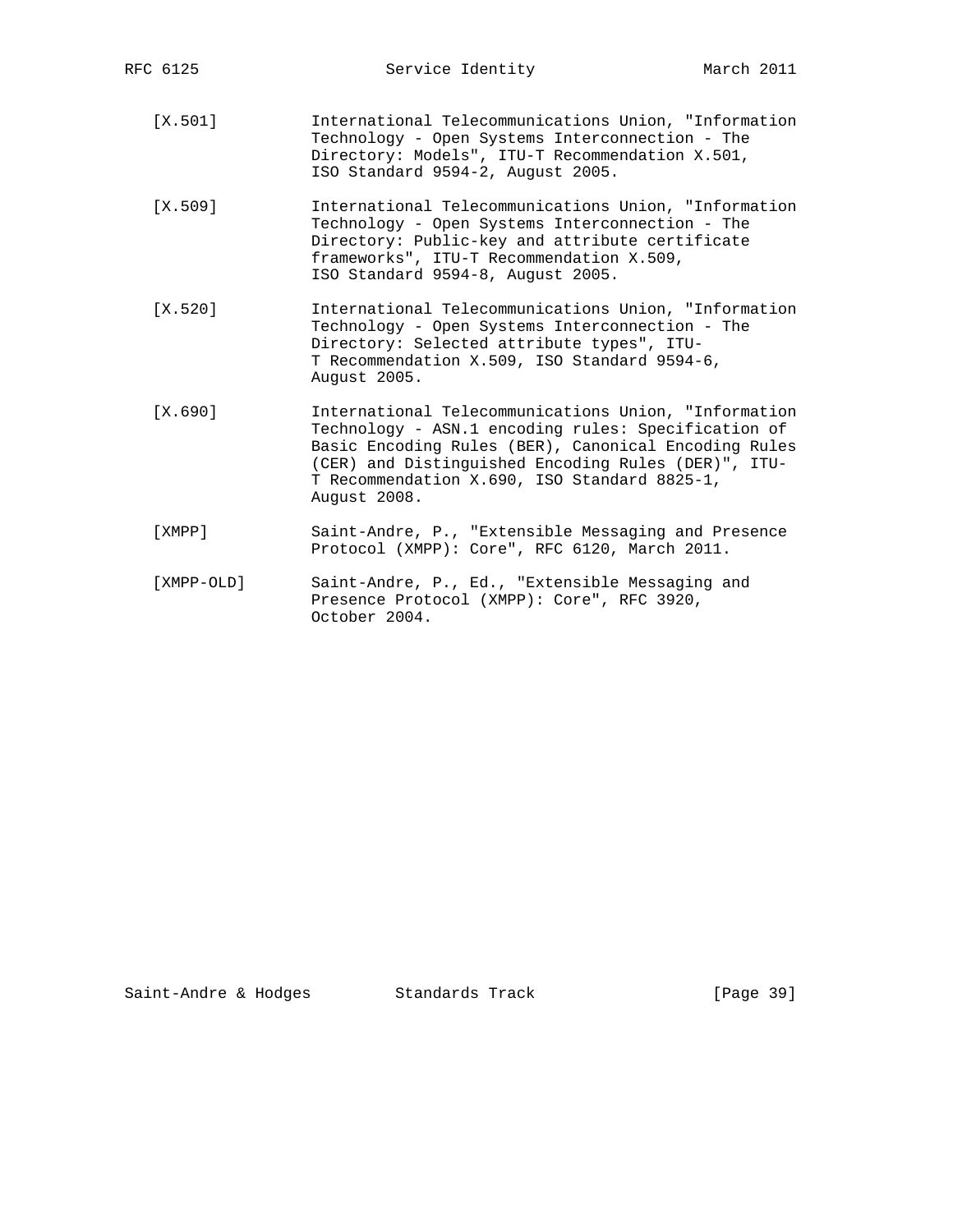Appendix A. Sample Text

 At the time of this writing, two application technologies reuse the recommendations in this specification: email [EMAIL-SRV] and XMPP [XMPP]. Here we include the text from [XMPP] to illustrate the thought process that might be followed by protocol designers for other application technologies. Specifically, because XMPP uses DNS SRV records for resolution of the DNS domain names for application services, the XMPP specification recommends the use of SRV-IDs.

The text regarding certificate issuance is as follows:

######

 In a PKIX certificate to be presented by an XMPP server (i.e., a "server certificate"), the certificate MUST include one or more XMPP addresses (i.e., domainparts) associated with XMPP services hosted at the server. The rules and guidelines defined in [this specification] apply to XMPP server certificates, with the following XMPP-specific considerations:

- o Support for the DNS-ID identifier type [PKIX] is REQUIRED in XMPP client and server software implementations. Certification authorities that issue XMPP-specific certificates MUST support the DNS-ID identifier type. XMPP service providers SHOULD include the DNS-ID identifier type in certificate requests.
- o Support for the SRV-ID identifier type [SRVNAME] is REQUIRED for XMPP client and server software implementations (for verification purposes XMPP client implementations need to support only the "\_xmpp-client" application service type, whereas XMPP server implementations need to support both the "\_xmpp-client" and "\_xmpp-server" application service types). Certification authorities that issue XMPP-specific certificates SHOULD support the SRV-ID identifier type. XMPP service providers SHOULD include the SRV-ID identifier type in certificate requests.
- o Support for the XmppAddr identifier type is encouraged in XMPP client and server software implementations for the sake of backward-compatibility, but is no longer encouraged in certificates issued by certification authorities or requested by XMPP service providers.
- o DNS domain names in server certificates MAY contain the wildcard character '\*' as the complete left-most label within the identifier.

######

Saint-Andre & Hodges Standards Track [Page 40]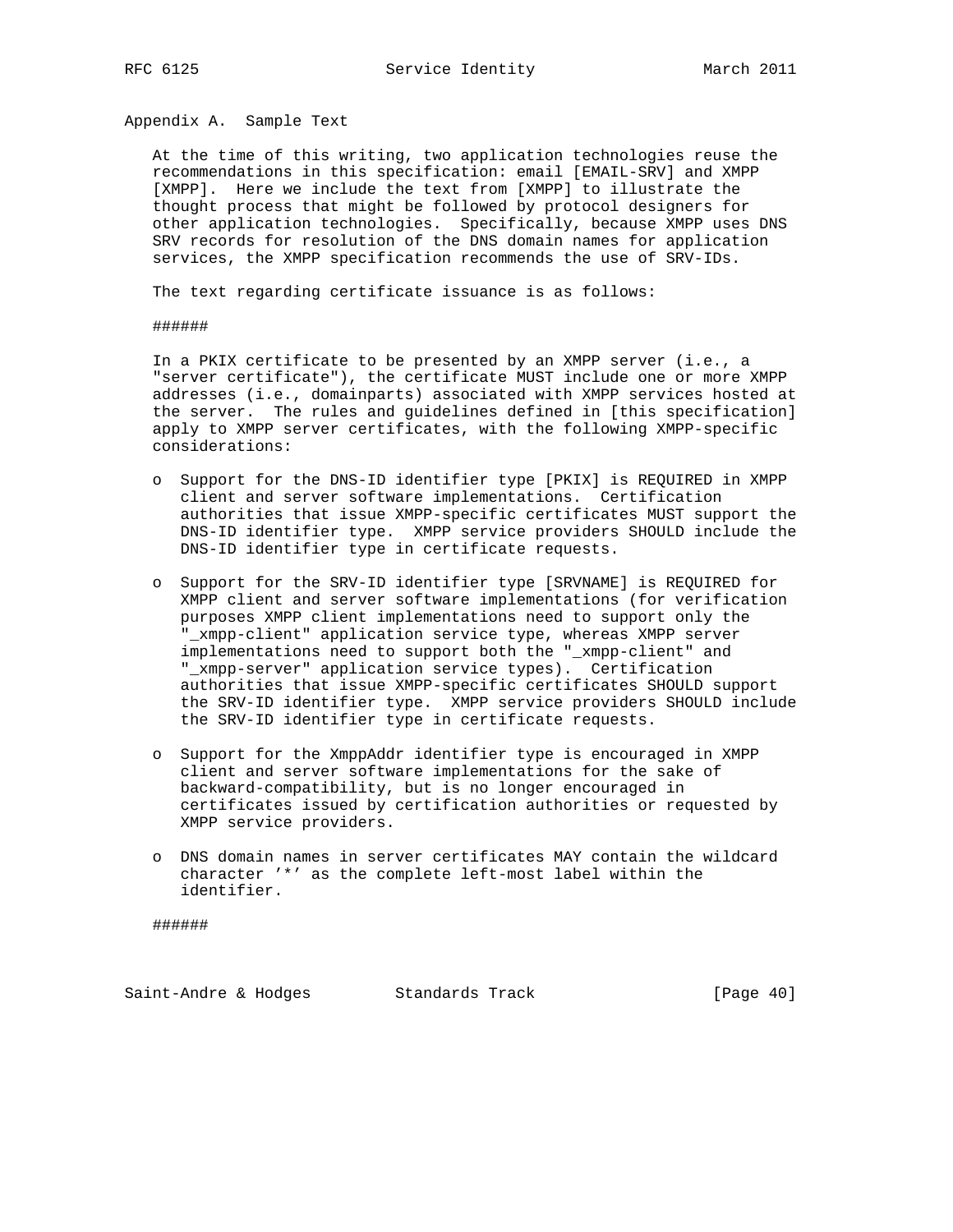The text regarding certificate verification is as follows:

######

 For server certificates, the rules and guidelines defined in [this specification] apply, with the proviso that the XmppAddr identifier is allowed as a reference identifier.

The identities to be checked are set as follows:

- o The initiating entity sets its reference identifier to the 'to' address it communicates in the initial stream header; i.e., this is the identity it expects the receiving entity to provide in a PKIX certificate.
- o The receiving entity sets its reference identifier to the 'from' address communicated by the initiating entity in the initial stream header; i.e., this is the identity that the initiating entity is trying to assert.

######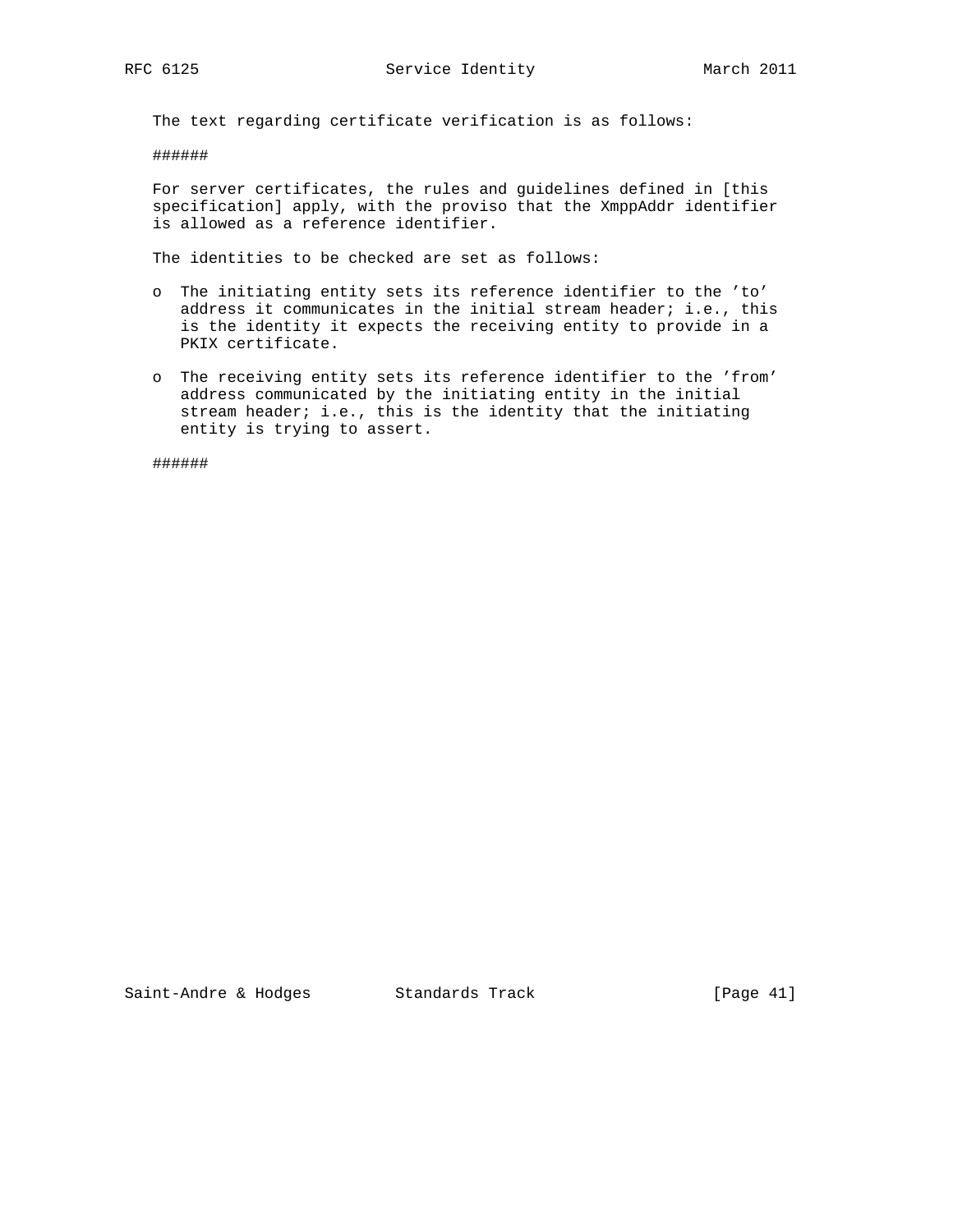Appendix B. Prior Art

(This section is non-normative.)

 The recommendations in this document are an abstraction from recommendations in specifications for a wide range of application protocols. For the purpose of comparison and to delineate the history of thinking about application service identity verification within the IETF, this informative section gathers together prior art by including the exact text from various RFCs (the only modifications are changes to the names of several references to maintain coherence with the main body of this document, and the elision of irrelevant text as marked by the characters "[...]").

B.1. IMAP, POP3, and ACAP (1999)

 In 1999, [USINGTLS] specified the following text regarding application service identity verification in IMAP, POP3, and ACAP:

######

2.4. Server Identity Check

 During the TLS negotiation, the client MUST check its understanding of the server hostname against the server's identity as presented in the server Certificate message, in order to prevent man-in-the-middle attacks. Matching is performed according to these rules:

- o The client MUST use the server hostname it used to open the connection as the value to compare against the server name as expressed in the server certificate. The client MUST NOT use any form of the server hostname derived from an insecure remote source (e.g., insecure DNS lookup). CNAME canonicalization is not done.
- o If a subjectAltName extension of type dNSName is present in the certificate, it SHOULD be used as the source of the server's identity.
- o Matching is case-insensitive.
- o A "\*" wildcard character MAY be used as the left-most name component in the certificate. For example, \*.example.com would match a.example.com, foo.example.com, etc. but would not match example.com.
- o If the certificate contains multiple names (e.g. more than one dNSName field), then a match with any one of the fields is considered acceptable.

Saint-Andre & Hodges Standards Track [Page 42]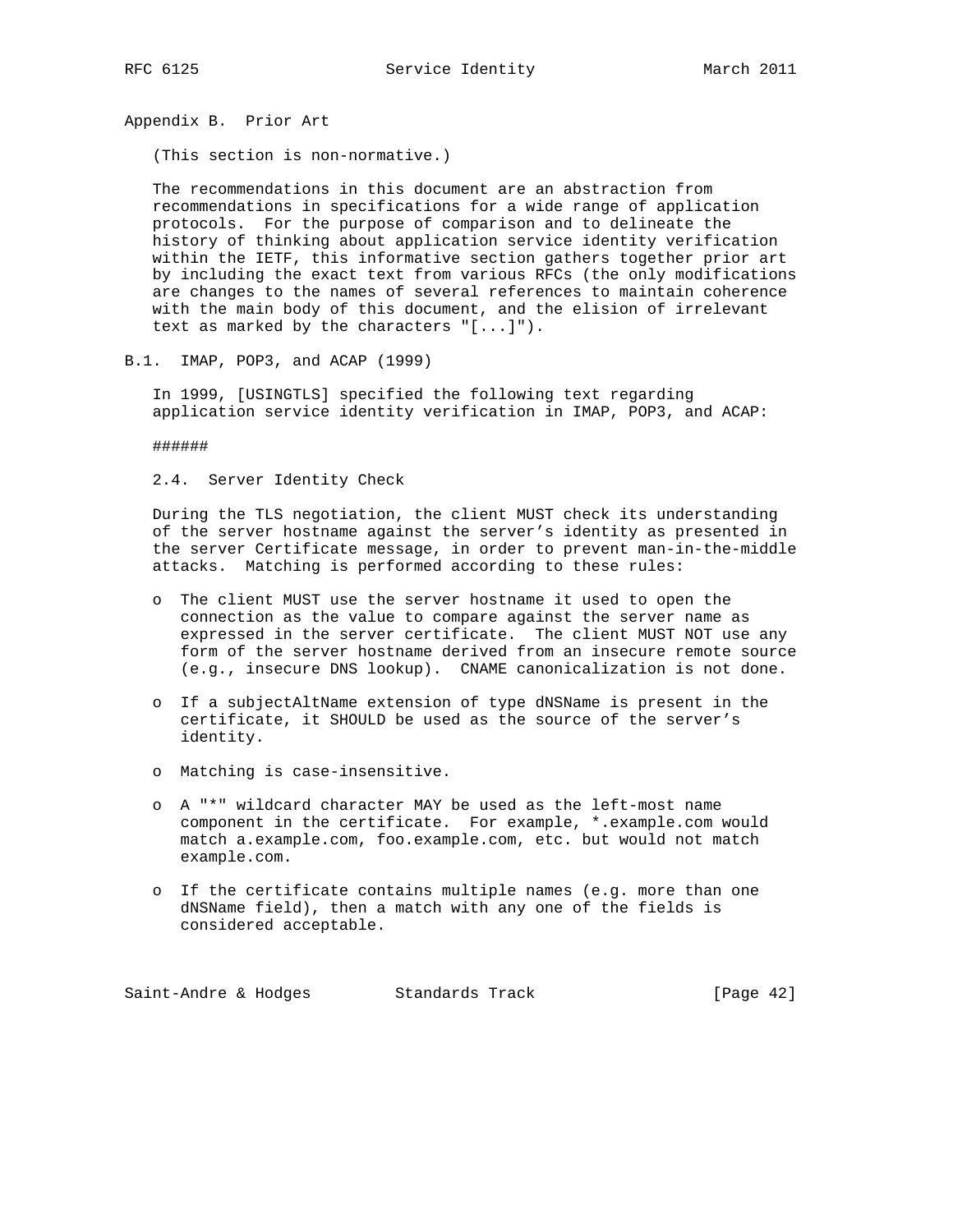RFC 6125 Service Identity March 2011

 If the match fails, the client SHOULD either ask for explicit user confirmation, or terminate the connection and indicate the server's identity is suspect.

#### ######

B.2. HTTP (2000)

 In 2000, [HTTP-TLS] specified the following text regarding application service identity verification in HTTP:

######

3.1. Server Identity

 In general, HTTP/TLS requests are generated by dereferencing a URI. As a consequence, the hostname for the server is known to the client. If the hostname is available, the client MUST check it against the server's identity as presented in the server's Certificate message, in order to prevent man-in-the-middle attacks.

 If the client has external information as to the expected identity of the server, the hostname check MAY be omitted. (For instance, a client may be connecting to a machine whose address and hostname are dynamic but the client knows the certificate that the server will present.) In such cases, it is important to narrow the scope of acceptable certificates as much as possible in order to prevent man in the middle attacks. In special cases, it may be appropriate for the client to simply ignore the server's identity, but it must be understood that this leaves the connection open to active attack.

 If a subjectAltName extension of type dNSName is present, that MUST be used as the identity. Otherwise, the (most specific) Common Name field in the Subject field of the certificate MUST be used. Although the use of the Common Name is existing practice, it is deprecated and Certification Authorities are encouraged to use the dNSName instead.

 Matching is performed using the matching rules specified by [PKIX-OLD]. If more than one identity of a given type is present in the certificate (e.g., more than one dNSName name, a match in any one of the set is considered acceptable.) Names may contain the wildcard character \* which is considered to match any single domain name component or component fragment. E.g., \*.a.com matches foo.a.com but not bar.foo.a.com. f\*.com matches foo.com but not bar.com.

 In some cases, the URI is specified as an IP address rather than a hostname. In this case, the iPAddress subjectAltName must be present in the certificate and must exactly match the IP in the URI.

Saint-Andre & Hodges Standards Track [Page 43]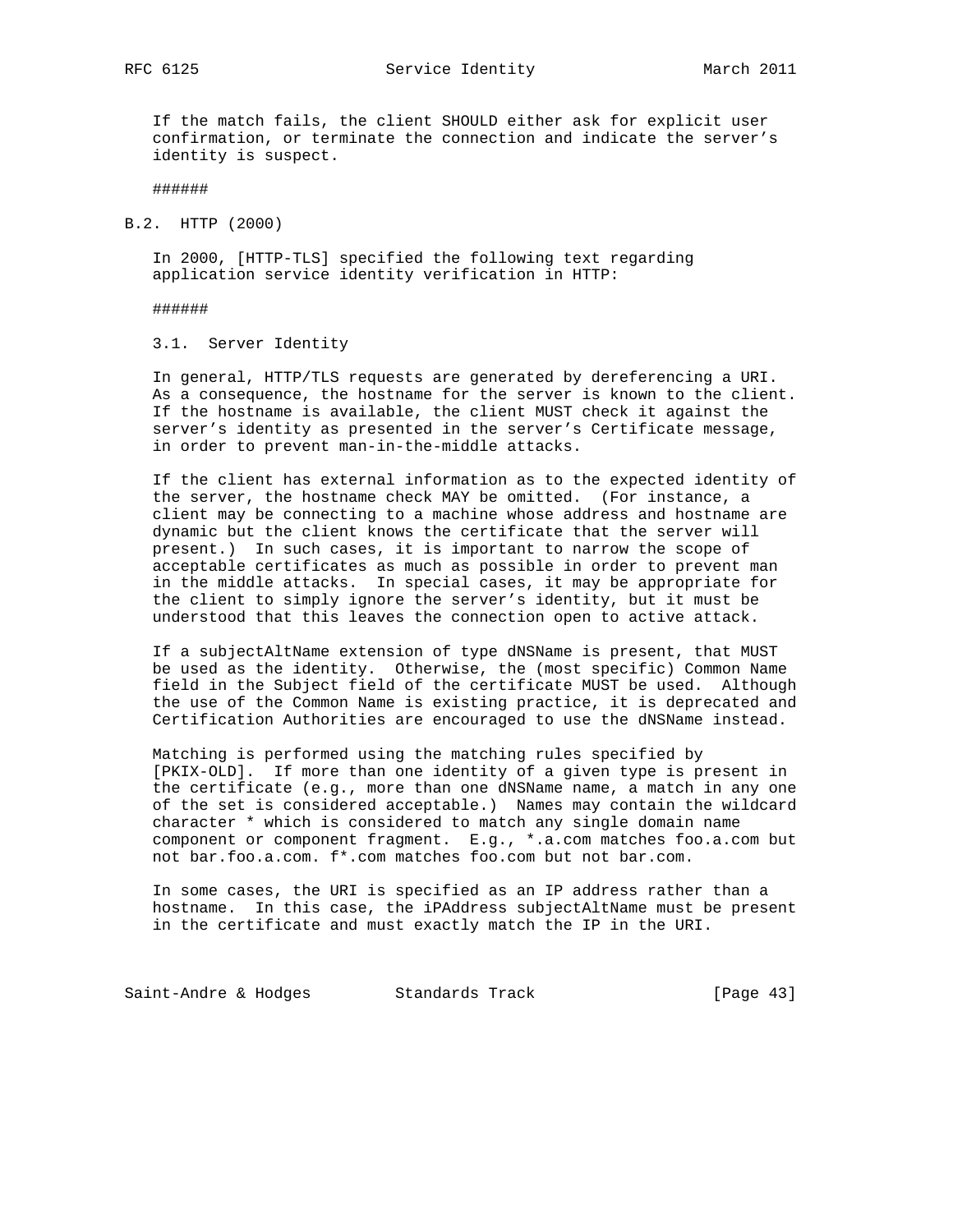If the hostname does not match the identity in the certificate, user oriented clients MUST either notify the user (clients MAY give the user the opportunity to continue with the connection in any case) or terminate the connection with a bad certificate error. Automated clients MUST log the error to an appropriate audit log (if available) and SHOULD terminate the connection (with a bad certificate error). Automated clients MAY provide a configuration setting that disables this check, but MUST provide a setting which enables it.

 Note that in many cases the URI itself comes from an untrusted source. The above-described check provides no protection against attacks where this source is compromised. For example, if the URI was obtained by clicking on an HTML page which was itself obtained without using HTTP/TLS, a man in the middle could have replaced the URI. In order to prevent this form of attack, users should carefully examine the certificate presented by the server to determine if it meets their expectations.

######

B.3. LDAP (2000/2006)

 In 2000, [LDAP-TLS] specified the following text regarding application service identity verification in LDAP:

######

3.6. Server Identity Check

 The client MUST check its understanding of the server's hostname against the server's identity as presented in the server's Certificate message, in order to prevent man-in-the-middle attacks.

Matching is performed according to these rules:

- o The client MUST use the server hostname it used to open the LDAP connection as the value to compare against the server name as expressed in the server's certificate. The client MUST NOT use the server's canonical DNS name or any other derived form of name.
- o If a subjectAltName extension of type dNSName is present in the certificate, it SHOULD be used as the source of the server's identity.
- o Matching is case-insensitive.
- o The "\*" wildcard character is allowed. If present, it applies only to the left-most name component.

Saint-Andre & Hodges Standards Track [Page 44]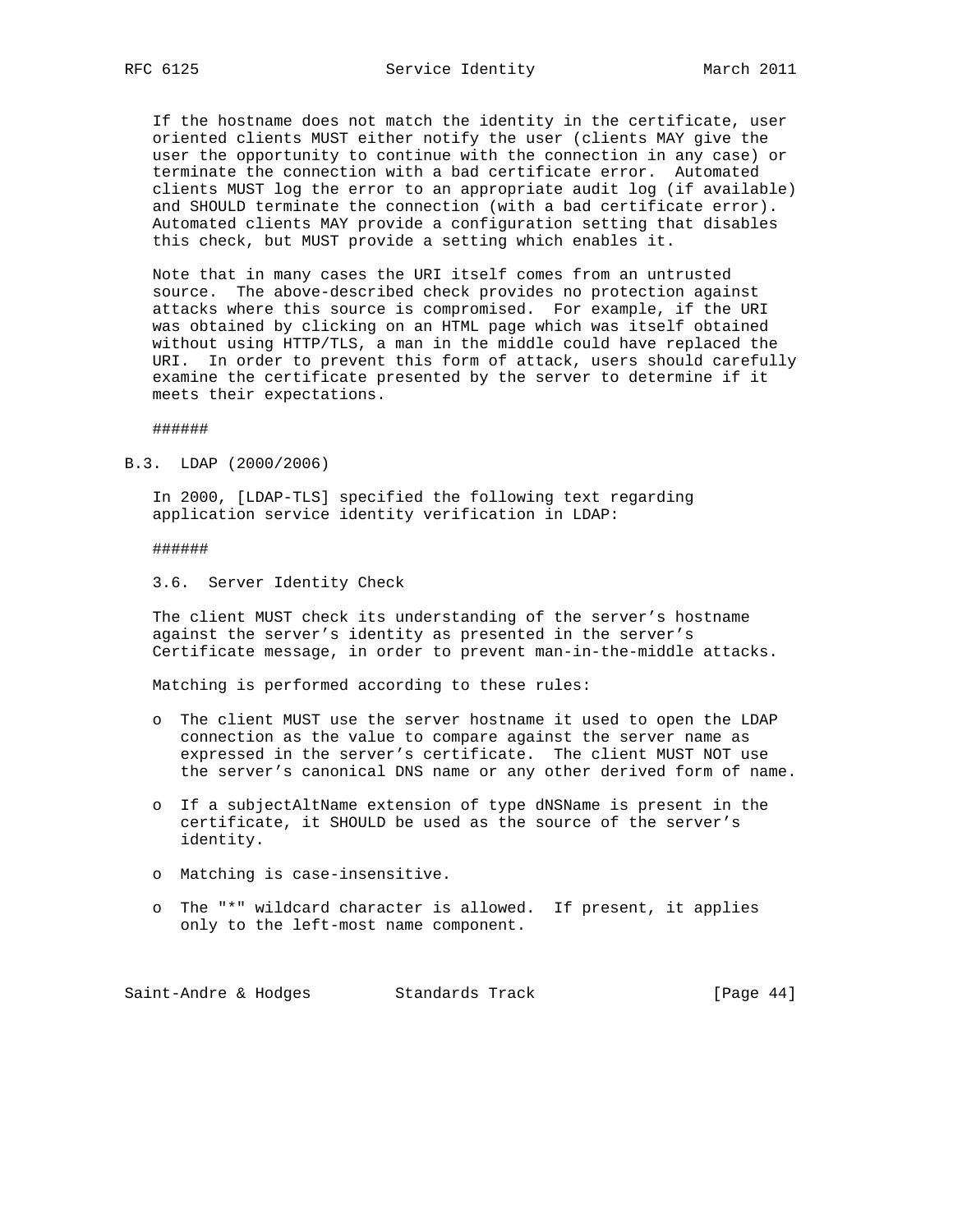E.g. \*.bar.com would match a.bar.com, b.bar.com, etc. but not bar.com. If more than one identity of a given type is present in the certificate (e.g. more than one dNSName name), a match in any one of the set is considered acceptable.

 If the hostname does not match the dNSName-based identity in the certificate per the above check, user-oriented clients SHOULD either notify the user (clients MAY give the user the opportunity to continue with the connection in any case) or terminate the connection and indicate that the server's identity is suspect. Automated clients SHOULD close the connection, returning and/or logging an error indicating that the server's identity is suspect.

 Beyond the server identity checks described in this section, clients SHOULD be prepared to do further checking to ensure that the server is authorized to provide the service it is observed to provide. The client MAY need to make use of local policy information.

######

 In 2006, [LDAP-AUTH] specified the following text regarding application service identity verification in LDAP:

#### ######

#### 3.1.3. Server Identity Check

 In order to prevent man-in-the-middle attacks, the client MUST verify the server's identity (as presented in the server's Certificate message). In this section, the client's understanding of the server's identity (typically the identity used to establish the transport connection) is called the "reference identity".

 The client determines the type (e.g., DNS name or IP address) of the reference identity and performs a comparison between the reference identity and each subjectAltName value of the corresponding type until a match is produced. Once a match is produced, the server's identity has been verified, and the server identity check is complete. Different subjectAltName types are matched in different ways. Sections 3.1.3.1 - 3.1.3.3 explain how to compare values of various subjectAltName types.

 The client may map the reference identity to a different type prior to performing a comparison. Mappings may be performed for all available subjectAltName types to which the reference identity can be mapped; however, the reference identity should only be mapped to types for which the mapping is either inherently secure (e.g., extracting the DNS name from a URI to compare with a subjectAltName

Saint-Andre & Hodges Standards Track [Page 45]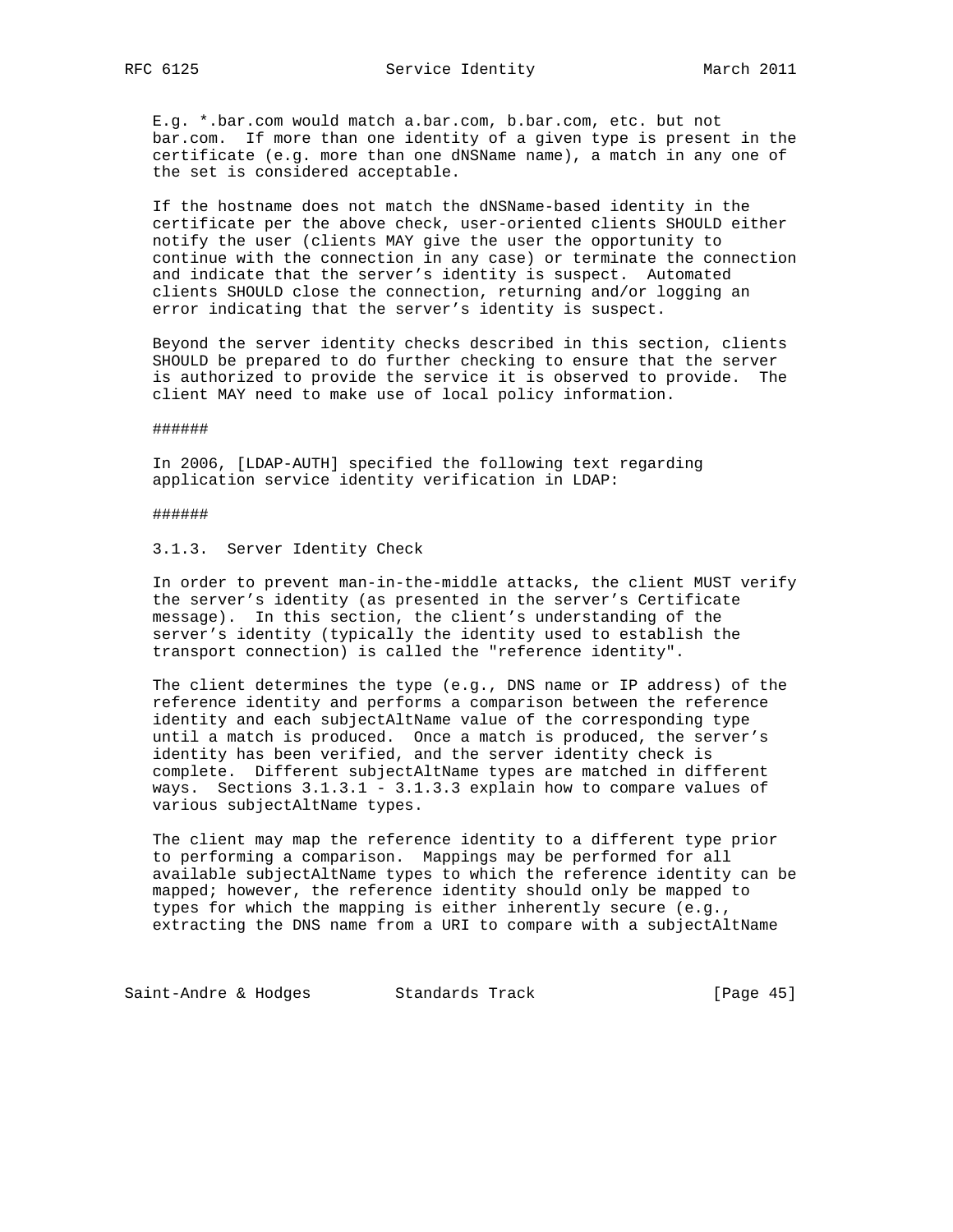of type dNSName) or for which the mapping is performed in a secure manner (e.g., using [DNSSEC], or using user- or admin-configured host-to-address/address-to-host lookup tables).

 The server's identity may also be verified by comparing the reference identity to the Common Name (CN) [LDAP-SCHEMA] value in the last Relative Distinguished Name (RDN) of the subject field of the server's certificate (where "last" refers to the DER-encoded order, not the order of presentation in a string representation of DER encoded data). This comparison is performed using the rules for comparison of DNS names in Section 3.1.3.1, below, with the exception that no wildcard matching is allowed. Although the use of the Common Name value is existing practice, it is deprecated, and Certification Authorities are encouraged to provide subjectAltName values instead. Note that the TLS implementation may represent DNs in certificates according to X.500 or other conventions. For example, some X.500 implementations order the RDNs in a DN using a left-to-right (most significant to least significant) convention instead of LDAP's right to-left convention.

 If the server identity check fails, user-oriented clients SHOULD either notify the user (clients may give the user the opportunity to continue with the LDAP session in this case) or close the transport connection and indicate that the server's identity is suspect. Automated clients SHOULD close the transport connection and then return or log an error indicating that the server's identity is suspect or both.

 Beyond the server identity check described in this section, clients should be prepared to do further checking to ensure that the server is authorized to provide the service it is requested to provide. The client may need to make use of local policy information in making this determination.

3.1.3.1. Comparison of DNS Names

 If the reference identity is an internationalized domain name, conforming implementations MUST convert it to the ASCII Compatible Encoding (ACE) format as specified in Section 4 of RFC 3490 [IDNA2003] before comparison with subjectAltName values of type dNSName. Specifically, conforming implementations MUST perform the conversion operation specified in Section 4 of RFC 3490 as follows:

o in step 1, the domain name SHALL be considered a "stored string";

o in step 3, set the flag called "UseSTD3ASCIIRules";

o in step 4, process each label with the "ToASCII" operation; and

Saint-Andre & Hodges Standards Track [Page 46]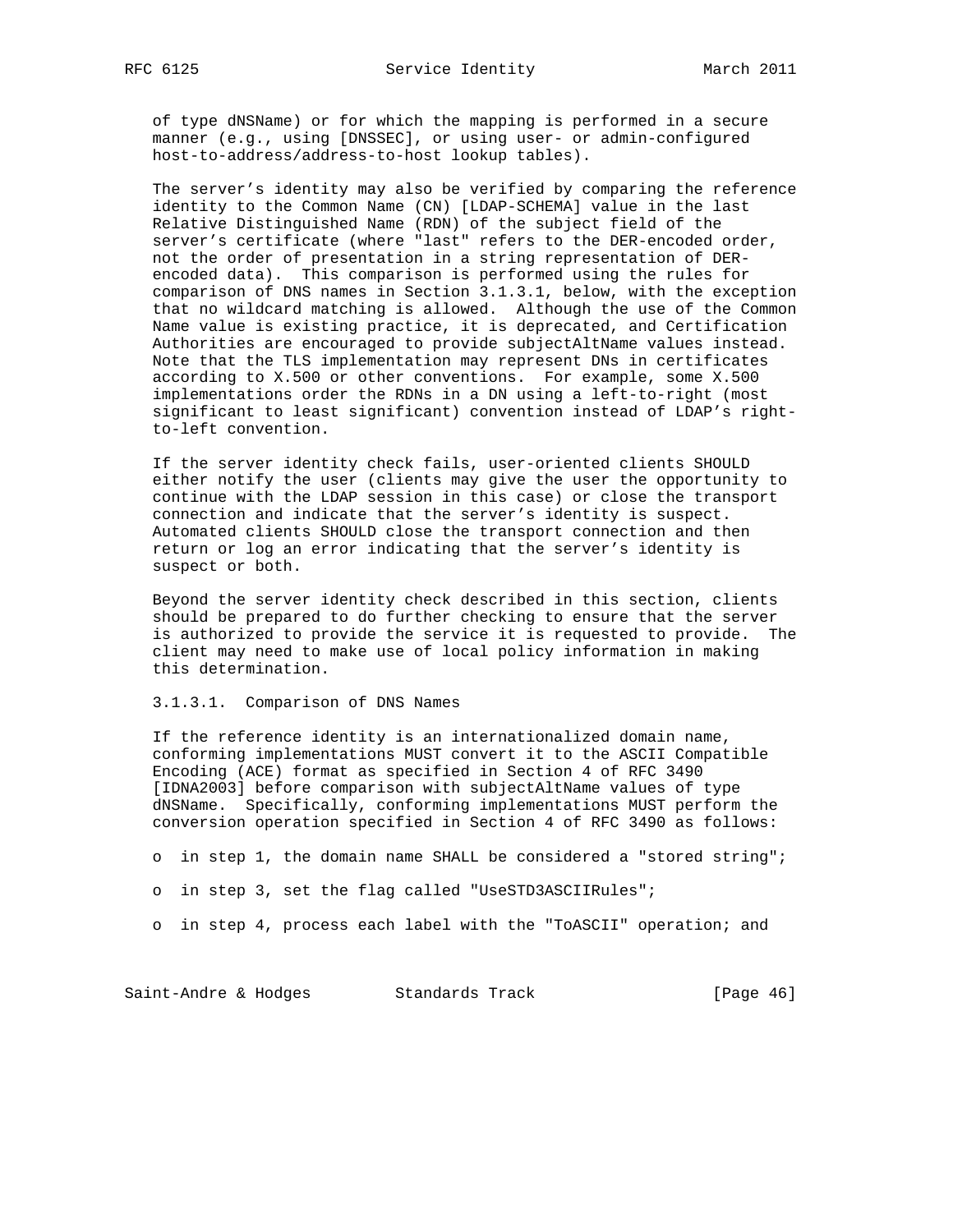o in step 5, change all label separators to U+002E (full stop).

 After performing the "to-ASCII" conversion, the DNS labels and names MUST be compared for equality according to the rules specified in Section 3 of RFC3490.

 The '\*' (ASCII 42) wildcard character is allowed in subjectAltName values of type dNSName, and then only as the left-most (least significant) DNS label in that value. This wildcard matches any left-most DNS label in the server name. That is, the subject \*.example.com matches the server names a.example.com and b.example.com, but does not match example.com or a.b.example.com.

3.1.3.2. Comparison of IP Addresses

 When the reference identity is an IP address, the identity MUST be converted to the "network byte order" octet string representation [IP] [IPv6]. For IP Version 4, as specified in RFC 791, the octet string will contain exactly four octets. For IP Version 6, as specified in RFC 2460, the octet string will contain exactly sixteen octets. This octet string is then compared against subjectAltName values of type iPAddress. A match occurs if the reference identity octet string and value octet strings are identical.

3.1.3.3. Comparison of Other subjectName Types

 Client implementations MAY support matching against subjectAltName values of other types as described in other documents.

######

B.4. SMTP (2002/2007)

 In 2002, [SMTP-TLS] specified the following text regarding application service identity verification in SMTP:

######

4.1 Processing After the STARTTLS Command

[...]

 The decision of whether or not to believe the authenticity of the other party in a TLS negotiation is a local matter. However, some general rules for the decisions are: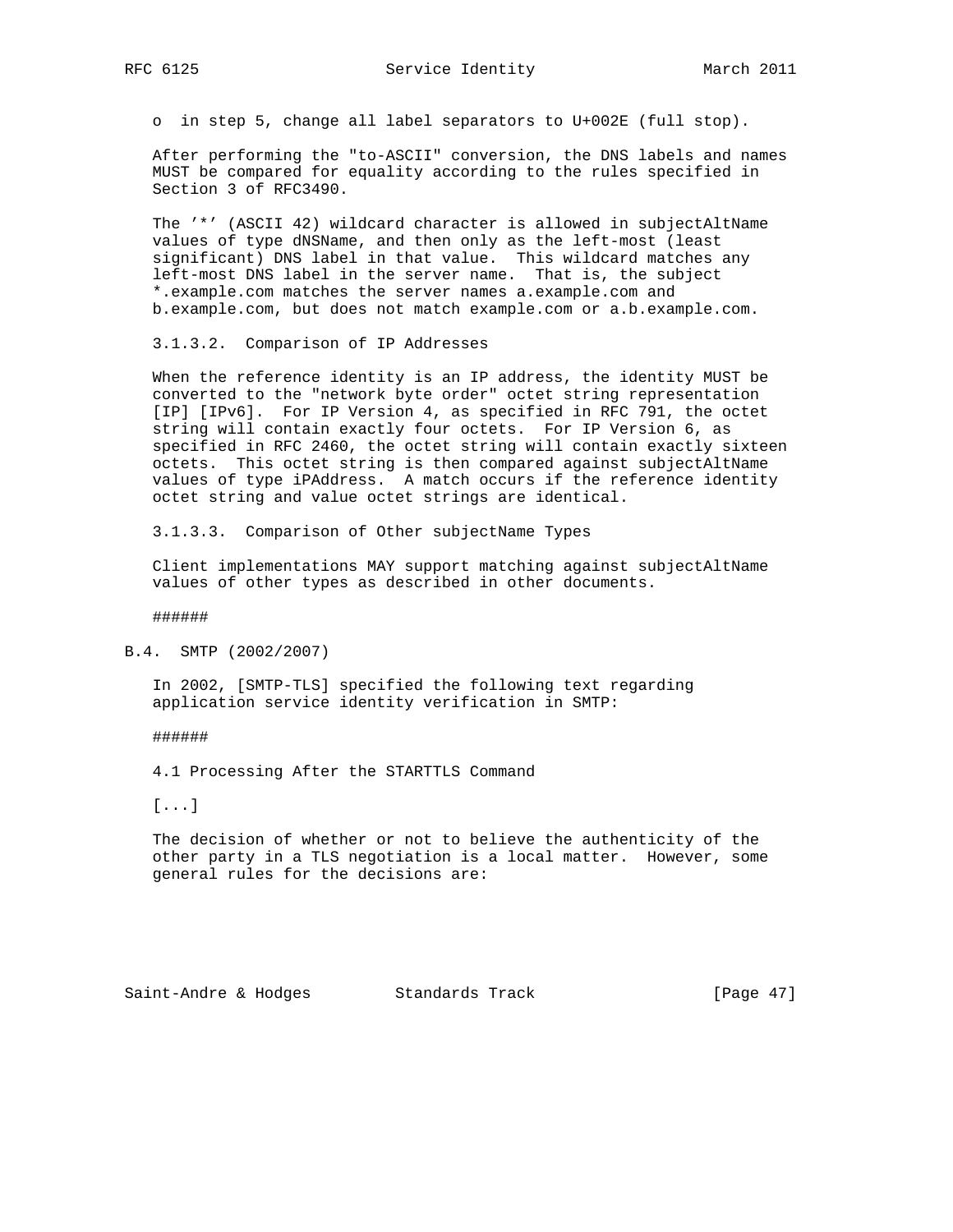o A SMTP client would probably only want to authenticate an SMTP server whose server certificate has a domain name that is the domain name that the client thought it was connecting to.

[...]

######

 In 2006, [SMTP-AUTH] specified the following text regarding application service identity verification in SMTP:

######

14. Additional Requirements When Using SASL PLAIN over TLS

[...]

 After a successful [TLS] negotiation, the client MUST check its understanding of the server hostname against the server's identity as presented in the server Certificate message, in order to prevent man in-the-middle attacks. If the match fails, the client MUST NOT attempt to authenticate using the SASL PLAIN mechanism. Matching is performed according to the following rules:

 The client MUST use the server hostname it used to open the connection as the value to compare against the server name as expressed in the server certificate. The client MUST NOT use any form of the server hostname derived from an insecure remote source (e.g., insecure DNS lookup). CNAME canonicalization is not done.

 If a subjectAltName extension of type dNSName is present in the certificate, it SHOULD be used as the source of the server's identity.

Matching is case-insensitive.

 A "\*" wildcard character MAY be used as the leftmost name component in the certificate. For example, \*.example.com would match a.example.com, foo.example.com, etc., but would not match example.com.

 If the certificate contains multiple names (e.g., more than one dNSName field), then a match with any one of the fields is considered acceptable.

######

Saint-Andre & Hodges Standards Track [Page 48]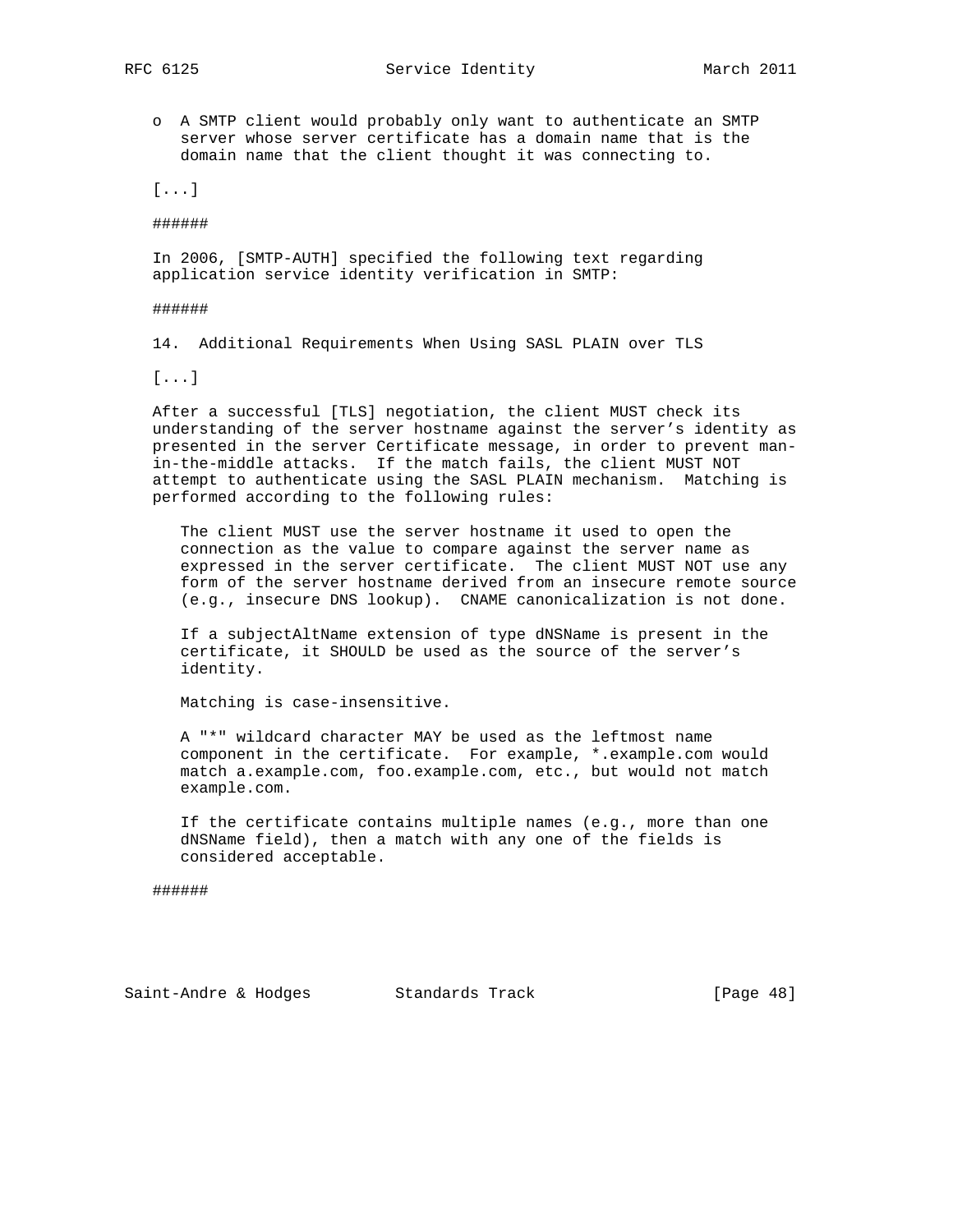B.5. XMPP (2004)

 In 2004, [XMPP-OLD] specified the following text regarding application service identity verification in XMPP:

######

14.2. Certificate Validation

 When an XMPP peer communicates with another peer securely, it MUST validate the peer's certificate. There are three possible cases:

- Case #1: The peer contains an End Entity certificate which appears to be certified by a certification path terminating in a trust anchor (as described in Section 6.1 of [PKIX]).
- Case #2: The peer certificate is certified by a Certificate Authority not known to the validating peer.

Case #3: The peer certificate is self-signed.

In Case #1, the validating peer MUST do one of two things:

- 1. Verify the peer certificate according to the rules of [PKIX]. The certificate SHOULD then be checked against the expected identity of the peer following the rules described in [HTTP-TLS], except that a subjectAltName extension of type "xmpp" MUST be used as the identity if present. If one of these checks fails, user-oriented clients MUST either notify the user (clients MAY give the user the opportunity to continue with the connection in any case) or terminate the connection with a bad certificate error. Automated clients SHOULD terminate the connection (with a bad certificate error) and log the error to an appropriate audit log. Automated clients MAY provide a configuration setting that disables this check, but MUST provide a setting that enables it.
- 2. The peer SHOULD show the certificate to a user for approval, including the entire certification path. The peer MUST cache the certificate (or some non-forgeable representation such as a hash). In future connections, the peer MUST verify that the same certificate was presented and MUST notify the user if it has changed.

In Case #2 and Case #3, implementations SHOULD act as in (2) above.

######

Saint-Andre & Hodges Standards Track [Page 49]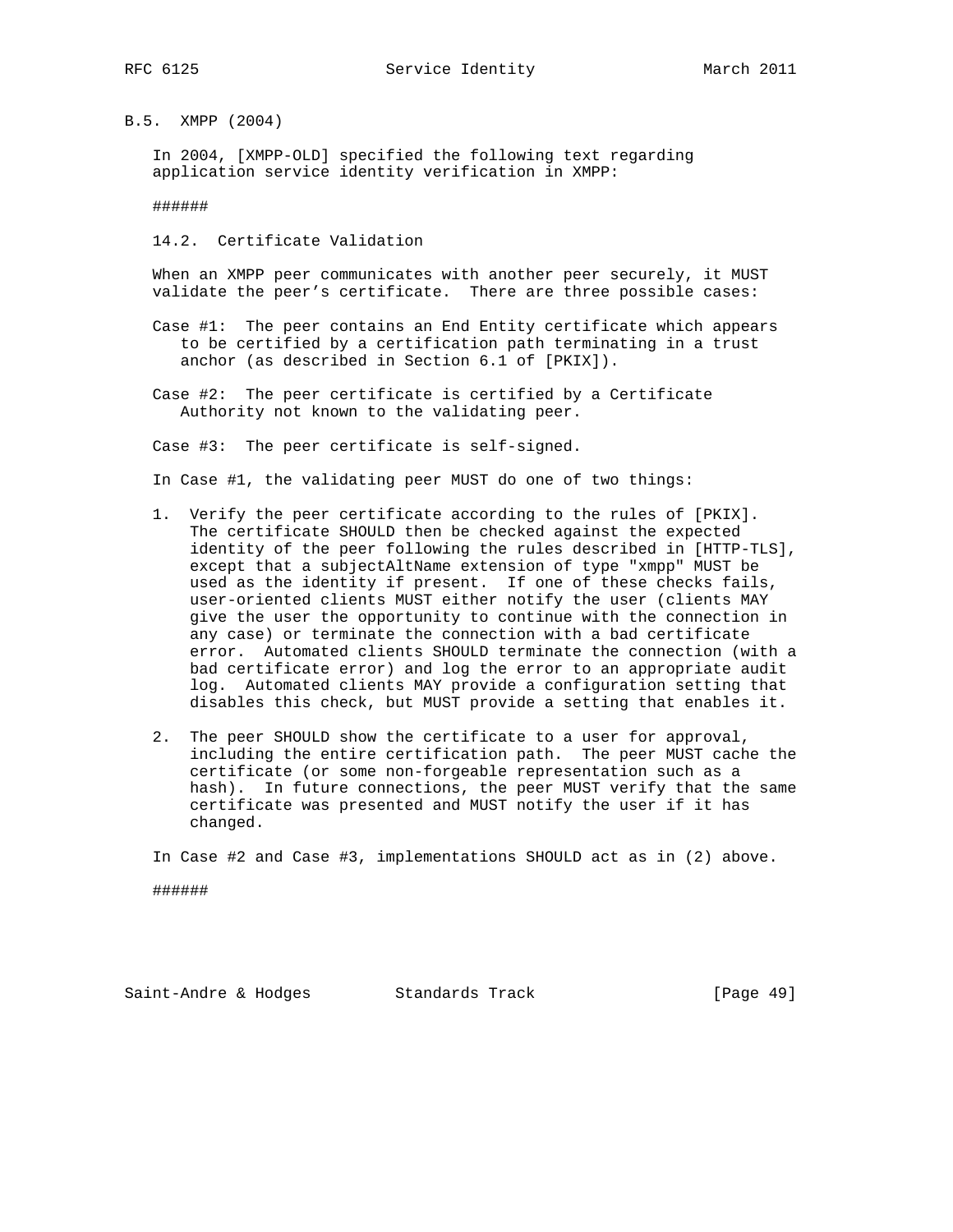RFC 6125 Service Identity March 2011

 Although [XMPP-OLD] defined its own rules, [XMPP] reuses the rules in this document regarding application service identity verification in XMPP.

B.6. NNTP (2006)

 In 2006, [NNTP-TLS] specified the following text regarding application service identity verification in NNTP:

######

5. Security Considerations

[...]

 During the TLS negotiation, the client MUST check its understanding of the server hostname against the server's identity as presented in the server Certificate message, in order to prevent man-in-the-middle attacks. Matching is performed according to these rules:

- o The client MUST use the server hostname it used to open the connection (or the hostname specified in TLS "server\_name" extension [TLS]) as the value to compare against the server name as expressed in the server certificate. The client MUST NOT use any form of the server hostname derived from an insecure remote source (e.g., insecure DNS lookup). CNAME canonicalization is not done.
- o If a subjectAltName extension of type dNSName is present in the certificate, it SHOULD be used as the source of the server's identity.
- o Matching is case-insensitive.
- o A "\*" wildcard character MAY be used as the left-most name component in the certificate. For example, \*.example.com would match a.example.com, foo.example.com, etc., but would not match example.com.
- o If the certificate contains multiple names (e.g., more than one dNSName field), then a match with any one of the fields is considered acceptable.

 If the match fails, the client SHOULD either ask for explicit user confirmation or terminate the connection with a QUIT command and indicate the server's identity is suspect.

Saint-Andre & Hodges Standards Track [Page 50]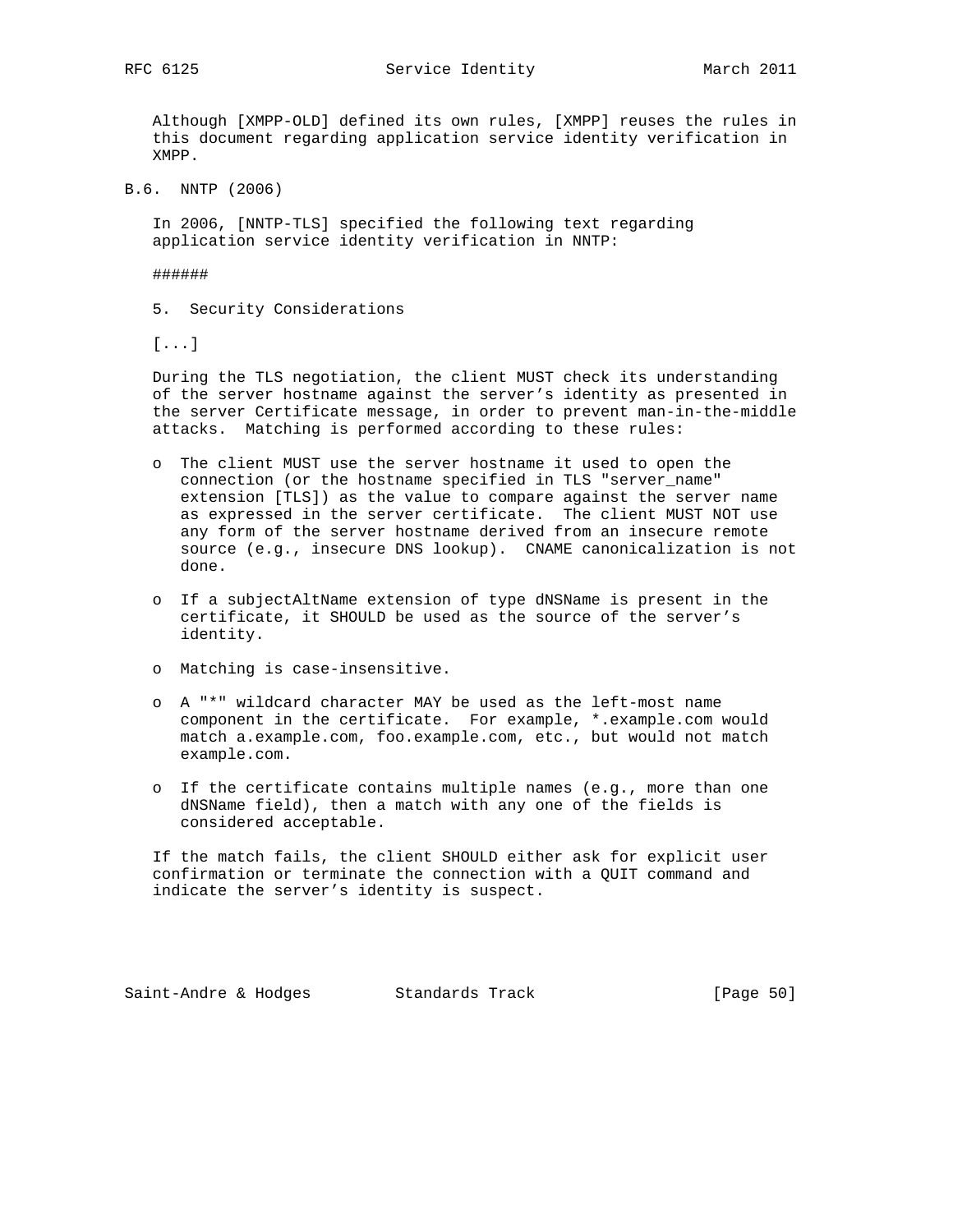Additionally, clients MUST verify the binding between the identity of the servers to which they connect and the public keys presented by those servers. Clients SHOULD implement the algorithm in Section 6 of [PKIX] for general certificate validation, but MAY supplement that algorithm with other validation methods that achieve equivalent levels of verification (such as comparing the server certificate against a local store of already-verified certificates and identity bindings).

######

B.7. NETCONF (2006/2009)

 In 2006, [NETCONF-SSH] specified the following text regarding application service identity verification in NETCONF:

######

#### 6. Security Considerations

 The identity of the server MUST be verified and authenticated by the client according to local policy before password-based authentication data or any configuration or state data is sent to or received from the server. The identity of the client MUST also be verified and authenticated by the server according to local policy to ensure that the incoming client request is legitimate before any configuration or state data is sent to or received from the client. Neither side should establish a NETCONF over SSH connection with an unknown, unexpected, or incorrect identity on the opposite side.

######

 In 2009, [NETCONF-TLS] specified the following text regarding application service identity verification in NETCONF:

######

3.1. Server Identity

 During the TLS negotiation, the client MUST carefully examine the certificate presented by the server to determine if it meets the client's expectations. Particularly, the client MUST check its understanding of the server hostname against the server's identity as presented in the server Certificate message, in order to prevent man in-the-middle attacks.

Saint-Andre & Hodges Standards Track [Page 51]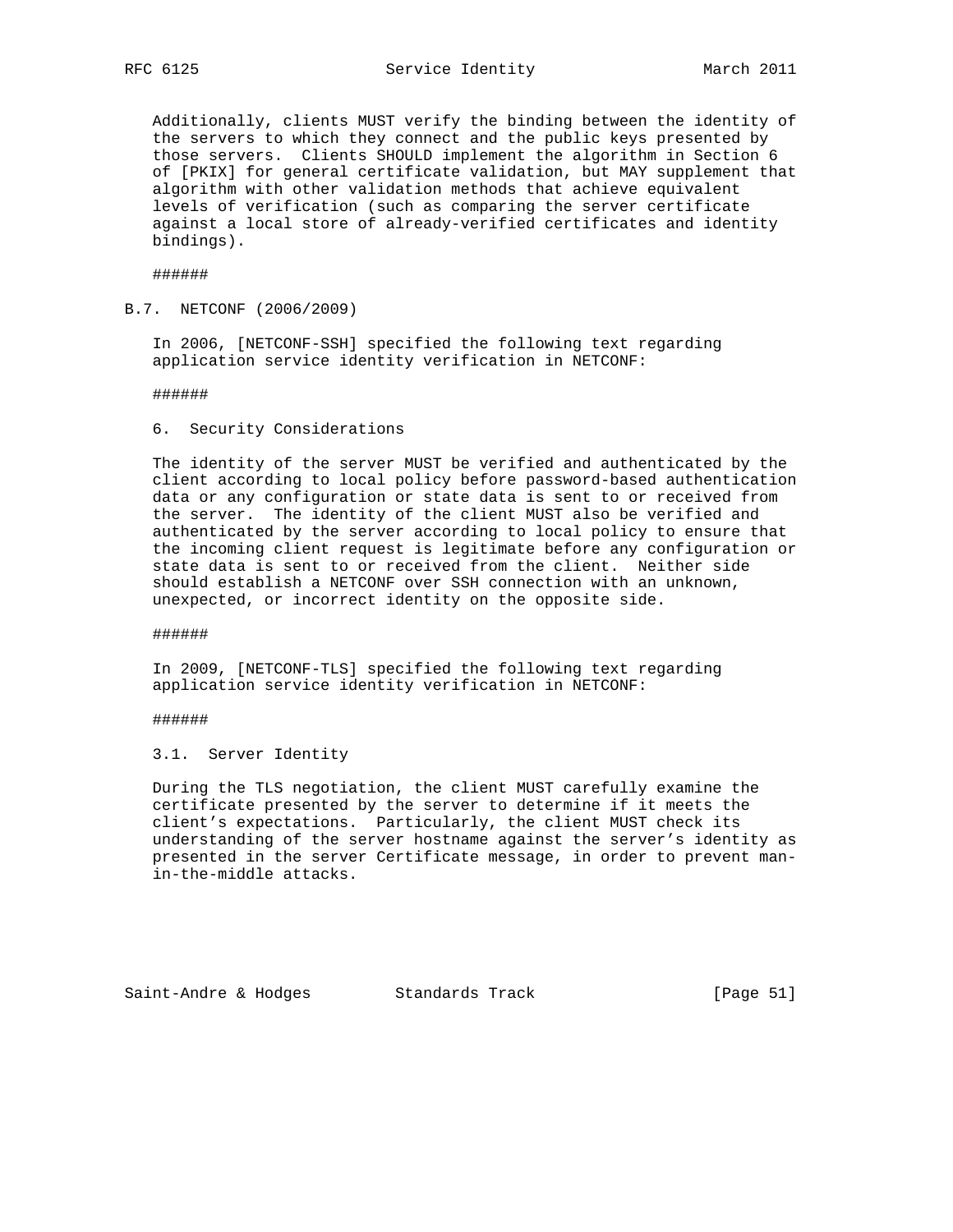Matching is performed according to the rules below (following the example of [NNTP-TLS]):

- o The client MUST use the server hostname it used to open the connection (or the hostname specified in the TLS "server\_name" extension [TLS]) as the value to compare against the server name as expressed in the server certificate. The client MUST NOT use any form of the server hostname derived from an insecure remote source (e.g., insecure DNS lookup). CNAME canonicalization is not done.
- o If a subjectAltName extension of type dNSName is present in the certificate, it MUST be used as the source of the server's identity.
- o Matching is case-insensitive.
- o A "\*" wildcard character MAY be used as the leftmost name component in the certificate. For example, \*.example.com would match a.example.com, foo.example.com, etc., but would not match example.com.
- o If the certificate contains multiple names (e.g., more than one dNSName field), then a match with any one of the fields is considered acceptable.

 If the match fails, the client MUST either ask for explicit user confirmation or terminate the connection and indicate the server's identity is suspect.

 Additionally, clients MUST verify the binding between the identity of the servers to which they connect and the public keys presented by those servers. Clients SHOULD implement the algorithm in Section 6 of [PKIX] for general certificate validation, but MAY supplement that algorithm with other validation methods that achieve equivalent levels of verification (such as comparing the server certificate against a local store of already-verified certificates and identity bindings).

 If the client has external information as to the expected identity of the server, the hostname check MAY be omitted.

#### ######

B.8. Syslog (2009)

 In 2009, [SYSLOG-TLS] specified the following text regarding application service identity verification in Syslog:

Saint-Andre & Hodges Standards Track [Page 52]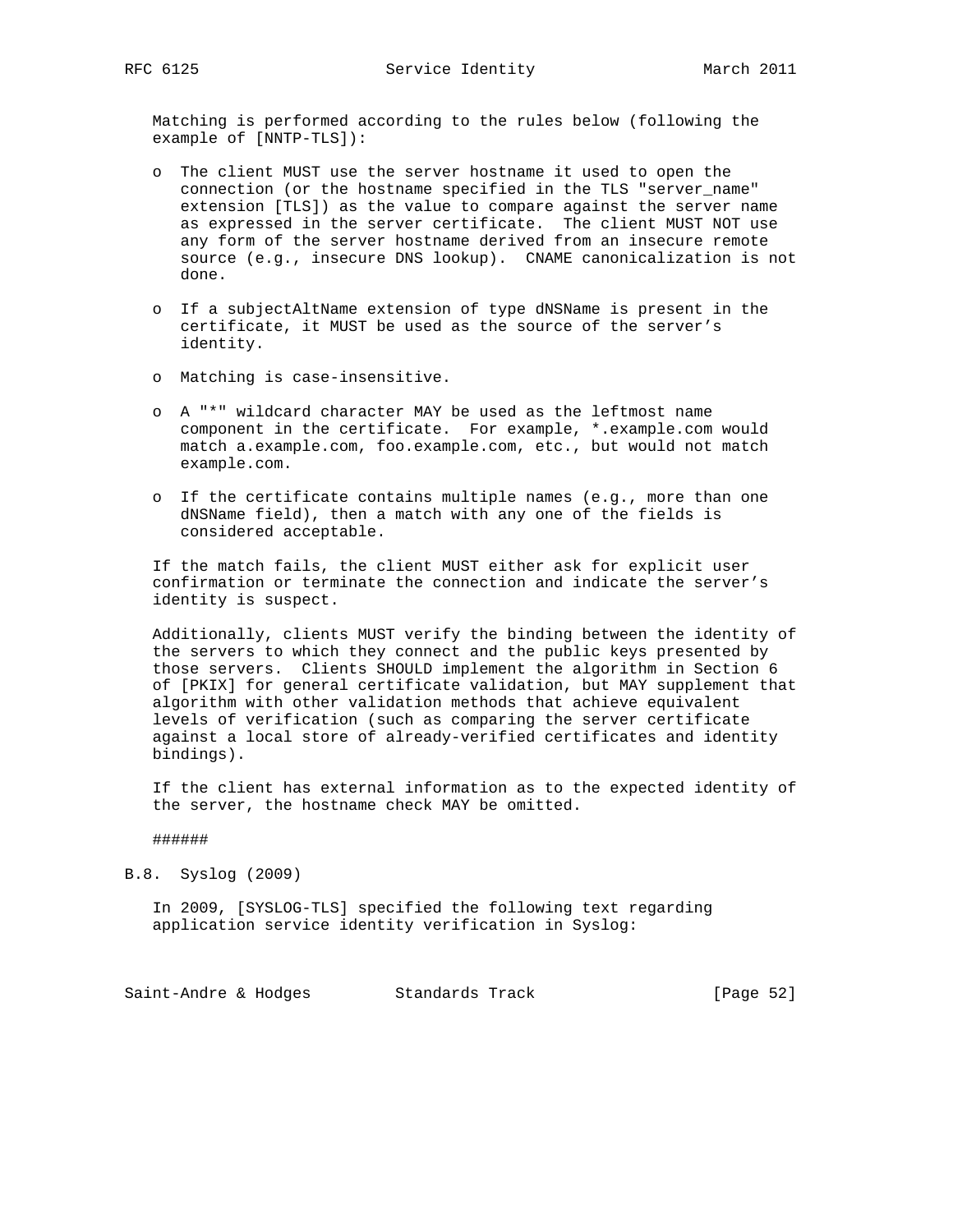######

5.2. Subject Name Authorization

 Implementations MUST support certification path validation [PKIX]. In addition, they MUST support specifying the authorized peers using locally configured host names and matching the name against the certificate as follows.

- o Implementations MUST support matching the locally configured host name against a dNSName in the subjectAltName extension field and SHOULD support checking the name against the common name portion of the subject distinguished name.
- o The '\*' (ASCII 42) wildcard character is allowed in the dNSName of the subjectAltName extension (and in common name, if used to store the host name), but only as the left-most (least significant) DNS label in that value. This wildcard matches any left-most DNS label in the server name. That is, the subject \*.example.com matches the server names a.example.com and b.example.com, but does not match example.com or a.b.example.com. Implementations MUST support wildcards in certificates as specified above, but MAY provide a configuration option to disable them.
- o Locally configured names MAY contain the wildcard character to match a range of values. The types of wildcards supported MAY be more flexible than those allowed in subject names, making it possible to support various policies for different environments. For example, a policy could allow for a trust-root-based authorization where all credentials issued by a particular CA trust root are authorized.
- o If the locally configured name is an internationalized domain name, conforming implementations MUST convert it to the ASCII Compatible Encoding (ACE) format for performing comparisons, as specified in Section 7 of [PKIX].
- o Implementations MAY support matching a locally configured IP address against an iPAddress stored in the subjectAltName extension. In this case, the locally configured IP address is converted to an octet string as specified in [PKIX], Section 4.2.1.6. A match occurs if this octet string is equal to the value of iPAddress in the subjectAltName extension.

######

Saint-Andre & Hodges Standards Track [Page 53]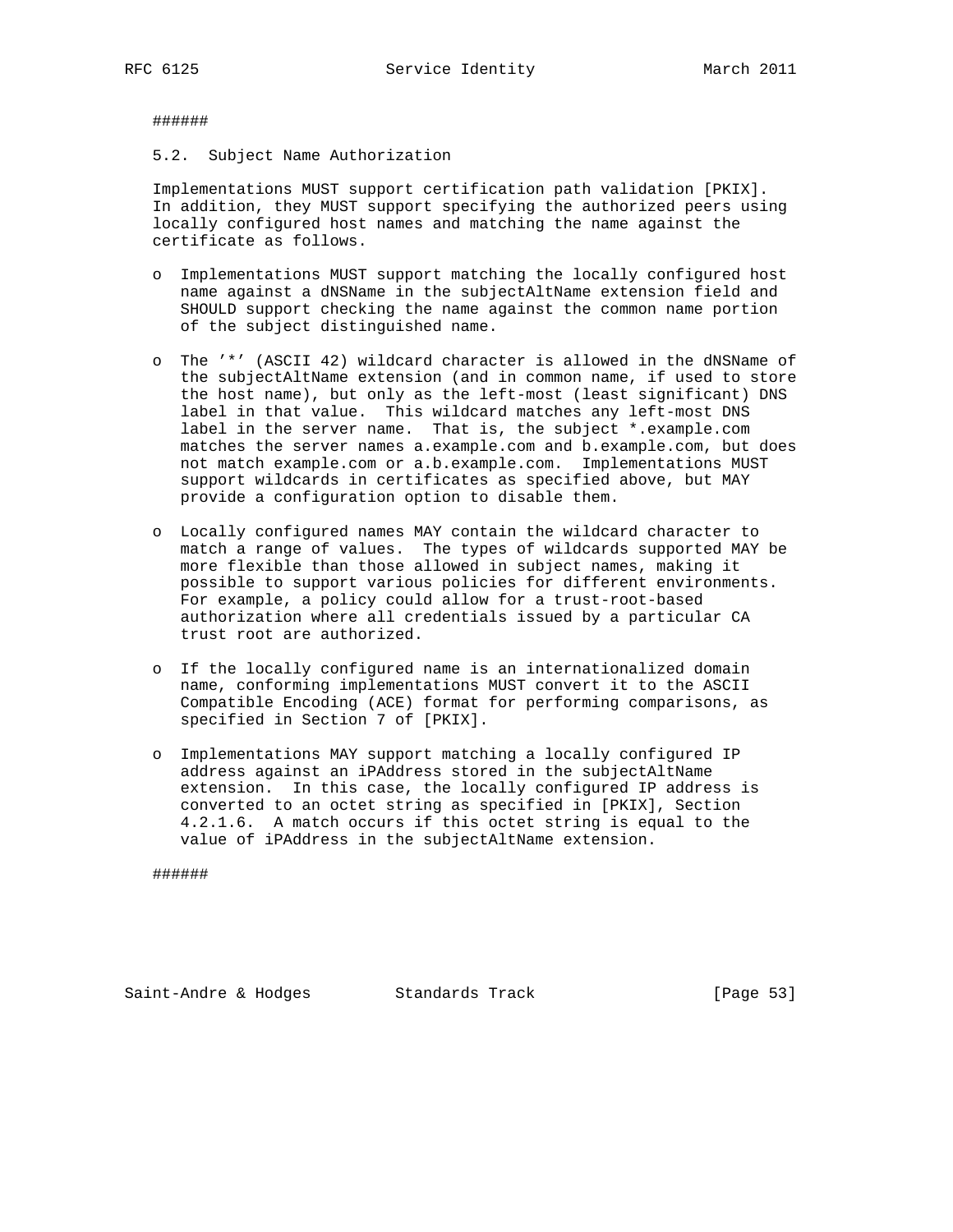B.9. SIP (2010)

 In 2010, [SIP-CERTS] specified the following text regarding application service identity verification in SIP:

######

7.2. Comparing SIP Identities

 When an implementation (either client or server) compares two values as SIP domain identities:

 Implementations MUST compare only the DNS name component of each SIP domain identifier; an implementation MUST NOT use any scheme or parameters in the comparison.

 Implementations MUST compare the values as DNS names, which means that the comparison is case insensitive as specified by [DNS-CASE]. Implementations MUST handle Internationalized Domain Names (IDNs) in accordance with Section 7.2 of [PKIX].

Implementations MUST match the values in their entirety:

 Implementations MUST NOT match suffixes. For example, "foo.example.com" does not match "example.com".

 Implementations MUST NOT match any form of wildcard, such as a leading "." or "\*." with any other DNS label or sequence of labels. For example, "\*.example.com" matches only "\*.example.com" but not "foo.example.com". Similarly, ".example.com" matches only ".example.com", and does not match "foo.example.com."

 [HTTP-TLS] allows the dNSName component to contain a wildcard; e.g., "DNS:\*.example.com". [PKIX], while not disallowing this explicitly, leaves the interpretation of wildcards to the individual specification. [SIP] does not provide any guidelines on the presence of wildcards in certificates. Through the rule above, this document prohibits such wildcards in certificates for SIP domains.

######

Saint-Andre & Hodges Standards Track [Page 54]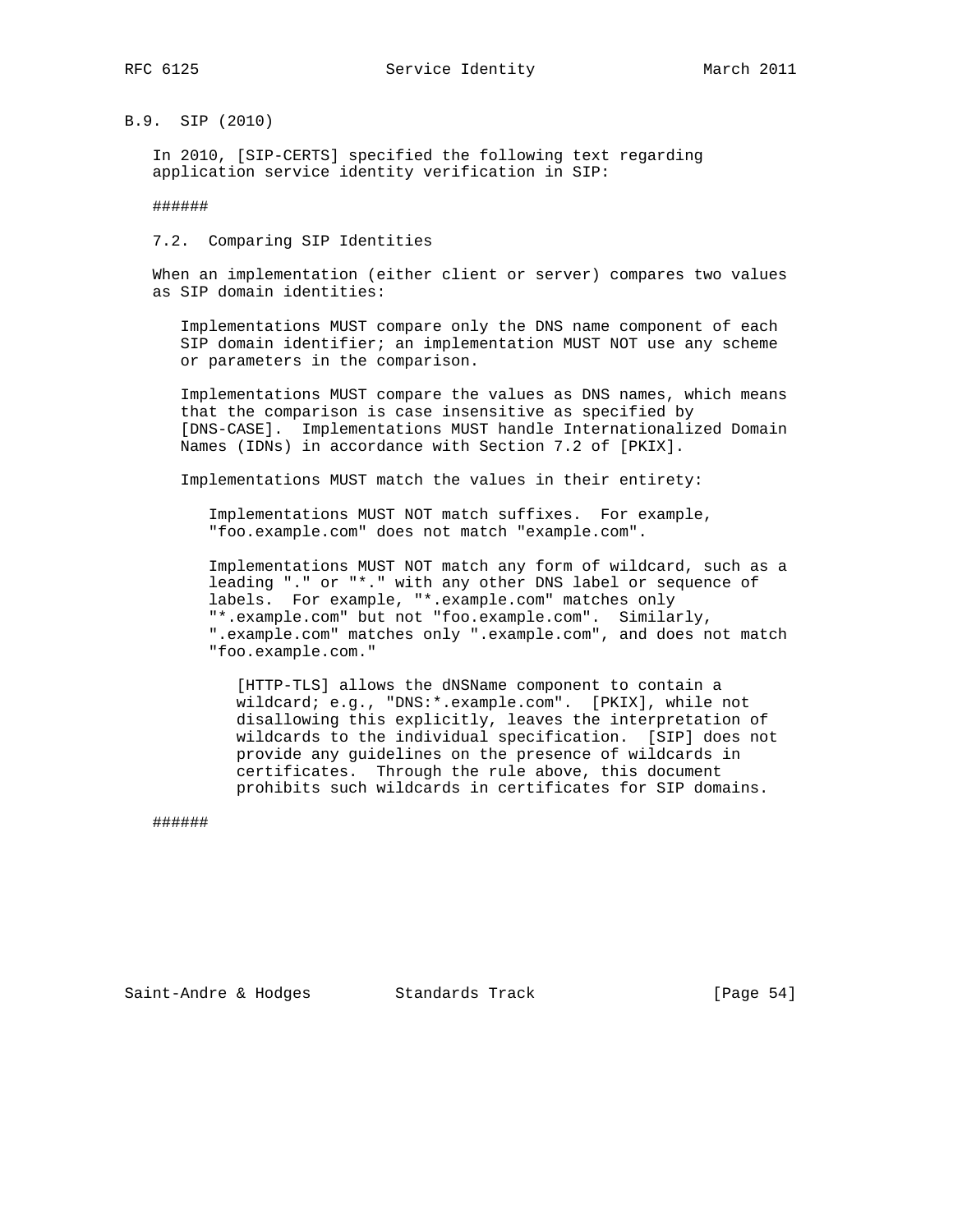B.10. SNMP (2010)

 In 2010, [SNMP-TLS] specified the following text regarding application service identity verification in SNMP:

######

 If the server's presented certificate has passed certification path validation [PKIX] to a configured trust anchor, and an active row exists with a zero-length snmpTlstmAddrServerFingerprint value, then the snmpTlstmAddrServerIdentity column contains the expected host name. This expected host name is then compared against the server's certificate as follows:

- o Implementations MUST support matching the expected host name against a dNSName in the subjectAltName extension field and MAY support checking the name against the CommonName portion of the subject distinguished name.
- o The '\*' (ASCII 0x2a) wildcard character is allowed in the dNSName of the subjectAltName extension (and in common name, if used to store the host name), but only as the left-most (least significant) DNS label in that value. This wildcard matches any left-most DNS label in the server name. That is, the subject \*.example.com matches the server names a.example.com and b.example.com, but does not match example.com or a.b.example.com. Implementations MUST support wildcards in certificates as specified above, but MAY provide a configuration option to disable them.
- o If the locally configured name is an internationalized domain name, conforming implementations MUST convert it to the ASCII Compatible Encoding (ACE) format for performing comparisons, as specified in Section 7 of [PKIX].

 If the expected host name fails these conditions then the connection MUST be closed.

######

B.11. GIST (2010)

 In 2010, [GIST] specified the following text regarding application service identity verification in the General Internet Signalling Transport: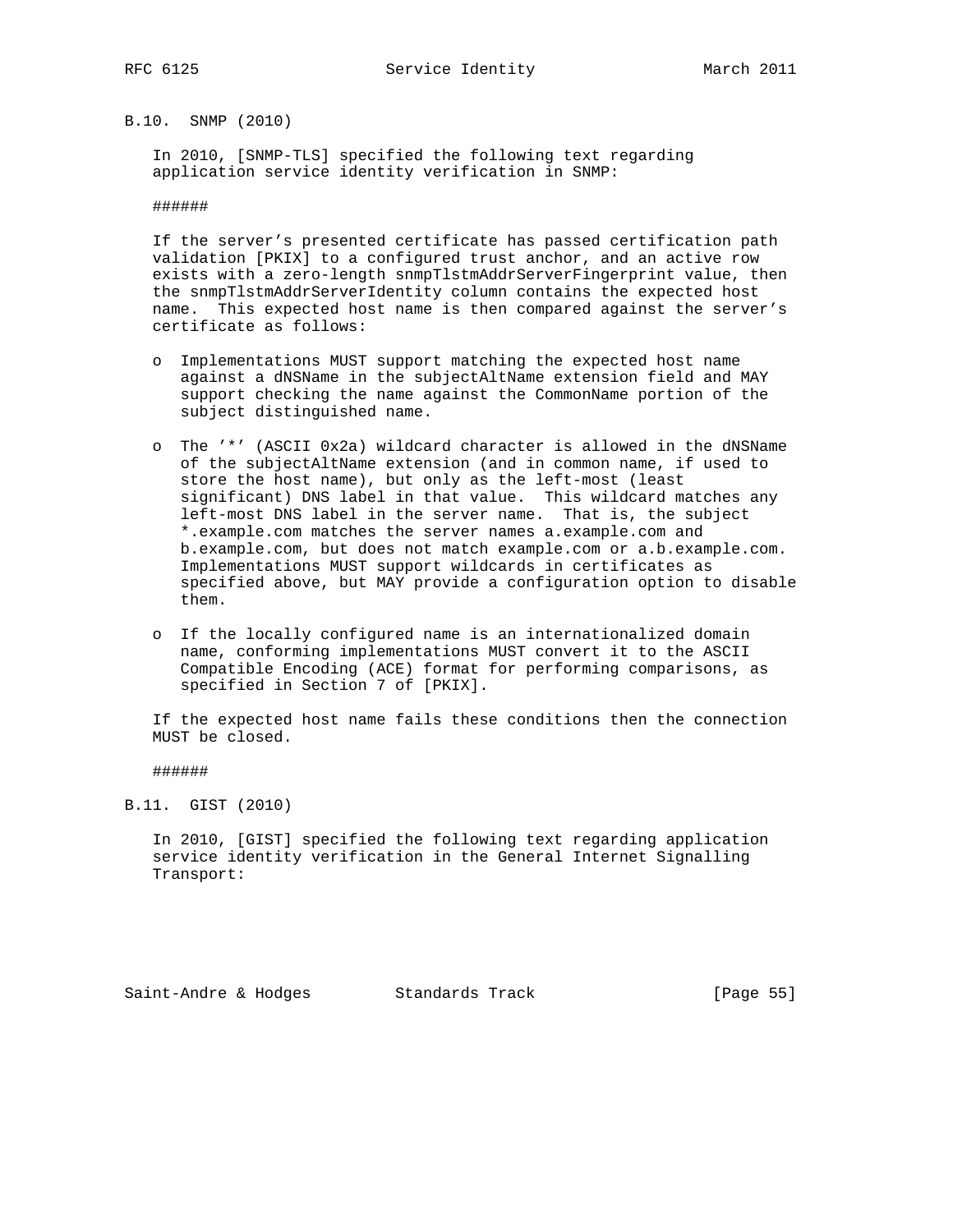######

5.7.3.1. Identity Checking in TLS

 After TLS authentication, a node MUST check the identity presented by the peer in order to avoid man-in-the-middle attacks, and verify that the peer is authorised to take part in signalling at the GIST layer. The authorisation check is carried out by comparing the presented identity with each Authorised Peer Database (APD) entry in turn, as discussed in Section 4.4.2. This section defines the identity comparison algorithm for a single APD entry.

 For TLS authentication with X.509 certificates, an identity from the DNS namespace MUST be checked against each subjectAltName extension of type dNSName present in the certificate. If no such extension is present, then the identity MUST be compared to the (most specific) Common Name in the Subject field of the certificate. When matching DNS names against dNSName or Common Name fields, matching is case insensitive. Also, a "\*" wildcard character MAY be used as the left most name component in the certificate or identity in the APD. For example, \*.example.com in the APD would match certificates for a.example.com, foo.example.com, \*.example.com, etc., but would not match example.com. Similarly, a certificate for \*.example.com would be valid for APD identities of a.example.com, foo.example.com, \*.example.com, etc., but not example.com.

 Additionally, a node MUST verify the binding between the identity of the peer to which it connects and the public key presented by that peer. Nodes SHOULD implement the algorithm in Section 6 of [PKIX] for general certificate validation, but MAY supplement that algorithm with other validation methods that achieve equivalent levels of verification (such as comparing the server certificate against a local store of already-verified certificates and identity bindings).

 For TLS authentication with pre-shared keys, the identity in the psk\_identity\_hint (for the server identity, i.e. the Responding node) or psk\_identity (for the client identity, i.e. the Querying node) MUST be compared to the identities in the APD.

######

Saint-Andre & Hodges Standards Track [Page 56]